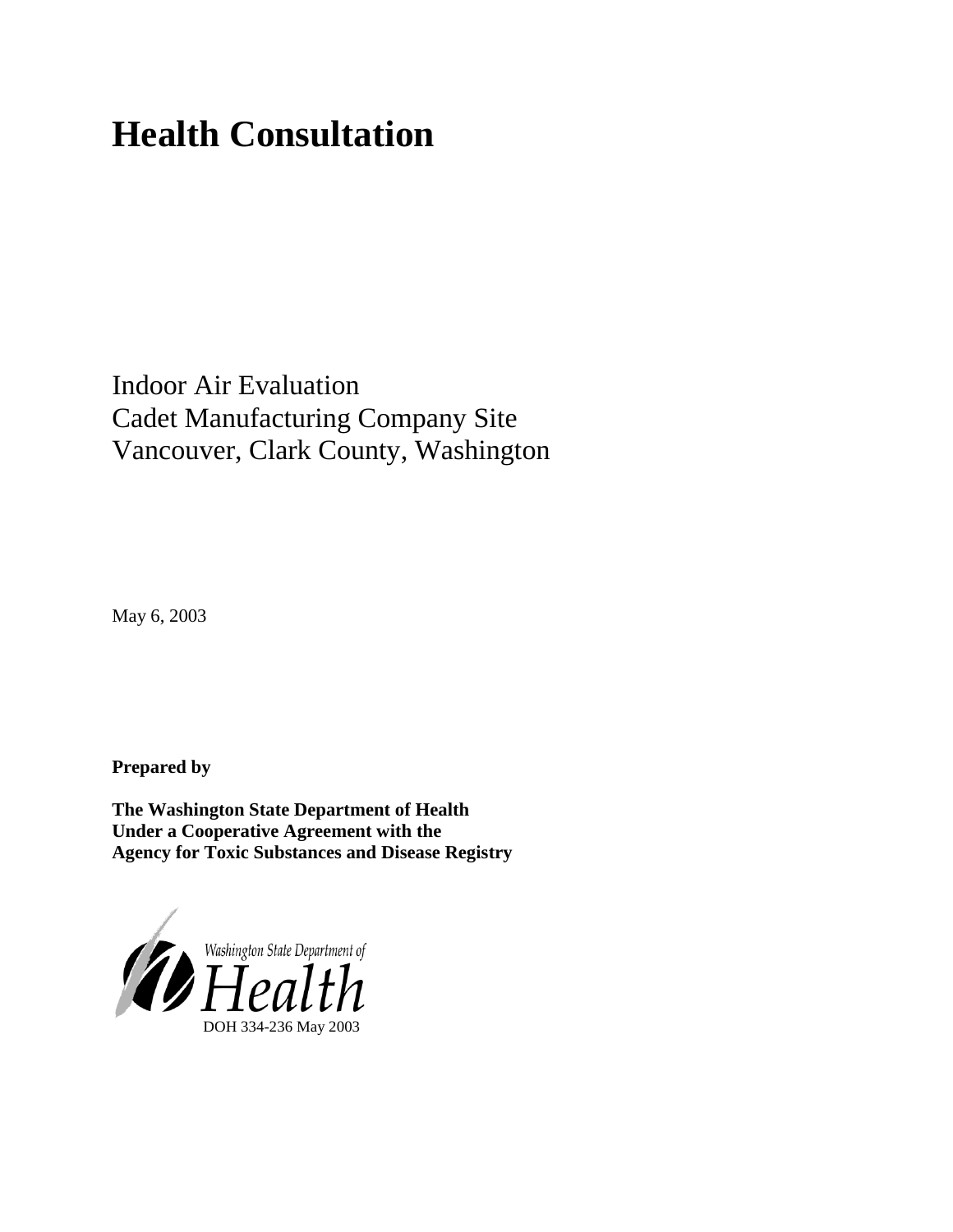The Washington State Department of Health (DOH) has prepared this health consultation in cooperation with the Agency for Toxic Substances and Disease Registry (ATSDR). ATSDR is part of the U.S. Department of Health and Human Services and is the principal federal public health agency responsible for health issues related to hazardous waste. This health consultation was prepared in accordance with methodologies and guidelines developed by ATSDR.

The purpose of a health consultation is to identify and prevent harmful human health effects resulting from exposure to hazardous substances in the environment. Health consultations focus on specific health issues so that DOH can respond to requests from concerned residents or agencies for health information on hazardous substances. DOH evaluates sampling data collected from a hazardous waste site, determines whether exposures have occurred or could occur, reports any potential harmful effects, and recommends actions to protect public health. The findings in this report are relevant to conditions at the site during the time of this health consultation, and should not necessarily be relied upon if site conditions or land use changes in the future.

For additional information or questions regarding DOH or the contents of this health consultation, please call the health advisor who prepared this document:

Barbara J. Trejo Washington State Department of Health Office of Environmental Health Assessments P.O. Box 47846 Olympia, WA 98504-7846 (360) 236-3373 FAX (360) 236-2251 1-877-485-7316 Website: [www.doh.wa.gov/](http://www.doh.wa.gov/consults)consults

For more information about ATSDR, contact the ATSDR Information Center at 1-888-422-8737 or visit the agency's Web site: www.atsdr.cdc.gov/.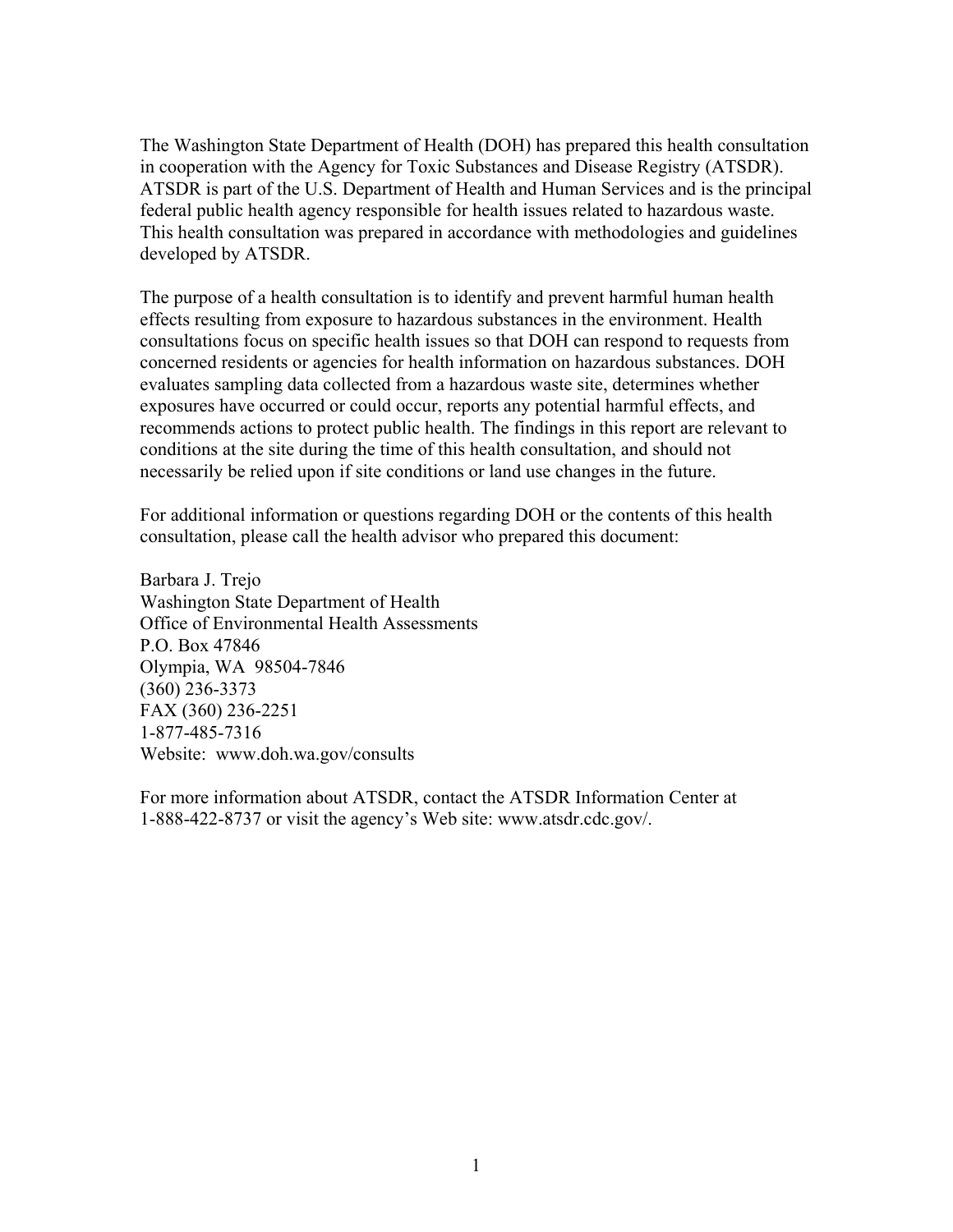## **Glossary**

| <b>Acute</b>                                                                           | Occurring over a short time.                                                                                                                                                                                                                                                                                                                                                            |
|----------------------------------------------------------------------------------------|-----------------------------------------------------------------------------------------------------------------------------------------------------------------------------------------------------------------------------------------------------------------------------------------------------------------------------------------------------------------------------------------|
| <b>Agency for Toxic</b><br><b>Substances and</b><br><b>Disease Registry</b><br>(ATSDR) | The principal federal public health agency involved with<br>hazardous waste issues, responsible for preventing or reducing<br>the harmful effects of exposure to hazardous substances on<br>human health and quality of life. ATSDR is part of the U.S.<br>Department of Health and Human Services.                                                                                     |
| <b>Aquifer</b>                                                                         | An underground formation composed of materials such as<br>sand, soil, or gravel that can store and/or supply groundwater<br>to wells and springs.                                                                                                                                                                                                                                       |
| <b>Cancer Slope Factor</b>                                                             | A number assigned to a cancer causing chemical that is used to<br>estimate it's ability to cause cancer in humans.                                                                                                                                                                                                                                                                      |
| Carcinogen                                                                             | A substance that causes cancer.                                                                                                                                                                                                                                                                                                                                                         |
| <b>Chronic</b>                                                                         | Occurring over a long time (more than 1 year).                                                                                                                                                                                                                                                                                                                                          |
| <b>Comparison value</b><br>(CV)                                                        | Calculated concentration of a substance in air, water, food, or<br>soil that is unlikely to cause harmful (adverse) health effects in<br>exposed people. The CV is used as a screening level during<br>the public health assessment process. Substances found in<br>amounts greater than their CVs might be selected for further<br>evaluation in the public health assessment process. |
| Contaminant                                                                            | A substance that is either present in an environment where it<br>does not belong or is present at levels that might cause harmful<br>(adverse) health effects.                                                                                                                                                                                                                          |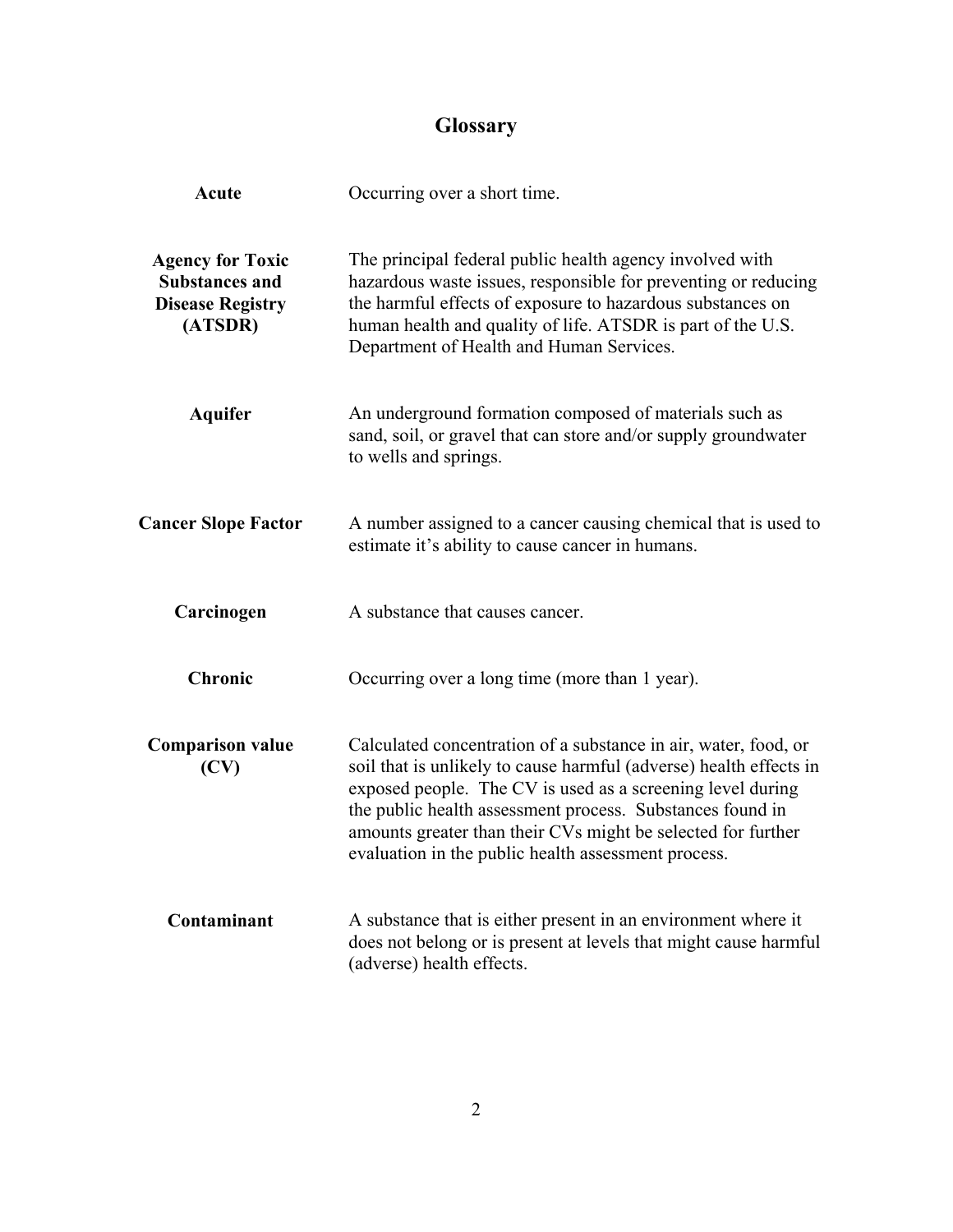| <b>Dose</b>                           | The amount of a substance to which a person is exposed over<br>some time period. Dose is a measurement of exposure. Dose<br>is often expressed as milligram (amount) per kilogram (a<br>measure of body weight) per day (a measure of time) when<br>people eat or drink contaminated water, food, or soil. In<br>general, the greater the dose, the greater the likelihood of an<br>effect. An "exposure dose" is how much of a substance is<br>encountered in the environment. An "absorbed dose" is the<br>amount of a substance that actually got into the body through<br>the eyes, skin, stomach, intestines, or lungs. |
|---------------------------------------|------------------------------------------------------------------------------------------------------------------------------------------------------------------------------------------------------------------------------------------------------------------------------------------------------------------------------------------------------------------------------------------------------------------------------------------------------------------------------------------------------------------------------------------------------------------------------------------------------------------------------|
| <b>Exposure</b>                       | Contact with a substance by swallowing, breathing, or<br>touching the skin or eyes. Exposure may be short-term<br>[acute], of intermediate duration [intermediate], or long-term<br>[chronic].                                                                                                                                                                                                                                                                                                                                                                                                                               |
| Groundwater                           | Water beneath the earth's surface in the spaces between soil<br>particles and between rock surfaces.                                                                                                                                                                                                                                                                                                                                                                                                                                                                                                                         |
| <b>Hazardous substance</b>            | Any material that poses a threat to public health and/or the<br>environment. Typical hazardous substances are materials that<br>are toxic, corrosive, ignitable, explosive, or chemically<br>reactive.                                                                                                                                                                                                                                                                                                                                                                                                                       |
| Indeterminate public<br>health hazard | The category used in ATSDR's health consultation documents<br>when a professional judgment about the level of health hazard<br>cannot be made because information critical to such a decision<br>is lacking.                                                                                                                                                                                                                                                                                                                                                                                                                 |
| <b>Ingestion rate</b>                 | The amount of an environmental medium which could be<br>ingested typically on a daily basis. Units for ingestion rate are<br>usually liter/day for water, and mg/day for soil.                                                                                                                                                                                                                                                                                                                                                                                                                                               |
| <b>Intermediate</b>                   | Occurring over an intermediate time (more than 14 days and<br>less than one year).                                                                                                                                                                                                                                                                                                                                                                                                                                                                                                                                           |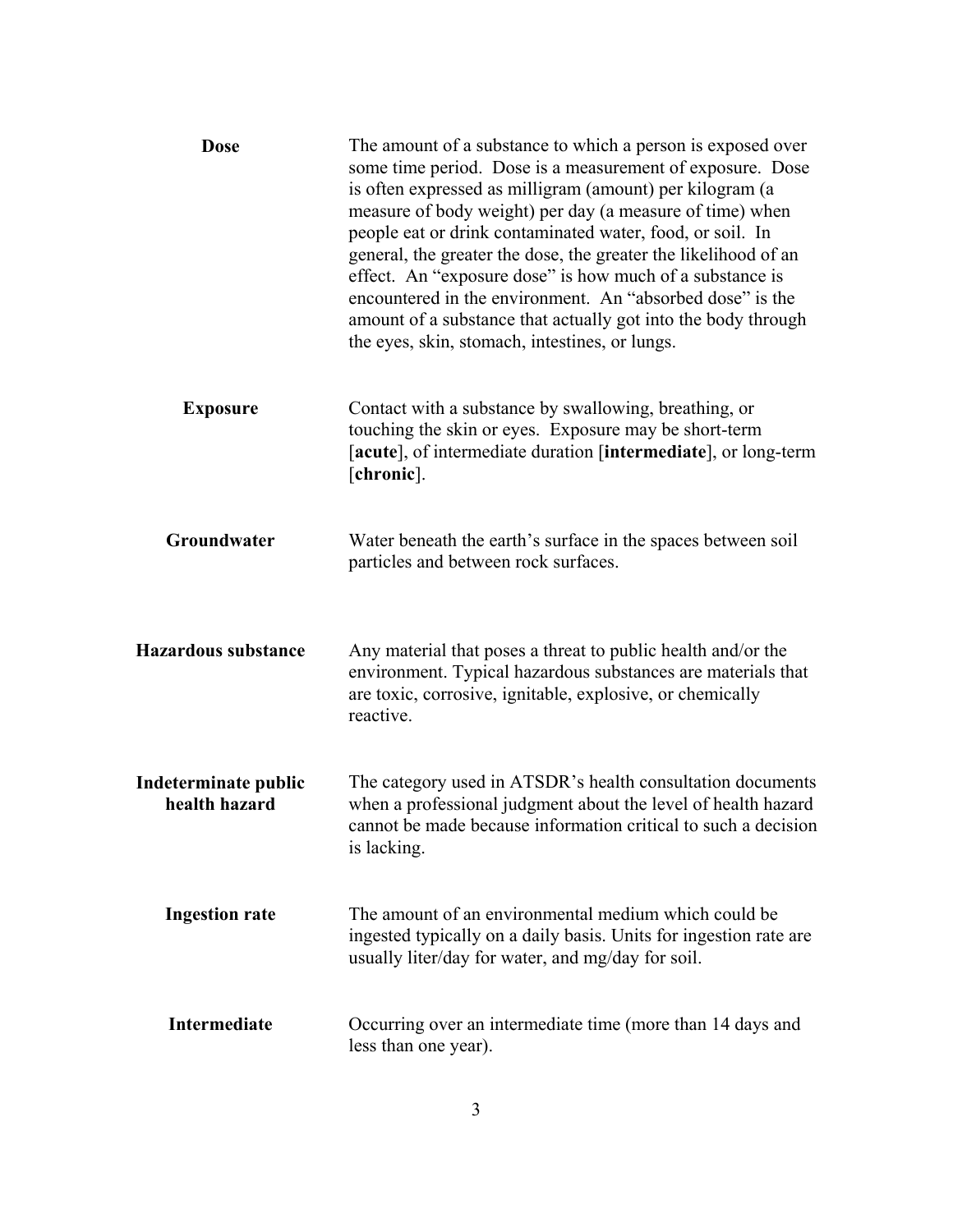| <b>Lowest Observed</b><br><b>Adverse Effect Level</b><br>(LOAEL) | The lowest tested dose of a substance that has been reported to<br>cause harmful (adverse) health effects in people or animals.                                                                                                                                                                                                                                                                                                                                                                                                                                                                                                 |
|------------------------------------------------------------------|---------------------------------------------------------------------------------------------------------------------------------------------------------------------------------------------------------------------------------------------------------------------------------------------------------------------------------------------------------------------------------------------------------------------------------------------------------------------------------------------------------------------------------------------------------------------------------------------------------------------------------|
| <b>Media</b>                                                     | Soil, water, air, plants, animals, or any other part of the<br>environment that can contain contaminants.                                                                                                                                                                                                                                                                                                                                                                                                                                                                                                                       |
| <b>Model Toxics Control</b><br>Act (MTCA)                        | The hazardous waste cleanup law for Washington State.                                                                                                                                                                                                                                                                                                                                                                                                                                                                                                                                                                           |
| <b>Monitoring wells</b>                                          | Special wells drilled at locations on or off a hazardous waste<br>site so groundwater can be sampled at selected depths and<br>studied to determine the movement of groundwater and the<br>amount, distribution, and type of contaminant.                                                                                                                                                                                                                                                                                                                                                                                       |
| Nonaqueous phase<br>liquids                                      | Nonaqueous phase liquids (NAPLs) are chemicals that are<br>present in the subsurface as a liquid. These can be individual<br>chemicals like trichloroethene (TCE), a solvent, or a mixture<br>such as gasoline. Light NAPLs (i.e. LNAPLs) are liquids that<br>float on the groundwater table and include chemicals like<br>gasoline. Dense NAPLs (i.e. DNAPLs) are heavier than water<br>and sink forming lenses or pockets of the chemical in a<br>groundwater aquifer. Both LNAPLs and DNAPLs can also be<br>found in the vadose zone as residue on soil particles or in<br>pools or pockets on low permeability soil lenses. |
| No apparent public<br>health hazard                              | A category used in ATSDR's health consultation reports for<br>sites where human exposure to contaminated media might be<br>occurring, might have occurred in the past, or might occur in<br>the future, but where the exposure is not expected to cause any<br>harmful health effects.                                                                                                                                                                                                                                                                                                                                          |
| <b>No Observed Adverse</b><br><b>Effect Level</b><br>(NOAEL)     | The highest tested dose of a substance that has been reported<br>to have no harmful (adverse) health effects on people or<br>animals.                                                                                                                                                                                                                                                                                                                                                                                                                                                                                           |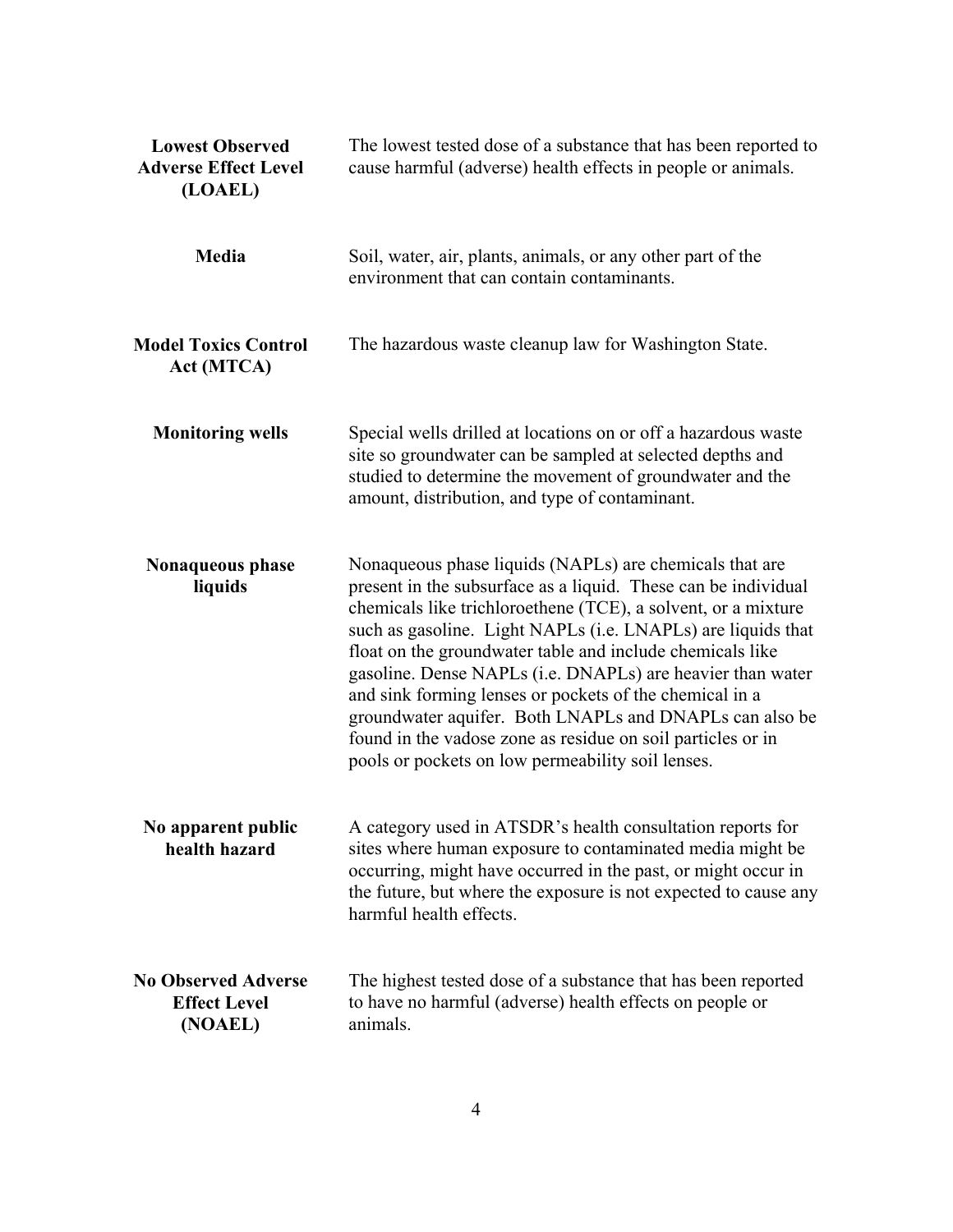| No public health<br>hazard          | A category used in ATSDR's public health assessment<br>documents for sites where people have never and will never<br>come into contact with harmful amounts of site-related<br>substances.                                                                                                                 |
|-------------------------------------|------------------------------------------------------------------------------------------------------------------------------------------------------------------------------------------------------------------------------------------------------------------------------------------------------------|
| <b>Oral Reference Dose</b><br>(RfD) | An amount of chemical ingested into the body (i.e., dose)<br>below which health effects are not expected. RfDs are<br>published by EPA.                                                                                                                                                                    |
| Organic                             | Compounds composed of carbon, including materials such as<br>solvents, oils, and pesticides which are not easily dissolved in<br>water.                                                                                                                                                                    |
| Plume                               | A volume of a substance that moves from its source to places<br>farther away from the source. Plumes can be described by the<br>volume of air or water they occupy and the direction they<br>move. For example, a plume can be a column of smoke from a<br>chimney or a substance moving with groundwater. |
| <b>Public Health Hazard</b>         | A category used in ATSDR's health consultation reports for<br>sites that pose a public health hazard because of long-term<br>exposures (greater than 1 year) to sufficiently high levels of<br>hazardous substances that could result in harmful health<br>effects.                                        |
| <b>Remedial</b><br>investigation    | The process of determining the type and extent of hazardous<br>substance contamination at a site.                                                                                                                                                                                                          |
| Route of exposure                   | The way people come into contact with a hazardous substance.<br>Three routes of exposure are breathing [inhalation], eating or<br>drinking [ingestion], or contact with the skin [dermal contact].                                                                                                         |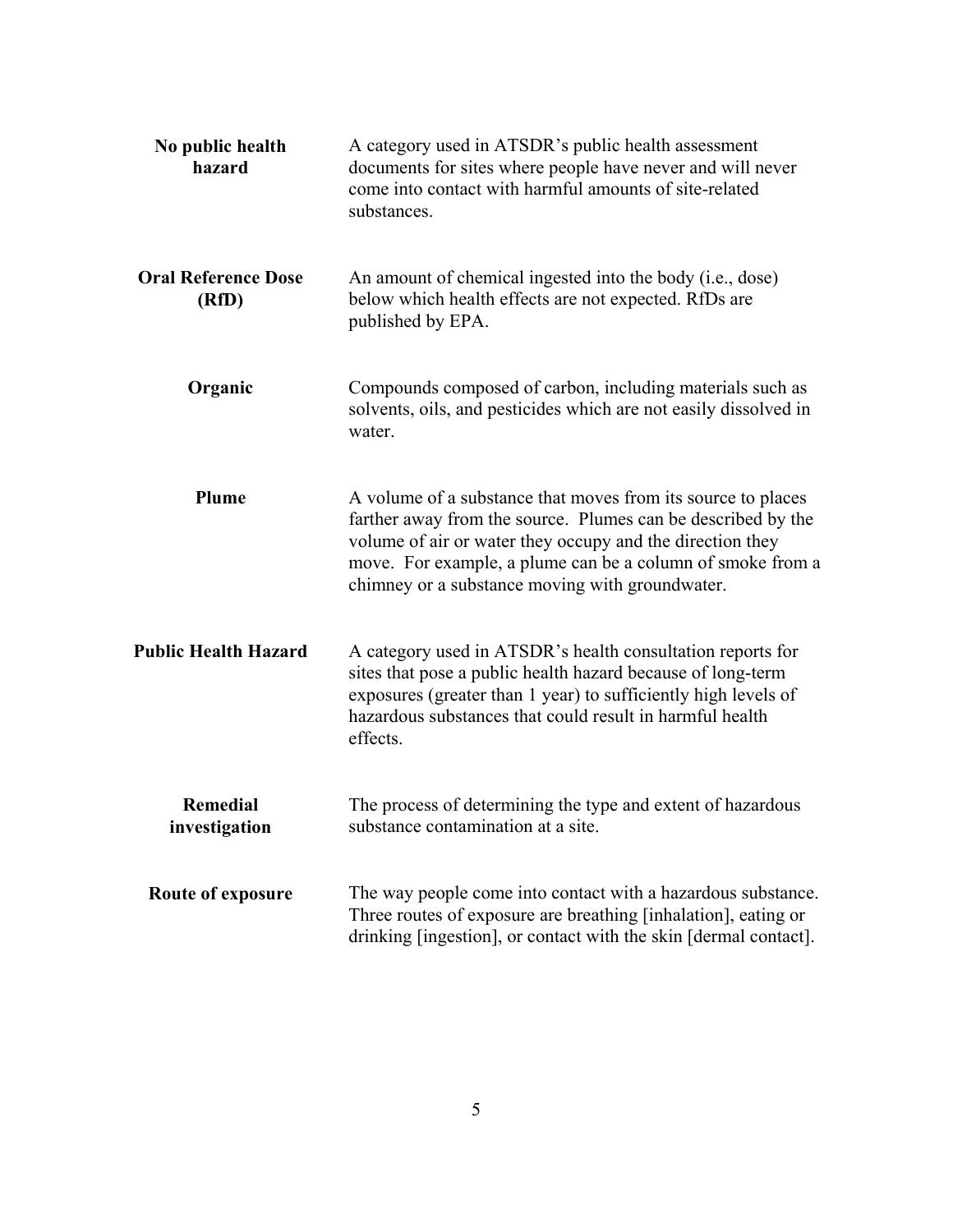| <b>U.S. Environmental</b><br><b>Protection Agency</b><br>(EPA) | Established in 1970 to bring together parts of various<br>government agencies involved with the control of pollution.                                                   |  |  |
|----------------------------------------------------------------|-------------------------------------------------------------------------------------------------------------------------------------------------------------------------|--|--|
| <b>Vadose Zone</b>                                             | Soils located above the groundwater table.                                                                                                                              |  |  |
| <b>Volatile organic</b><br>compound (VOC)                      | An organic (carbon-containing) compound that evaporates<br>(volatilizes) easily at room temperature. A significant number<br>of the VOCs are commonly used as solvents. |  |  |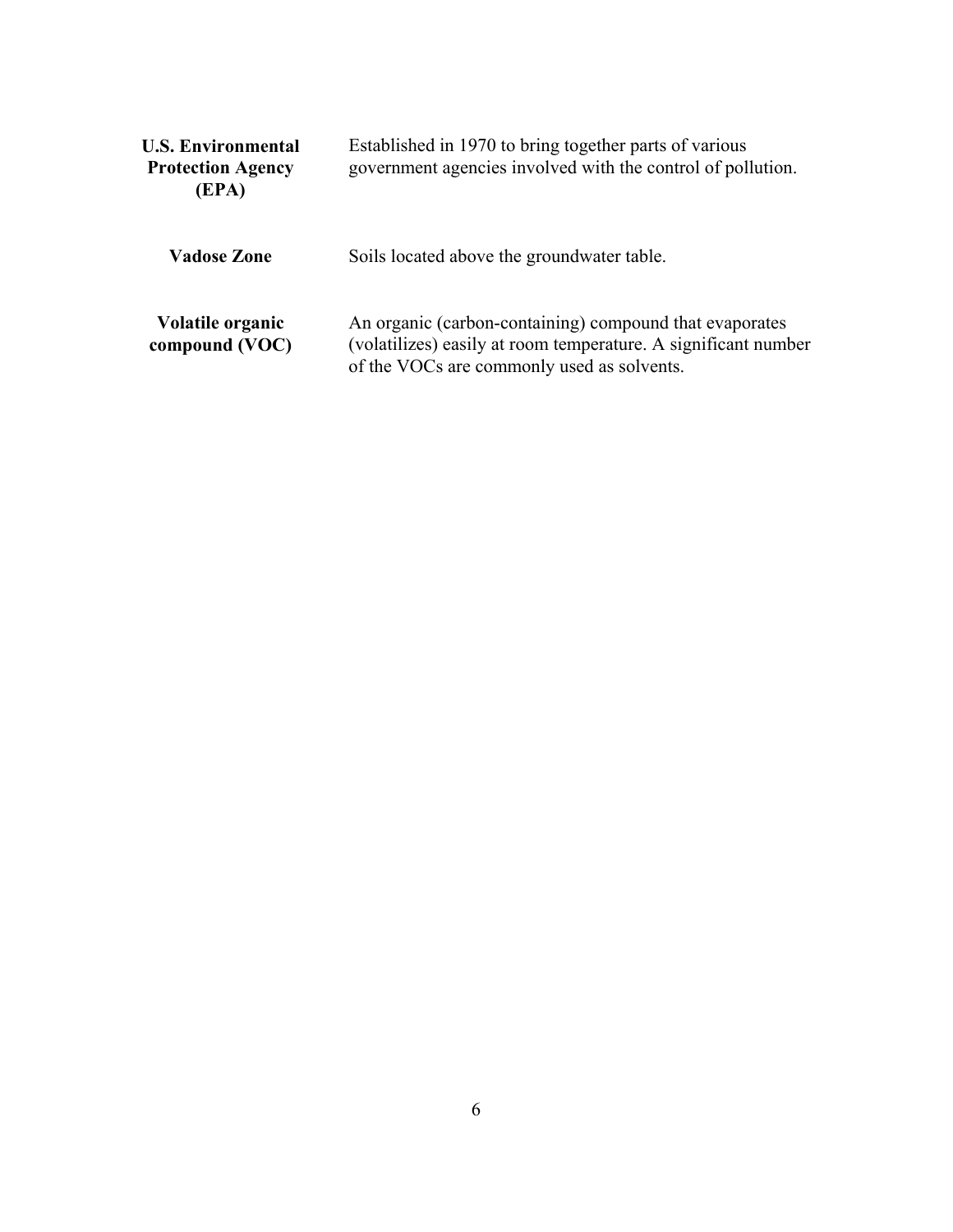#### **Background and Statement of Issues**

The Washington State Department of Health (DOH) conducted this health consultation at the request of the Washington State Department of Ecology (Ecology). The purpose of the health consultation is to evaluate whether residents of the Fruit Valley Neighborhood (FVN), located within the City of Vancouver, Clark County, Washington, are being exposed to harmful levels of chlorinated solvents suspected to be migrating from groundwater into indoor air. DOH prepares health consultations under a cooperative agreement with the Agency for Toxic Substances and Disease Registry (ATSDR).

The FVN is located in a mixed industrial, commercial, and residential area of Vancouver. It is bounded by West Fourth Plain Boulevard to the south; Burlington Northern Santa Fe (BNSF) railroad tracks to the east; West 39<sup>th</sup> Street and Lafrombois Road to the north; and industrial properties including the Cadet Manufacturing Company (Cadet) to the west (Figure 1). Port of Vancouver (POV) property is located to the south of West Fourth Plain Boulevard.

Chlorinated solvents, including trichloroethene (TCE) and tetrachloroethene (PCE), have been detected in groundwater samples collected from the unconsolidated sedimentary aquifer underlying the FVN. TCE concentrations in the shallow portion of this aquifer below the FVN have been measured as high as 5,010 micrograms per liter (ug/L). The major source of this groundwater contamination appears to be Cadet, an electric heater manufacturing facility, located at 2500 West Fourth Plain Boulevard, which is west and hydraulically upgradient of the FVN (Figure 1). TCE concentrations in the shallow portion of this aquifer underlying the Cadet facility have been measured as high as 70,000 ug/l. TCE was used at the Cadet facility, in the past, for metal degreasing.<sup>1</sup> Based on groundwater and soil gas solvent concentrations detected below the Cadet property, other chlorinated solvents including PCE may also have been used at the facility. Sources to the south of the FVN may also be contributing low levels of some of the same chemicals to the groundwater. The Cadet site, which includes the Cadet property and properties within the FVN affected by releases from Cadet, is being investigated and remediated under the oversight of Ecology pursuant to the Model Toxics Control Act (MTCA).<sup>1</sup>

Recent groundwater data, which was obtained using nitrogen gas-driven sampling pumps, suggest that the chlorinated solvent-contaminated groundwater plume has migrated eastward to the BNSF railroad tracks, northward between W. 31<sup>st</sup> Street and LaFrambois Road, and southeastward toward the Port of Vancouver property.<sup>2</sup> It should be noted that nitrogen gasdriven sampling pumps may cause some volatilization of the groundwater contaminants if not operated properly.

Groundwater solvent concentrations at some of the monitoring wells located on the Cadet property suggest that dense nonaqueous phase liquids (DNAPLs) exist in the underlying aquifer. Chlorinated solvent concentrations in soil gas on the property suggest that DNAPLs may also exist in vadose zone soils.<sup>1</sup> These subsurface DNAPLs are a continuing source of chemicals to groundwater.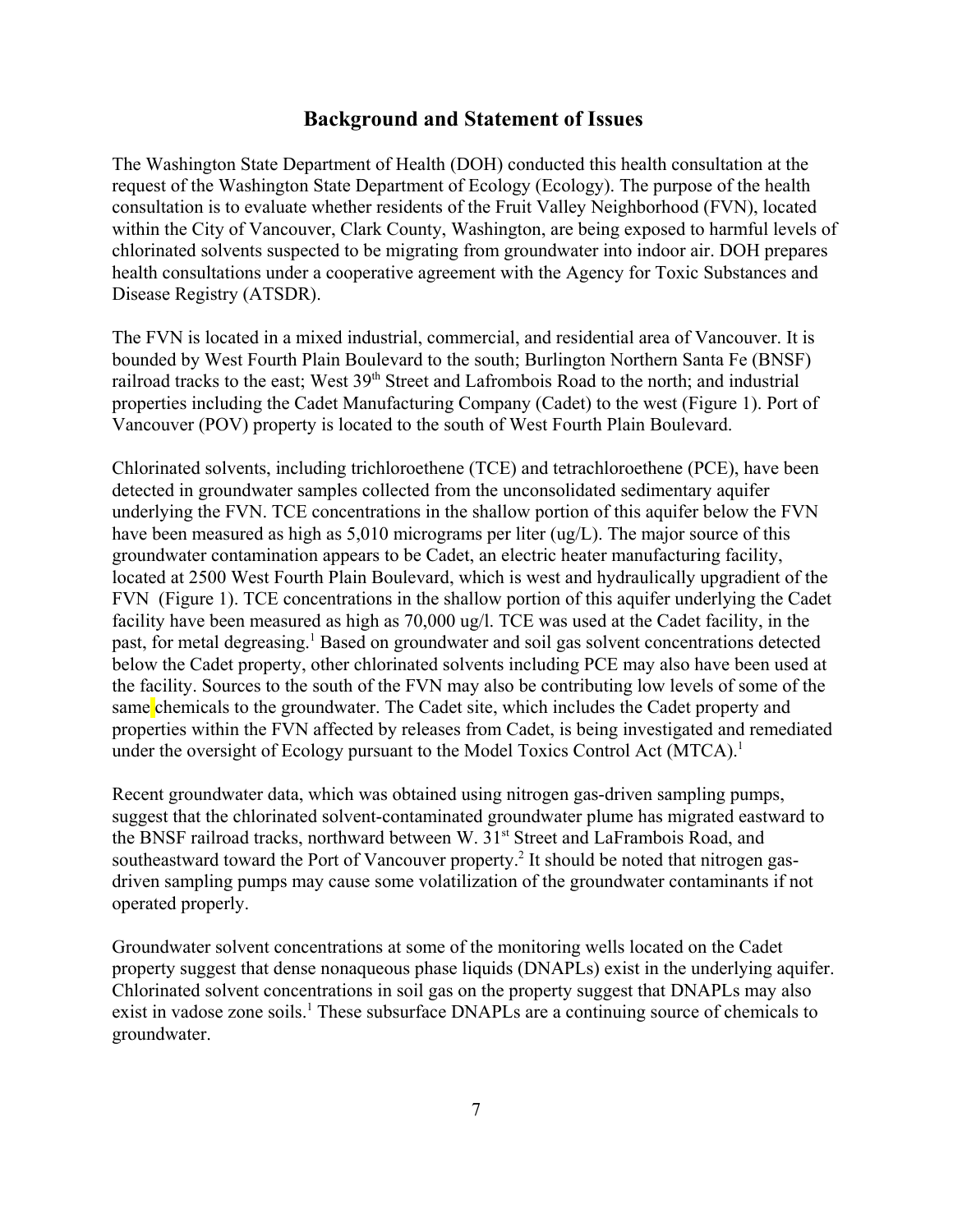Cadet conducted a well survey in the FVN in mid-2001 to determine whether anyone within the area bounded by West Fourth Plain Boulevard to the south, BNSF railroad tracks to the east, Weigel Avenue to the west, and West 31th Street to the north was using groundwater. However, only 34% of the addressees contacted responded. Cadet reviewed Ecology well logs and contacted the Southwest Washington Health District to supplement the information obtained during the survey.<sup>1</sup> In some cases, Cadet obtained information about water use from observations made from the exterior of the residence.<sup>3</sup> One private well, which appears to have been unused for at least the last 16 years, was the only well identified.<sup>1</sup> This information suggests none of the homes and businesses in this area use the groundwater for domestic purposes (drinking water or other household uses), industrial use, or irrigation and that they likely receive water from a local public water supply system. As a result, residents and workers within the surveyed area are not expected to be exposed to the groundwater contaminants through ingestion or dermal (skin) contact . The area surveyed by Cadet, however, is only a portion of the area now known to be underlain by contaminated groundwater.<sup>2</sup>

Significant levels of chlorinated solvents have been detected in soil gas below the Cadet building, including TCE, which has been measured as high as 1,800,000 micrograms per cubic meter ( $\text{ug/m}^3$ ). Soil gas sampling conducted by Cadet in 2000 along the eastern property boundary and the sanitary sewer easement, which connects the Cadet sewer line with the main sewer line in Weigel Avenue, indicates that relatively low levels of chlorinated solvents are migrating from the Cadet property into the FVN via soil gas. The sanitary sewer easement, where backfill similar to native soils was encountered, does not appear to be a preferential pathway for contaminant release to the FVN. No other utility line easements connect the Cadet property with the nearby  $FVN<sup>1</sup>$ 

Cadet conducted soil gas sampling directly below the FVN in August 2001 to measure chlorinated solvent concentrations. Contaminant concentrations in these samples were one to two orders of magnitude higher than the soil gas levels measured along the sanitary sewer easement.<sup>1</sup> This data suggest that the chlorinated solvents dissolved in the shallow groundwater are volatilizing and moving up through the soil column posing a potential inhalation health risk to building occupants living above the contaminated groundwater.

DOH used a computer model that predicted that some of the chlorinated solvents detected in groundwater below the FVN could move into indoor air at levels that pose a health risk. Based on these predictions and other factors, DOH recommended that indoor air samples be collected from buildings located in the FVN.<sup>4</sup> Cadet, in response to DOH's recommendations, developed a work plan and collected indoor air samples at thirty FVN residences in January 2002 to determine whether the groundwater contaminants were migrating into indoor air. Air samples were collected from living spaces, basements, and crawlspaces to help determine whether groundwater was a possible source of the indoor air contaminants. The FVN elementary school and a day care facility were also tested.<sup>5,6</sup> Cadet resampled seven of the residences in August 2002 to determine whether seasonal differences in indoor air chlorinated solvent levels existed.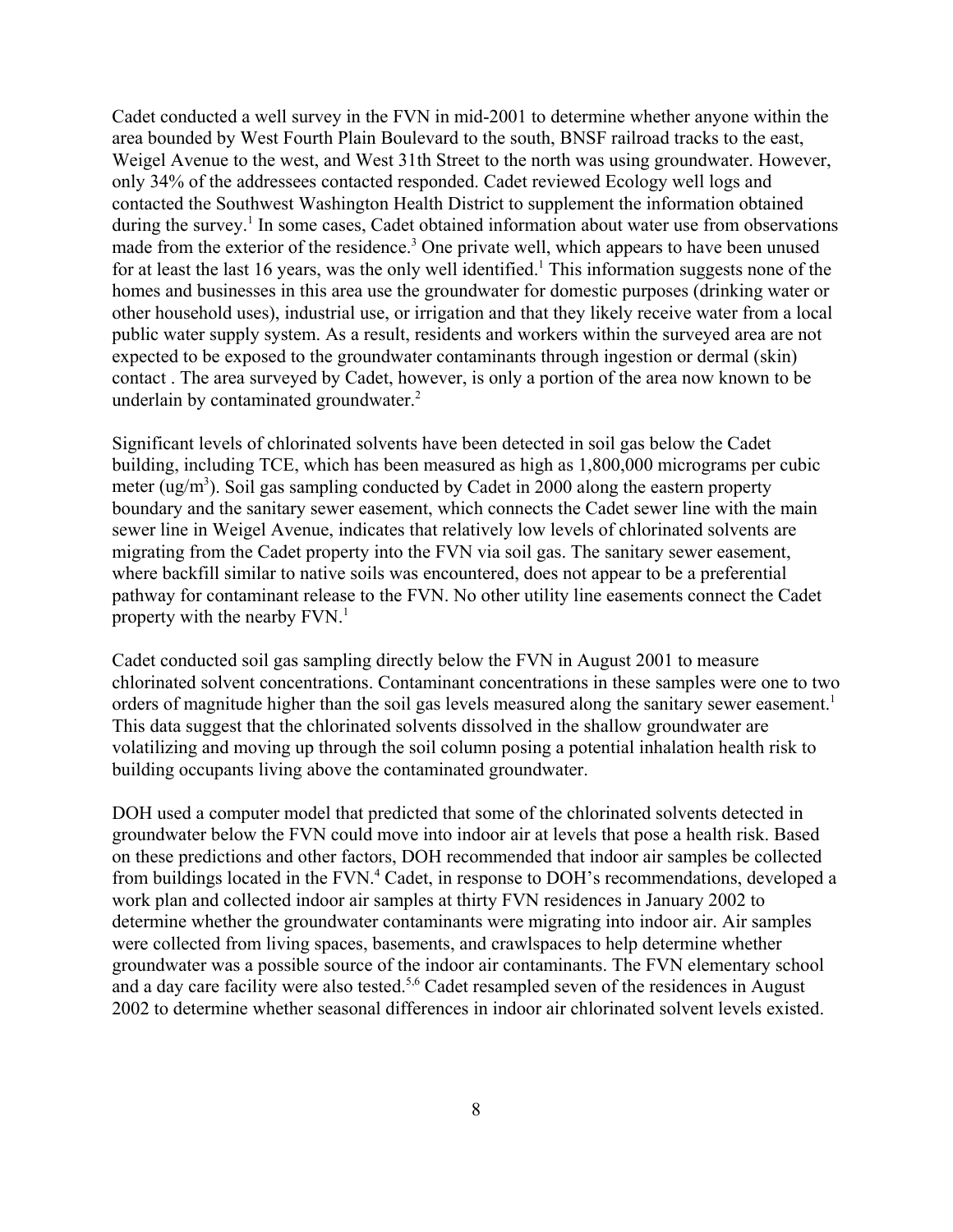### **Discussion**

Three possible sources of chlorinated solvents exist in the FVN: background levels associated with outdoor air, background levels associated with indoor air, and shallow groundwater contaminated with chlorinated solvents. The following discussion evaluates exposure to contaminants measured in outdoor and indoor air and provides a rationale for determining whether these contaminants are coming from groundwater.

Indoor air samples were collected by Cadet in January 2002 from thirty FVN homes, a day care facility, and the Fruit Valley elementary school to determine whether the chlorinated solvents detected in groundwater were migrating through soil into the indoor air and posing an inhalation health risk (Figure 2). These buildings were selected for sampling because of their proximity to elevated levels of chemicals in soil gas and shallow groundwater. The foundation type (i.e., basement, crawlspace, slab-on-grade) was also a factor used by Cadet for selecting sampling locations. Homes with basements were considered the most vulnerable because they are closer to contaminated groundwater than homes built with a slab or crawl space. Although basement homes were considered the most vulnerable, indoor air samples were also collected at homes with crawl spaces and slab-on-grade construction. The samples were collected using 6-liter Summa canisters with preset flow control devices that allowed time-weighted samples to be collected over a 24-hour period.<sup>5</sup>

Cadet used 1,1-dichloroethene (1,1-DCE) as a screening compound when selecting buildings for resampling in August 2002 because 1,1-DCE is a breakdown product of 1,1,1-TCA and PCE, two chemicals previously detected in groundwater, and generally not associated with products used in typical homes or businesses. It should be noted, however, that 1,1-DCE has been found in food and other packaging materials like SARAN wrap and is used to produce flame retardant coatings for fiber and carpet backing.<sup>7</sup> Seven of the 30 homes that contained detectable levels of 1,1-DCE during the January indoor air sampling round were re-sampled by Cadet in August.<sup>8</sup> Six of the seven re-sampled homes had the highest concentrations of TCE and PCE detected in indoor air in January 2002.

The January sampling data, which served as the basis for selecting buildings for subsequent sampling in August, have some limitations. Samples collected in living spaces and/or basements of nine homes in January had Summa canister pressures near zero at the end of the sampling period.<sup>6</sup> This indicates that, for these canisters, air may not have been drawn into the sampler throughout the 24-hour sampling period. Consequently, there is some uncertainty about the time period associated with the indoor air results from these homes. Three of these nine homes were resampled in August (Building 23, Building 26, and Building 29).

Five outdoor air samples were also collected by Cadet from approximately six to eight feet above the ground surface during the August sampling round.<sup>9</sup> These samples were collected to evaluate overall background air quality within the FVN. Four of those samples were collected above the groundwater plume; one sample was collected outside the plume boundary along Fourth Plain Boulevard. Only slight differences were noted between the outdoor air samples taken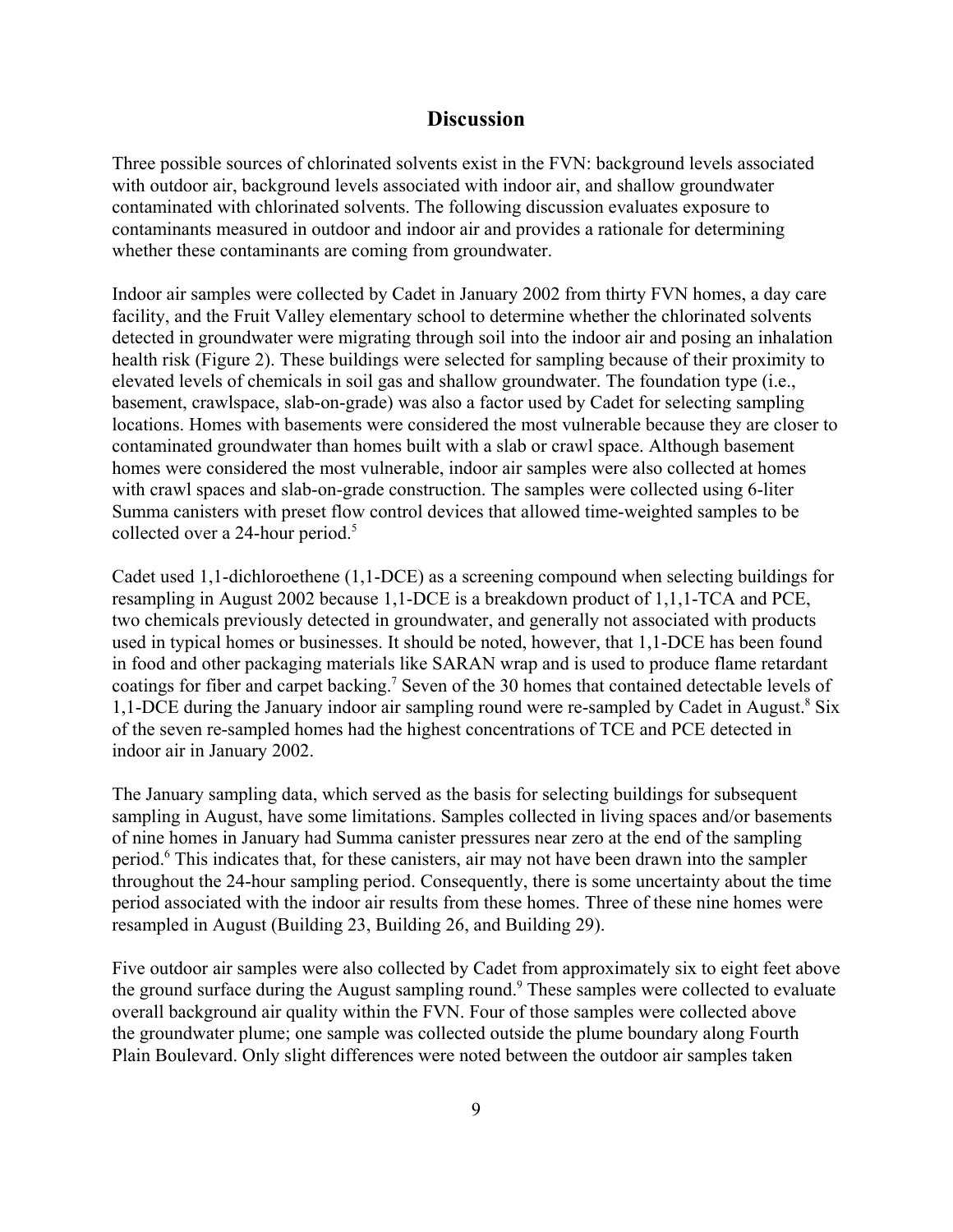within and outside the plume boundary suggesting that the contaminant plume had little influence on overall outdoor air quality. This was expected because contaminants released from the ground surface would be quickly mixed with ambient air and diluted to background levels.

The January 2002 indoor air samples were analyzed for a limited suite of chlorinated solvents: TCE; PCE; 1,1-DCE; vinyl chloride; 1,1,1-trichlorethane (1,1,1-TCA); and cis 1,2-dichlorethene (cis 1,2-DCE). Other chemicals are associated with the breakdown of chlorinated solvents released from the Cadet facility including 1,1-dichloroethane (1,1-DCA); trans 1,2 dichloroethene (trans 1,2-DCE); 1,2 dichloroethane (1,2-DCA), and chloroethane. Samples were not analyzed for these additional chemicals although DOH had recommended that they be included.10All the above listed chemicals were analyzed during the August 2002 indoor air sampling round. Air samples collected in living spaces and/or basements of two of the seven homes in August 2002 had Summa canister pressures near zero at the end of the sampling period, which results in some uncertainty about the analytical results.

It should be noted that the data obtained from these two indoor air sampling rounds only provide a snapshot of a complex, dynamic indoor air environment that can be influenced by contaminant levels in soil, groundwater, and outdoor air. In addition, the use of chemicals by residents can also influence indoor air quality. How these potential sources contribute to indoor air contamination at homes and businesses in the FVN depends on a number of meteorological and hydrogeological factors as well as building characteristics, building maintenance activities, and occupant use of products that may contain these chemicals. (Table 1).

| <b>Factors/Conditions</b> | <b>Examples</b>                                                                                     |  |  |  |  |  |  |  |
|---------------------------|-----------------------------------------------------------------------------------------------------|--|--|--|--|--|--|--|
| Meteorological            | Temperature                                                                                         |  |  |  |  |  |  |  |
|                           | Falling barometric pressure                                                                         |  |  |  |  |  |  |  |
|                           | Rainfall                                                                                            |  |  |  |  |  |  |  |
| Hydrogeological           | Vadose zone soil characteristics (e.g., soil type, permeability, bulk<br>density, moisture content) |  |  |  |  |  |  |  |
|                           | Depth to groundwater                                                                                |  |  |  |  |  |  |  |
| <b>Building</b>           | Foundation type (e.g., basement, slab on grade construction, crawl<br>space)                        |  |  |  |  |  |  |  |
|                           | Heating and ventilation system operation                                                            |  |  |  |  |  |  |  |
|                           | Air exchange rates between indoor and outdoor air                                                   |  |  |  |  |  |  |  |
|                           | Maintenance activities (e.g., cleaning products, paints, and solvents)                              |  |  |  |  |  |  |  |
| <b>Building Occupant</b>  | Dry cleaned clothes, air fresheners, tobacco                                                        |  |  |  |  |  |  |  |

**Table 1**: Factors and conditions affecting the migration of contaminants from environmental media to indoor air.

Whether the conditions observed at the sampled homes and businesses are representative of all the homes and businesses located over the contaminated groundwater contaminant plume or whether the types and concentrations of contaminants will change significantly over time is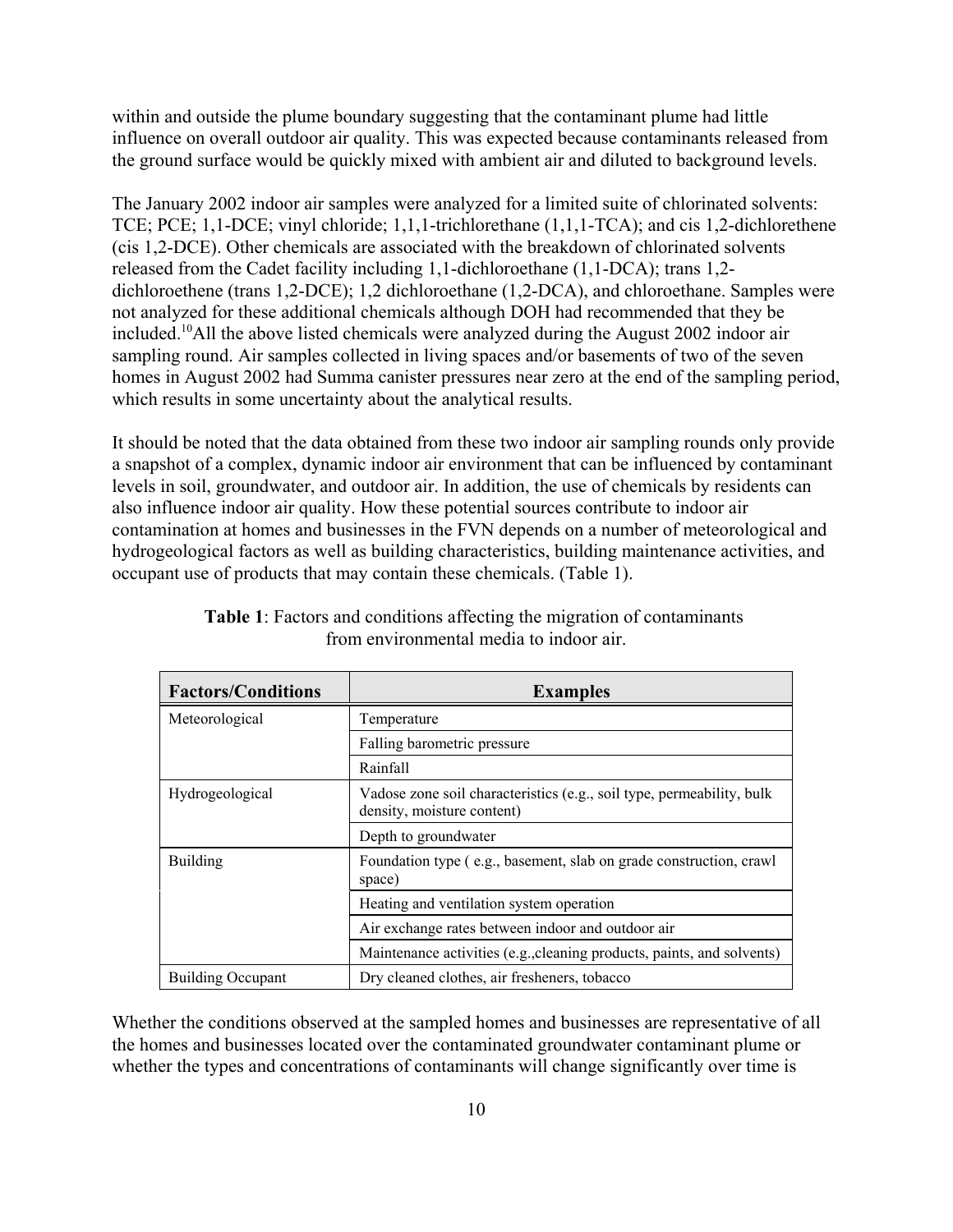unknown. Only limited information is available about the structural integrity of buildings located over the plume and the underlying shallow subsurface soil conditions, which play a significant role in the migration of chlorinated solvents from contaminated groundwater to indoor air. In addition, groundwater contaminant concentrations will likely change over time as the solvent plume migrates and contaminants degrade. The rates and types of contaminant changes are difficult to predict. Consequently, the potential health risks posed by the contaminated groundwater on indoor air at homes and businesses overlying the plume may also change. The January and August 2002 indoor air sampling results, therefore, should be used with caution when evaluating long-term exposures to indoor air contaminants.

The following section summarizes the data evaluation process used by DOH to identify chemicals of health concern associated with the January and August 2002 sampling events.

#### *Data Evaluation Summary*

Groundwater and soil gas chemical data collected below the Cadet facility and the FVN were initially evaluated to try to determine whether a link exists between the contaminated groundwater and specific chemicals detected in indoor air. However, lack of concurrent sampling results and potential problems with the soil gas sample locations and groundwater sampling techniques were identified that prevented such an evaluation. Soil gas samples were collected well beyond the footprint of the building and were only analyzed for five of the ten chlorinated solvent chemicals of concern.<sup>5</sup> The soil gas results, therefore, may or may not be representative of soil gas concentrations potentially present directly below the building. For solid building floors in contact with the soil (e.g., concrete slabs), the soil gas directly beneath the floor may be at considerably higher concentrations than that beyond the building foot print.<sup>11</sup> A number of the chemicals detected in indoor air were also detected in groundwater (TCE, PCE, 1,1,1-TCA, 1,1-DCE, cis 1,2 -DCE, and1,1-DCA) while others were not (e.g., vinyl chloride). The groundwater sampling techniques (e.g., peristaltic and gas-driven pumps) and elevated laboratory reporting limits for some groundwater samples may account for this lack of  $detection<sup>1</sup>$ 

Because of these sampling problems, all the chemicals analyzed as part of the indoor air evaluation were assumed to be associated with contaminated groundwater and carried forward as chemicals of potential concern (COPC). This appears to be a prudent approach given that the levels of chemicals found in the basement/crawlspace at a number of homes, including the seven resampled in August 2002, generally exceeded the levels found in the living spaces (Appendix A, Tables A-1 and A-2). It should be noted that the COPCs selected for this health consultation are only applicable to the January and August 2002 data sets. In addition, COPCs selected by DOH may differ somewhat from the COPCs selected by Ecology for making cleanup decision under MTCA.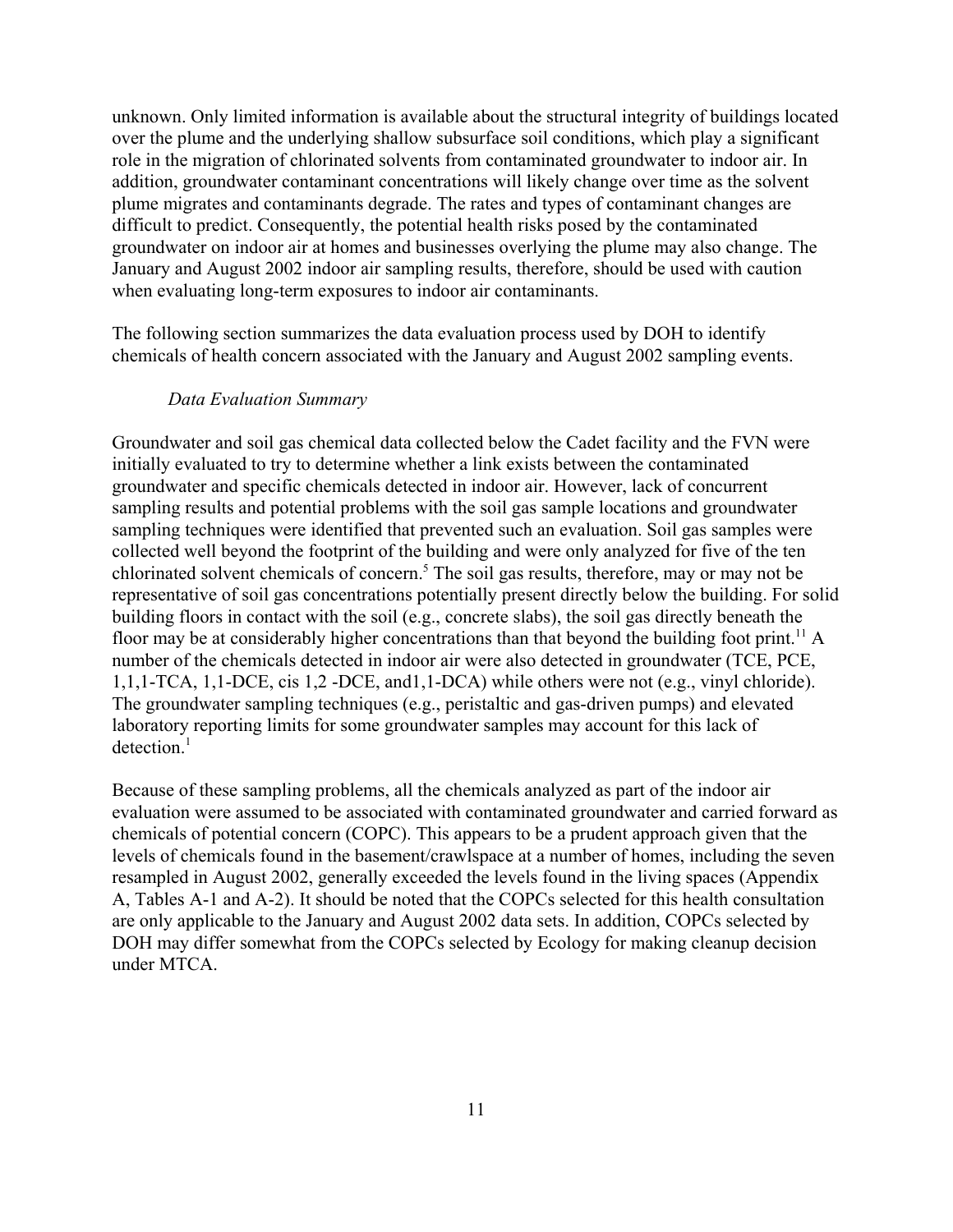#### *Health Evaluation*

The six buildings with the highest indoor air TCE and PCE concentrations (Building Numbers 13, 15, 26, 27, 29, and 31) were used to determine whether the elevated levels of contaminants in indoor air posed an inhalation health risk. The indoor air concentrations at these buildings were generally higher in the basement/crawlspace than the living space, indicating that contaminated groundwater was likely contributing COPCs to indoor air. In general, the indoor air contaminant concentrations detected at these six buildings declined between the January and August sampling rounds. These findings seem reasonable given that indoor air exchange rates are higher in the summer months when windows are open and fans are operating.

Table 2 summarizes occupant and structural information for each of the six buildings. As noted in the table, two of the six buildings had crawlspaces; the remaining buildings had basements. The basements in Buildings 13, 26, and 27 were unfinished; the Building 15 basement was semifinished. Basements 13, 15, and 26 all contained exposed soils which provide potential pathways for groundwater contaminants to migrate into indoor air.

| <b>Table 2 - Occupant and building conditions for Buildings 13, 15, 26, 27, 29, and 31 near the</b> |  |
|-----------------------------------------------------------------------------------------------------|--|
| Cadet Manufacturing Facility in Vancouver, Washington <sup>6,8</sup>                                |  |

|                                  |                |                                  |                 | <b>Basement Characteristics</b> |                                |                                                                                      |
|----------------------------------|----------------|----------------------------------|-----------------|---------------------------------|--------------------------------|--------------------------------------------------------------------------------------|
| <b>Building</b><br><b>Number</b> | Occupants      | <b>Foundation</b><br><b>Type</b> | <b>Finished</b> | <b>Unfinished</b>               | <b>Basement</b><br><b>Sump</b> | <b>Comments</b>                                                                      |
| 13                               | $A(2)^*$       | <b>Basement</b>                  |                 | X                               | <b>Yes</b>                     | Two by five foot section of<br>exposed soil in one<br>basement wall                  |
| 15                               | A(1)           | <b>Basement</b>                  | X-Semi          |                                 | <b>Yes</b>                     | Exposed soil on one<br>basement wall; water<br>seepage - basement floor <sup>a</sup> |
| 26                               | A(1)           | <b>Basement</b>                  |                 | X                               | Yes                            | Soil exposed in sump <sup>a</sup> ;<br>below ground window -<br>not well sealed      |
| 27                               | $A(2), C(2)^*$ | <b>Basement</b>                  |                 | X                               | N <sub>0</sub>                 |                                                                                      |
| 29                               | A(1)           | Crawlspace                       |                 |                                 |                                | Crawlspace described as<br>dirt covered with plastic<br>sheeting                     |
| 31                               | A(2)           | Crawlspace                       |                 |                                 |                                |                                                                                      |

a- Personal communication with Craig Rankine, Washington Department of Ecology, March 25, 2003.  $*A$  - Adult  $C$  - Child  $(\#)$  - number of each type of occupant

• Noncancer Health Effects Evaluation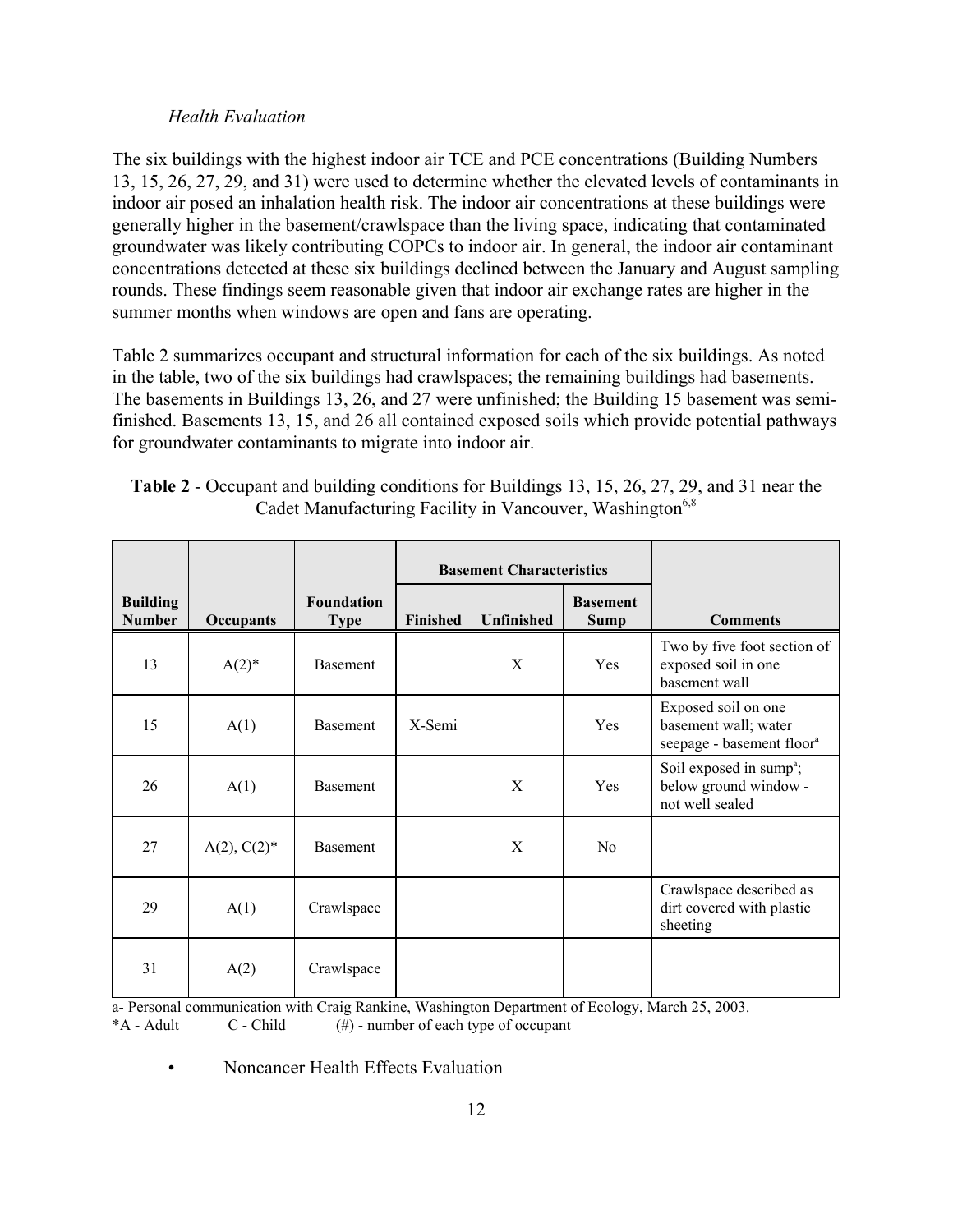To estimate the potential for noncancer health effects, the concentrations of individual COPCs detected in indoor air (living space and/or basement) at each building during the January and August sampling rounds were compared to EPA inhalation reference concentrations (RfCs). RfCs are concentrations of a chemical in air below which adverse noncancer health effects are not expected to occur over a lifetime of continuous (i.e., 24-hour per day) exposure.<sup>12</sup> RfCs are set well below the actual toxic effect levels (i.e., lowest observed adverse effect level ( LOAEL) or no observed adverse effect level (NOAEL)) determined from those studies upon which they are based. This approach provides additional health protection to account for the uncertainty involved in setting these "safe" levels of exposure. For chemicals with no available RfC, such as PCE, a dose was calculated based on continuous 24-hour exposure and compared to the oral reference dose (RfD). The RfD is based on oral exposure and its use for comparison with inhalation exposure adds additional uncertainty. Appendix B provides a summary of the formulas and exposure assumptions used to estimate noncancer health effects. The RfCs and RfDs are summarized below in Table 3.

**Table 3** - Toxicity values for Contaminants of Potential Concern (COPCs) for the Cadet Manufacturing Site, Vancouver, Washington.\*

|                         | <b>Non-Cancer</b><br>Reference<br><b>Concentrations/Doses</b> |                |                        | <b>Cancer Potency Factors</b>         |                     |
|-------------------------|---------------------------------------------------------------|----------------|------------------------|---------------------------------------|---------------------|
|                         | <b>RfC</b>                                                    | <b>RfD</b>     | <b>EPA</b>             | <b>Inhalation</b><br><b>Unit Risk</b> | <b>Slope Factor</b> |
| <b>COPCs</b>            | $(mg/m^3)$                                                    | (mg/kg/day)    | Cancer<br><b>Class</b> | (per ug/m <sup>3</sup> )              | $(mg/kg/day)^{-1}$  |
| chloroethane            | $1.0e + 01$                                                   |                |                        |                                       |                     |
| 1,1-dichloroethane      | 5.0e-01                                                       |                |                        |                                       |                     |
| 1,2-dichloroethane      |                                                               |                | B2 <sup>a</sup>        | $2.6e-0.5$                            |                     |
| 1,1-dichloroethene      | $2.0e-01^{12}$                                                |                |                        |                                       |                     |
| cis 1,2-dichloroethene  |                                                               | $1.0e-02^{14}$ |                        |                                       |                     |
| trans 1,2-dichlorethene |                                                               | $2.0e-02$      |                        |                                       |                     |
| tetrachloroethene       |                                                               | $1.0e-02$      | Other <sup>b</sup>     |                                       | $2.0e-03^{16}$      |
| 1,1,1-trichloroethane   |                                                               | $2.8e-01^{15}$ |                        |                                       |                     |
| trichloroethene         | 4.0e-02                                                       |                | Other <sup>b</sup>     |                                       | $4.0e-01^{17}$      |
| vinyl chloride          | $1.0e-01$                                                     |                | $A^c$                  | 8.8e-06                               |                     |

\* Reference 13 unless otherwise noted.

a - Probable human carcinogen

b - TCE and PCE are both considered to be possible or probable human carcinogens.

c - Human carcinogen

The levels of COPCs detected in indoor air did not exceed any respective RfCs or RfDs at any of the six buildings. Comparisons of indoor air contaminant levels with RfCs and inhalation doses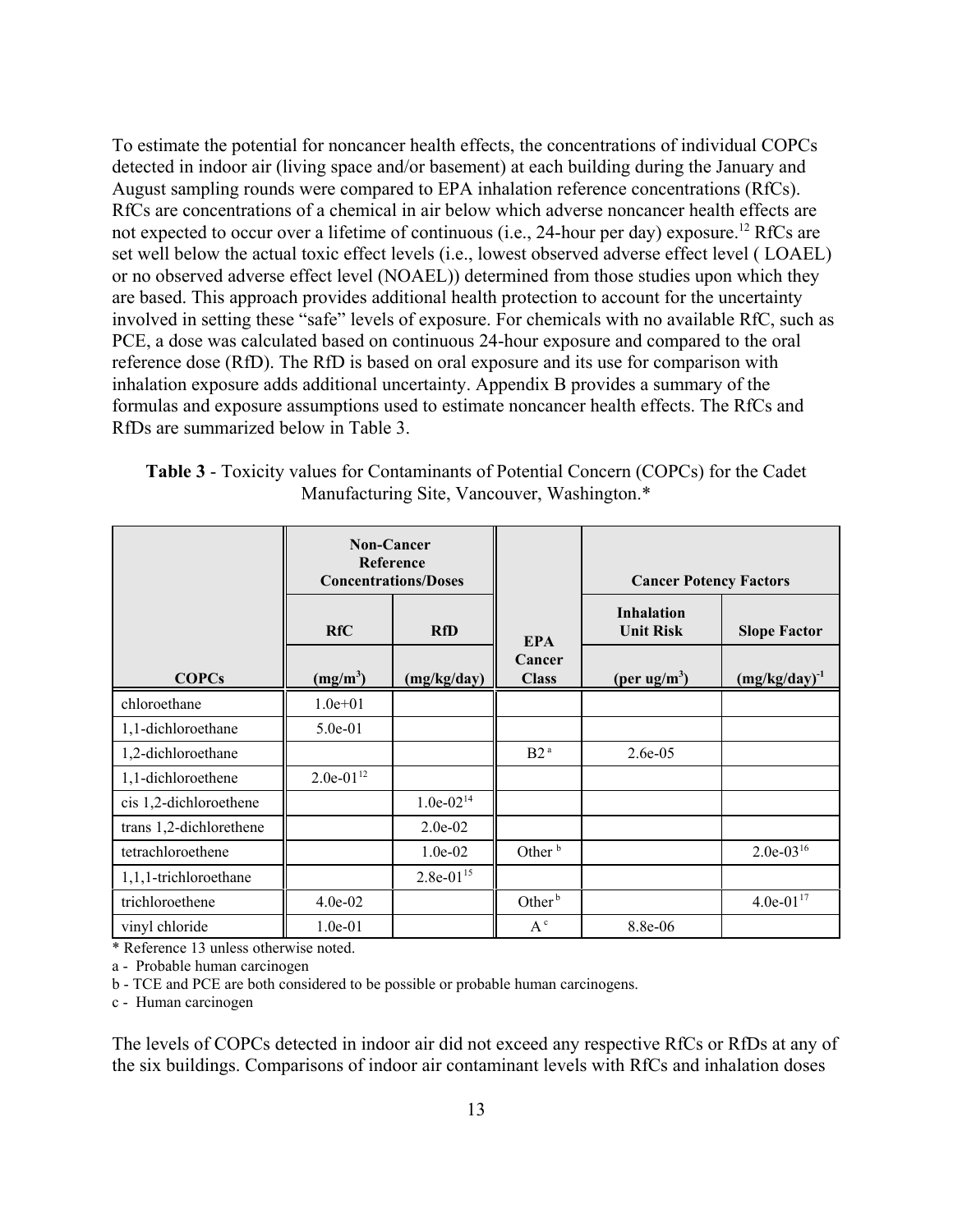with RfDs are given in Appendix C, Tables C1. Therefore, exposure to any of the individual chemicals detected in indoor air during these sampling rounds is unlikely to result in any adverse noncancer health effects.

Cancer Risk Evaluation

Four of the COPCs detected in indoor air in the FVN are considered carcinogenic compounds by EPA and pose a potential cancer risk. Those carcinogenic chemicals and their corresponding EPA cancer class are provided in Table 3. In order to estimate carcinogenic risk, DOH used measures of cancer potency (i.e., unit risk and cancer slope factors) published by EPA and others in conjunction with estimates of continuous exposure lasting 75 years (i.e., lifetime exposures). Lifetime exposures were selected to maintain consistency with the standardized duration assumption for unit risks.18 Appendix B provides a summary of the formulas and exposure assumptions used to estimate cancer risks. Cancer potency factors are summarized in Table 3.

The levels of the carcinogenic COPCs detected in indoor air (living space and/or basement) at the six buildings are relatively low. However, many years of exposure to these individual chemicals does result in some small increased cancer risk (Appendix C, Table C2). The COPC that contributes the most cancer risk at each of the six buildings is TCE. Estimated cancer risks for TCE ranged from very low (8 in 100,000) to moderate (3 in 1,000). Risks associated with PCE, 1,2 DCA, and vinyl chloride were also elevated at some of the six buildings. However, the risk for these chemicals are only slightly above what is considered an acceptable risk level (1 in 1,000,000). It should be noted, however, that the estimated risks generated by this approach are theoretical and are associated with much uncertainty. Actual cancer risks associated with low level exposure to these contaminants may be lower and could be zero.

TCE is a solvent that is commonly used to remove grease from metal parts. It is also found in household products including typewriter correction fluid, painter removers, glue, rug cleaning fluids, and spot removers.19 TCE has been found in soil, soil gas, and groundwater at the Cadet facility. It also has been found in groundwater and soil gas downgradient of Cadet and is assumed to be associated with releases from Cadet and possibly other nearby hazardous waste sites. TCE can enter the body when breathing air that contains it. If a person breathes air containing TCE, approximately half the amount of TCE will enter the bloodstream and organs. The rest will be exhaled. Once in the blood, the liver changes much of the TCE into other chemicals. The majority of these other chemicals will leave the body through the urine within a day. A person will also quickly breathe out some of the TCE that is in the bloodstream. Some of the TCE or its breakdown products can be stored in body fat for a brief period, and thus may build up in the body if exposure is continuous. $19$ 

EPA recently reviewed available TCE data, which has led them to characterize TCE as "highly likely to produce cancer in humans." This classification is based on sufficient evidence in animals and limited evidence in humans. The strongest evidence that TCE can cause cancer in humans comes from occupational studies that have found increases in lung, liver, and kidney cancers in workers exposed over several years. The levels of exposure in these studies are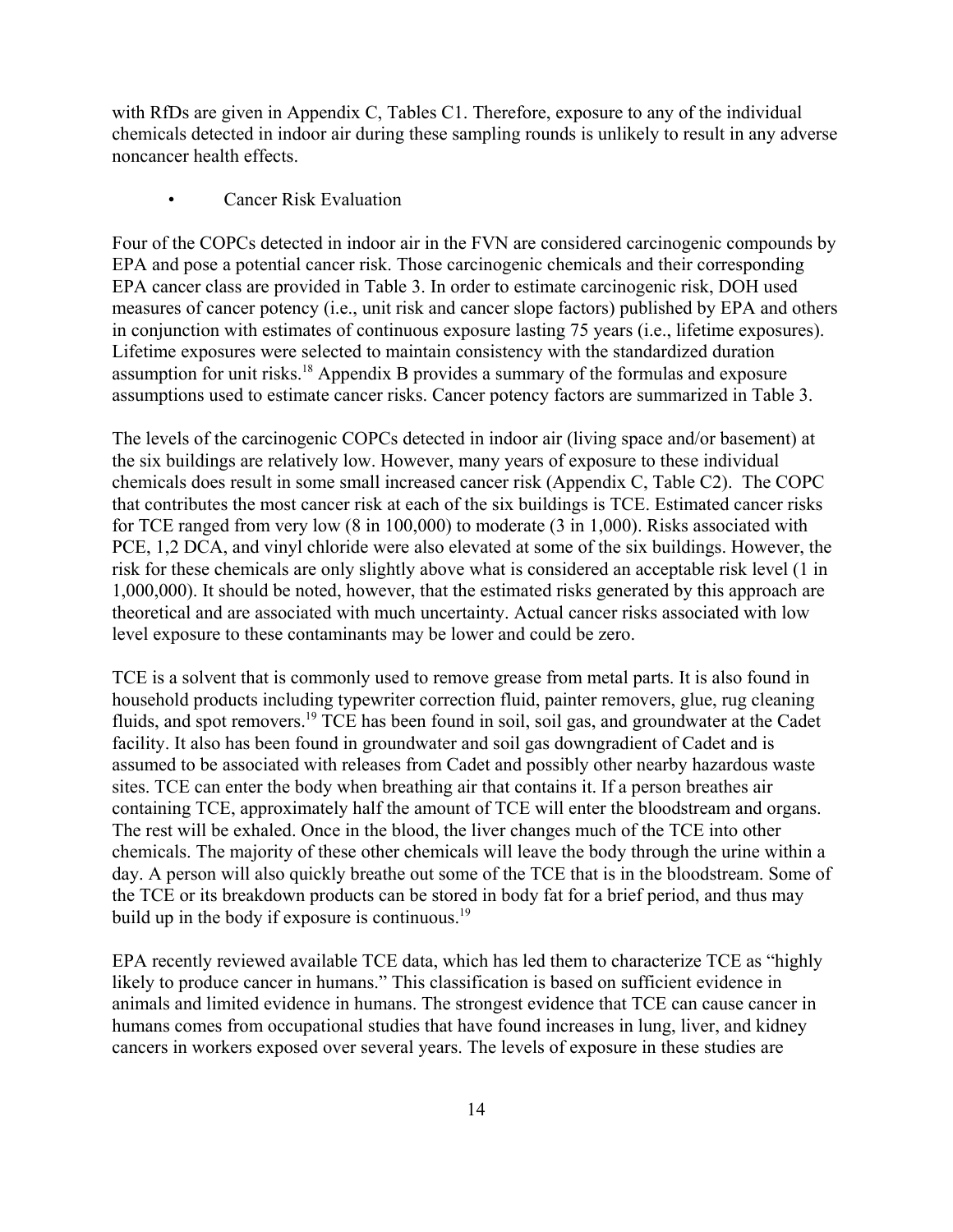generally higher than those estimated for the FVN while exposure doses used in animal studies are thousands of times higher. $17$ 

Although the data obtained from high-dose animal or worker exposure studies is not directly applicable to exposures found at the FVN, theoretical cancer risk estimates can be made based on this data. Such estimates are made with mathematical equations that use this high-dose data to predict how many cancers might occur at lower doses. This process involves much uncertainty. Current thinking suggests that there is no "safe dose" of a carcinogen and that a very small dose of a carcinogen will give a very small cancer risk. Cancer risk estimates are, therefore, not *yes/no* answers but measures of chance (probability). Such measures, however uncertain, are useful in determining the magnitude of a cancer threat since any level of a carcinogenic contaminant carries an associated risk. The validity of the "no safe dose" assumption for cancer-causing chemicals is not clear. Some evidence suggests that certain chemicals considered to be carcinogenic must exceed a threshold of tolerance before initiating cancer.

#### *Chemical Mixtures*

While the above exposure evaluation focuses on the health effects associated with individual chemicals, exposure to multiple chemicals also needs to be considered. This is particularly important for the FVN where TCE has been detected in indoor air because EPA reports that several chemicals have the potential to alter TCE 's metabolism and clearance from the body and subsequent toxicity. TCE exposure can also increase the toxicity of other chemicals. In addition, widespread environmental exposure to some of TCE 's metabolites makes it important to consider the cumulative effect of TCE along with other environmental contaminants.<sup>17</sup>

There are no available studies that directly characterize the health hazards associated with exposure to a mixture of the chemicals detected in indoor air in the FVN. However, ATSDR recently evaluated health hazards associated with exposure to mixtures of 1,1,1-TCA, 1,1-DCA, TCE, and PCE. Each of these chemicals can adversely affect the nervous system, kidney and liver of animals exposed at high doses. Studies of these chemicals administered to animals as a mixture showed that the combined toxicity will not be greater that the sum of the individual effects (i.e., no synergy). Based on these findings ASTDR recommends that the noncancer health risks estimated for chemicals such as 1,1,1-TCA, 1,1-DCA, TCE, and PCE be added when they occur together as a mixture.20 ATSDR's recommended approach for estimating noncancer risks was used for each of the six buildings. The same approach (i.e., adding risks) was also used for estimating cancer risks, which is a standard risk assessment method and consistent with ATSDR general guidance for evaluating health risks associated with mixtures.<sup>21</sup>

The total noncancer and cancer health risks associated with the all COPCs detected at each building during the January and August 2002 sampling rounds are presented in Appendix C, Tables C1 and C2. Noncancer risk estimated for exposure to the total mixture of COPCs detected in indoor air was assessed using a hazard index approach. Hazard indices are the sum of the hazard quotients (i.e., ratio of the concentration or dose of a single chemical over a specified period of time to its reference concentration or dose). Hazard indices were less than one (a level that is unlikely to pose a health threat), at all locations except in the basement of Building 13 and the basement and living space of Building 15, where they were slightly elevated during the January sampling round. Cancer risk estimated for exposure to the total mixture of COPCs in FVN indoor ranged from very low to moderate levels (e.g., 8 in 100,000 to 3 in 1,000).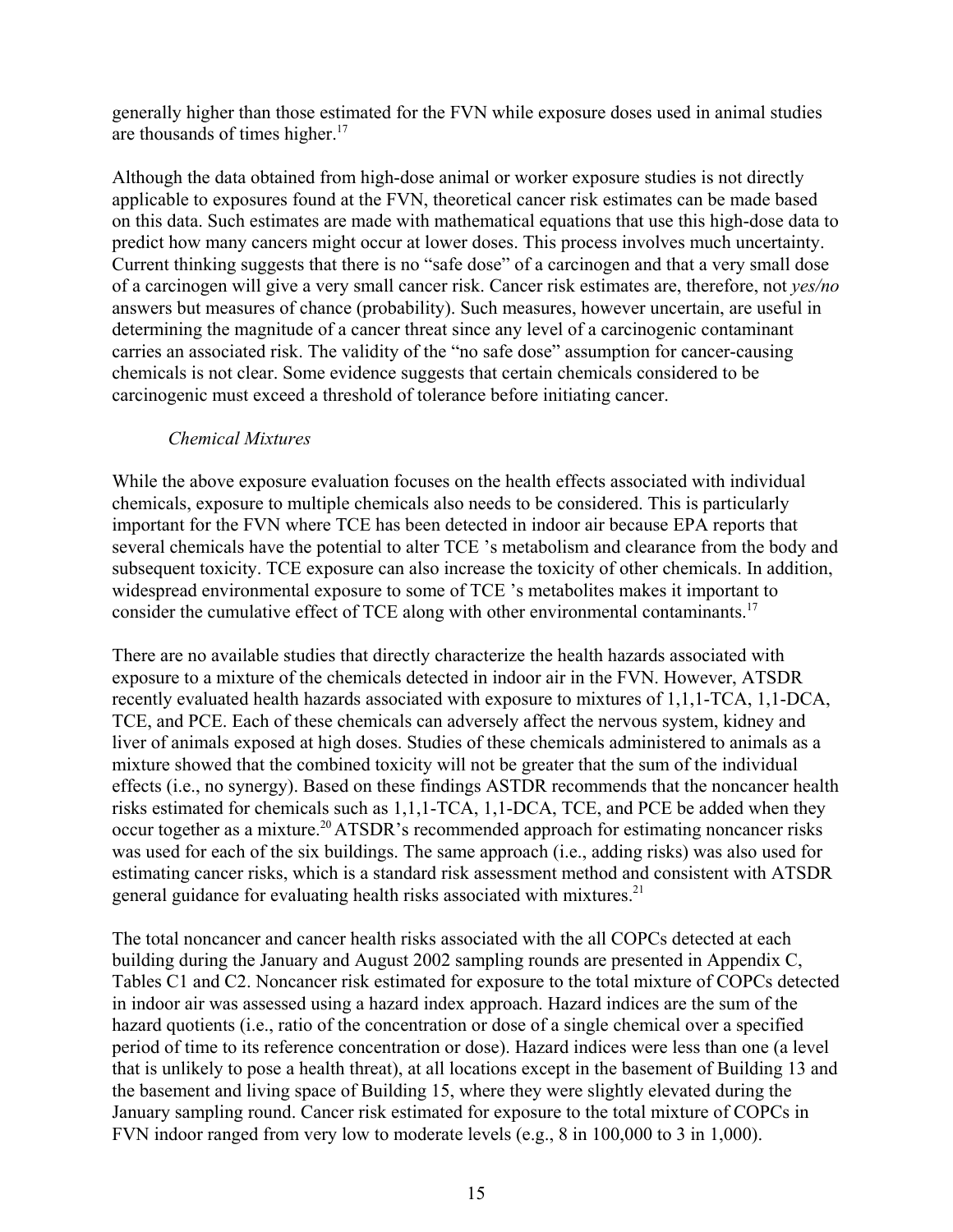As previously noted, indoor air in a typical home that is not impacted by any contaminated groundwater source will contain chemicals that will carry an associated health risk. In order to evaluate the significance of the groundwater as an additional source of indoor air contamination at the FVN, it is therefore necessary to consider the level of "background" risk.

#### *Comparison with Background Exposure*

The presence of VOCs in urban indoor air, which includes some of the COPCs detected in indoor air in the FVN, has been well established. Therefore, it is important to consider the background risks associated with typical indoor air when evaluating whether indoor air contaminant levels near the Cadet facility are associated with contaminated groundwater. The estimated cancer risk associated with typical background exposure to VOCs has been estimated as high as 5 in  $1,000^{22,23}$  While this background estimate is similar to the cancer risks estimates for the six buildings with the highest indoor air PCE and TCE concentrations (Appendix C, Table C2), it includes many chemicals (e.g., benzene) not analyzed for in those homes during the January and August 2002 indoor air sampling rounds.

To better evaluate the health risks posed by the COPCs detected in indoor air near the Cadet facility, health risks were estimated for only those COPCs that had corresponding background values (Appendix C, Tables C3 and C4). Indoor air background values were obtained from peerreviewed studies, one of which was based on a large national indoor air database developed by the U.S. Environmental Protection Agency (EPA); indoor air values were also obtained from EPA's Urban Air Toxic Monitoring Program.<sup>22, 24, 25</sup> Median values were selected from these peer-reviewed studies, when available, to reduce the bias created by outliers. However, median values only exist for a few of the COPCs. Mean values were used when no median values were available. Table 4 provides the background indoor air literature values used to calculate the corresponding background risk.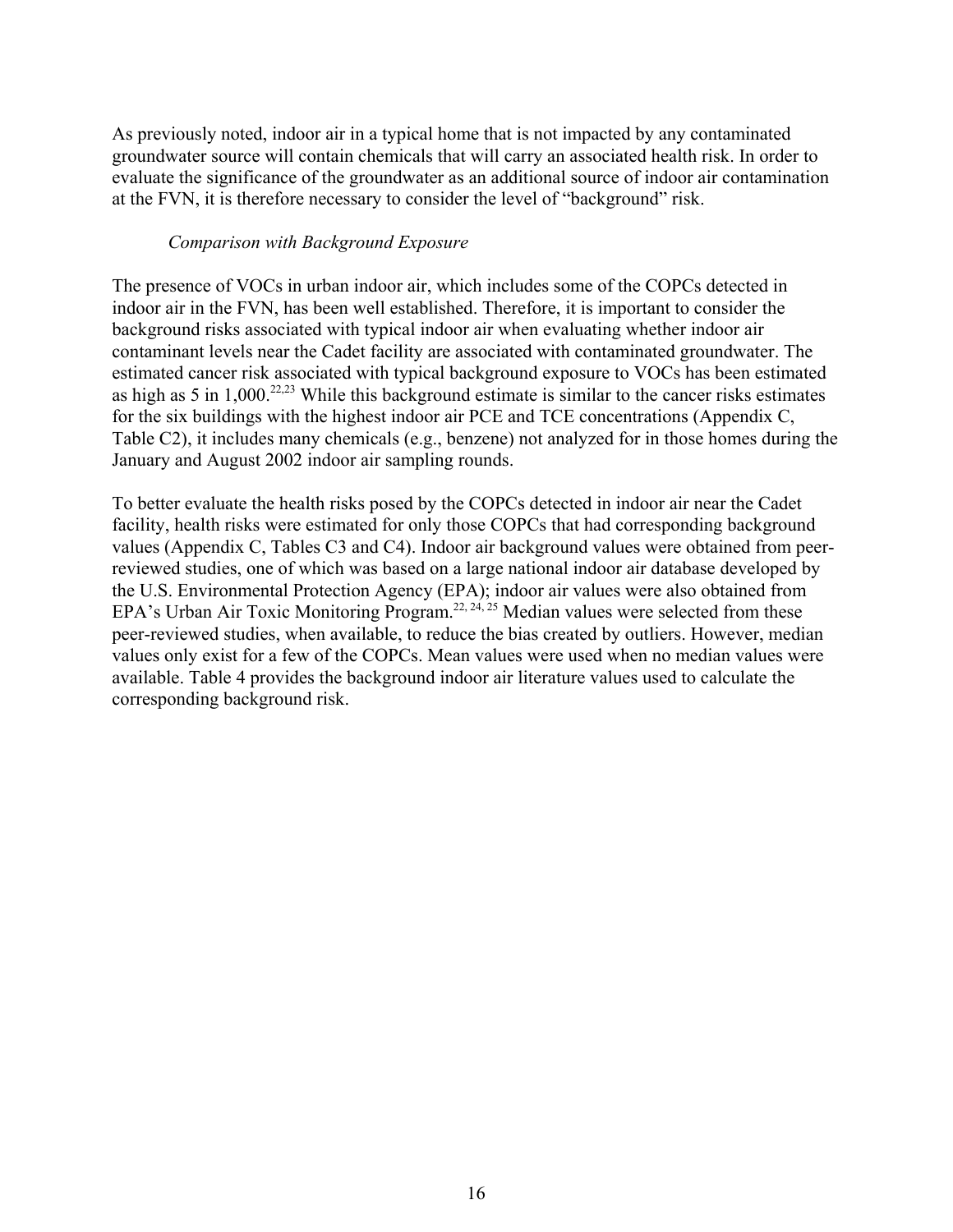|                         | <b>Background Indoor Air Literature Values</b> | <b>Health Risks*</b>  |        |            |           |
|-------------------------|------------------------------------------------|-----------------------|--------|------------|-----------|
| <b>COPC</b>             | Concentration<br>(ug/m <sup>3</sup> )          | Cancer<br><b>Risk</b> | HQ     |            |           |
| chloroethane            | NA.                                            |                       |        |            |           |
| 1,1-dichloroethane      | NA.                                            |                       |        |            |           |
| 1,2-dichloroethane      | 0.5                                            | 20                    | mean   | $1.3e-0.5$ |           |
| 1,1-dichloroethene      | 6.5                                            | 20                    | mean   |            | $3.3e-02$ |
| cis 1,2-dichloroethene  | NA.                                            |                       |        |            |           |
| trans 1,2-dichlorethene | <b>NA</b>                                      |                       |        |            |           |
| tetrachloroethene       | 5                                              | 22                    | median | 2.9e-06    | $2.8e-01$ |
| 1,1,1-trichloroethane   | 19                                             | 23                    | mean   |            | $3.8e-02$ |
| trichloroethene         | 0.7                                            | 22                    | median | 8.0e-05    | 1.8e-02   |
| vinyl chloride          | <b>NA</b>                                      |                       |        |            |           |

#### **Table 4** - Background indoor air literature values.

\* Based on formulas and parameters described in Appendix B

NA - not available

Background indoor air risk estimates were then compared with the summed health risks associated with the corresponding subset of COPCs (Table 5). The cancer risk associated with exposure to the subset of COPCs for the January 2002 sampling round at the six FVN buildings is approximately one to two orders of magnitude greater than would be expected in background indoor air while the noncancer health risk ranges from one to two times greater than background indoor air. Both cancer and noncancer health risks were slightly lower for the August 2002 sampling round.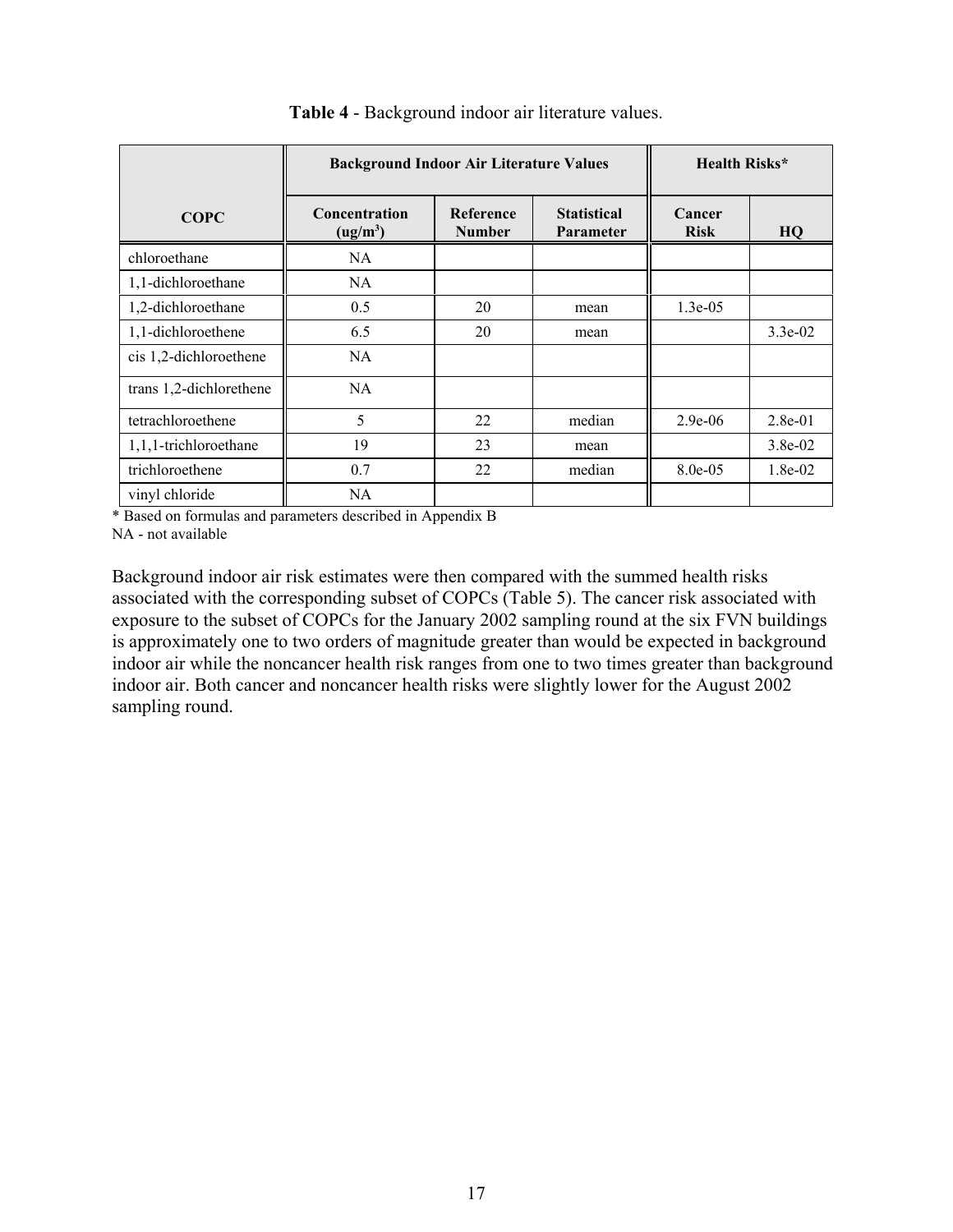**Table 5** - Indoor air health evaluation results for subset of Contaminants of Potential Concern (COPC) near the Cadet Manufacturing Facility in Vancouver, Washington versus corresponding background indoor air risk estimates.

|                           | <b>Building</b> |                     |                 |                     |             |                     |                   |
|---------------------------|-----------------|---------------------|-----------------|---------------------|-------------|---------------------|-------------------|
|                           |                 | 13                  |                 | 15                  | 26          | <b>Background</b>   |                   |
| <b>Health Risk</b>        | <b>Basement</b> | <b>Living Space</b> | <b>Basement</b> | <b>Living Space</b> |             | <b>Living Space</b> | <b>Indoor Air</b> |
| <b>January 2002</b>       |                 |                     |                 |                     |             |                     |                   |
| Hazard Index <sup>a</sup> |                 | 0.2                 |                 |                     | 0.5         | 0.1                 | 0.4               |
| Cancer Risk <sup>b</sup>  | 3 in 1,000      | 5 in 10,000         | 3 in 1,000      | 3 in 1,000          | 1 in 1,000  | 2 in 10,000         | 8 in 100,000      |
| <b>August 2002</b>        |                 |                     |                 |                     |             |                     |                   |
| Hazard Index <sup>a</sup> | 0.4             | 0.02                | 0.3             | 0.2                 | 0.3         | 0.07                | 0.4               |
| Cancer $Riskc$            | 1 in 1,000      | 5 in 100,000        | 8 in 10,000     | 6 in 10,000         | 6 in 10,000 | 1 in 10,000         | 9 in 100,000      |

a - Hazard Index based on sum of hazard quotients for 1,1-DCE, PCE, 1,1-TCA; and TCE

b - Cancer Risk based on sum of individual cancer risks for TCE and PCE

c - Cancer Risk based on sum of individual cancer risks for 1,2-DCA, TCE and PCE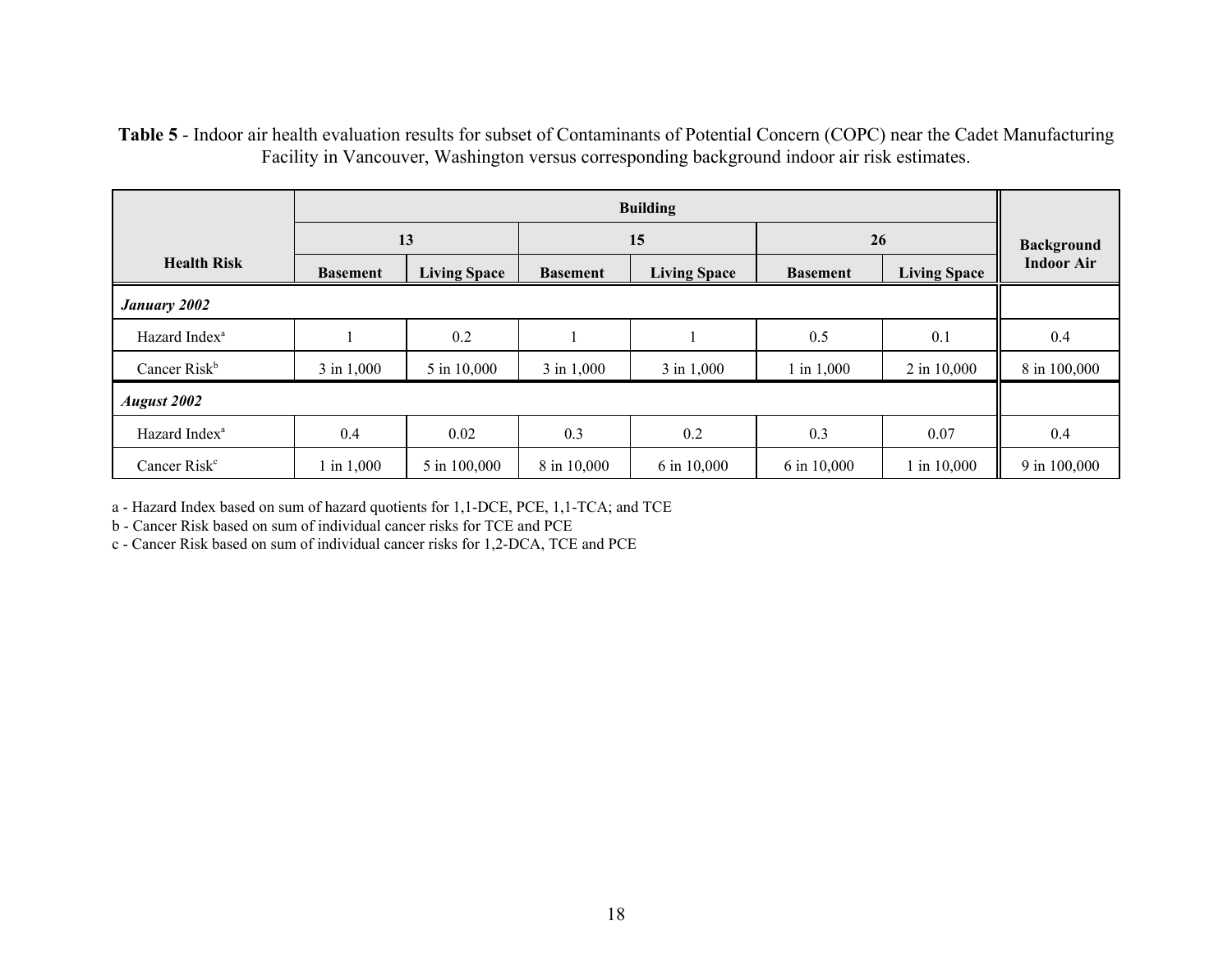#### **Table 5 (contd.)** - Indoor air health evaluation results for subset of Contaminants of Potential Concern (COPC) near the Cadet Manufacturing Facility in Vancouver, Washington versus corresponding background indoor air risk estimates.

|                           | 27              |                     | 29                  | 31                  | <b>Background</b> |
|---------------------------|-----------------|---------------------|---------------------|---------------------|-------------------|
| <b>Health Risk</b>        | <b>Basement</b> | <b>Living Space</b> | <b>Living Space</b> | <b>Living Space</b> | <b>Indoor Air</b> |
| <b>January 2002</b>       |                 |                     |                     |                     |                   |
| Hazard Index <sup>a</sup> | 0.3             | 0.2                 | 0.1                 | 0.2                 | 0.4               |
| Cancer $Risk^b$           | 7 in 10,000     | 5 in 10,000         | 2 in 10,000         | 4 in 10,000         | 8 in 100,000      |
| <b>August 2002</b>        |                 |                     |                     |                     |                   |
| Hazard Index <sup>a</sup> | 0.1             | 0.07                | 0.06                | 0.1                 | 0.4               |
| Cancer Risk <sup>c</sup>  | 2 in 10,000     | 1 in 10,000         | 8 in 100,000        | 2 in 10,000         | 9 in 100,000      |

a - Hazard Index based on sum of hazard quotients for 1,1-DCE, PCE, 1,1-TCA; and TCE

b - Cancer Risk based on sum of individual cancer risks for TCE and PCE

c - Cancer Risk based on sum of individual cancer risks for 1,2-DCA, TCE and PCE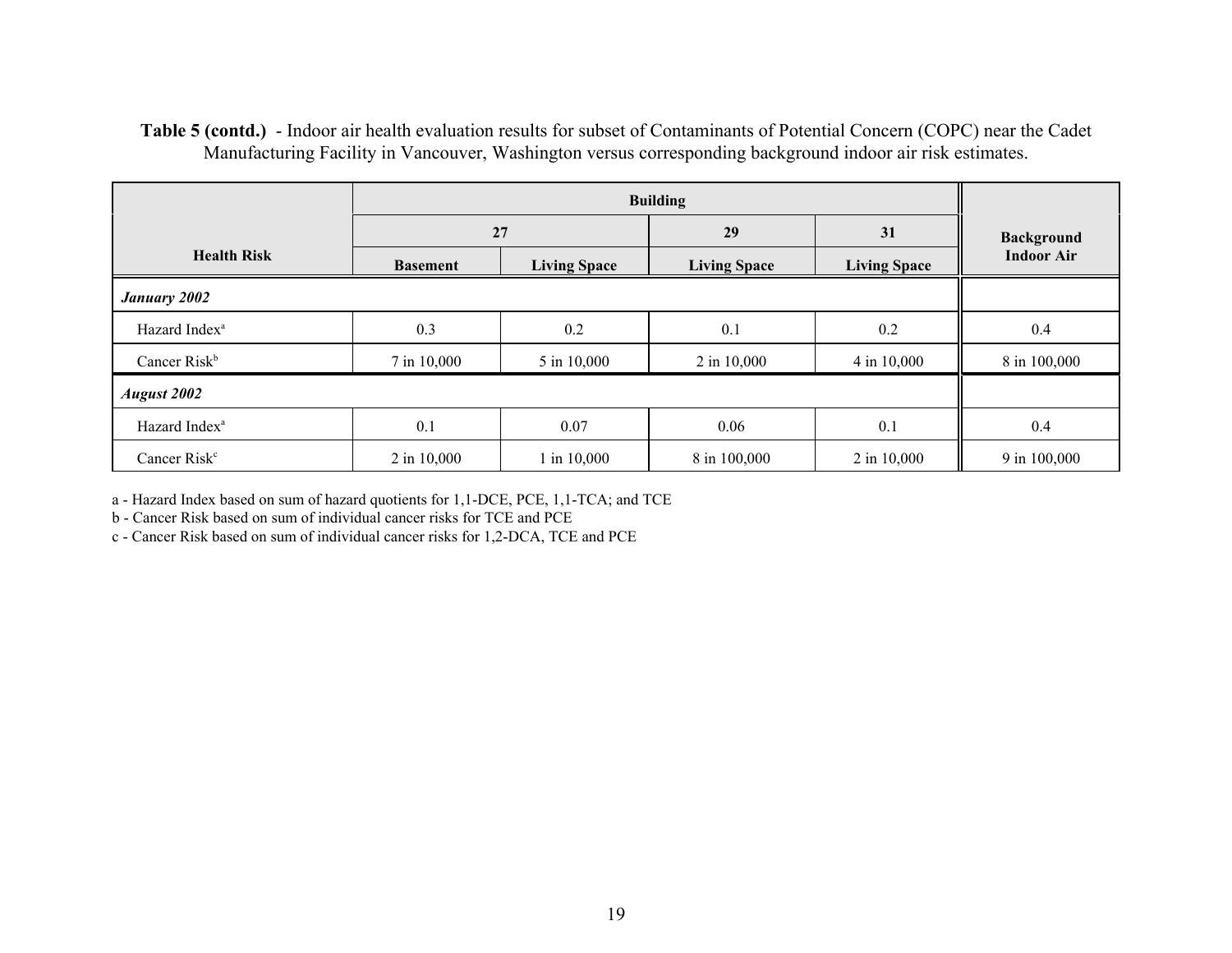Buildings with basements where subsurface soils are exposed (e.g., Buildings 13, 15, and 26) appear to be the most vulnerable to the movement of chlorinated solvents into indoor air (Table 5). The cancer risk levels associated with the COPCs detected in basements at these homes, as well as the living space at Building 15, during the January sampling round are estimated to be as high as 3 in a 1,000 or approximately two orders of magnitude greater than background indoor air. Since an obvious pathway exists between the chlorinated solvent contaminated groundwater and indoor air at these homes, the contaminated groundwater is a likely source of this additional contamination detected in these buildings. Contaminated groundwater may be contributing contaminants to indoor air at the other three buildings (Buildings 27, 29 and 31). However, the pathway is not as clear as it is for Buildings 13, 15, and 26, where subsurface soils are exposed in the basements.

It is important to note that indoor air contaminant concentrations can vary over time because of the factors described previously. Consequently, homes tested in January and August 2002, where indoor air concentrations were only an order of magnitude lower than background levels (Buildings 27, 29, and 31) could contain levels of the COPC significantly above background in the future. Other homes within the FVN, including those that have not been tested or where questionable samples were collected (i.e., samples where the Summa canister pressures were near zero) may also be vulnerable to the migration of contaminants and contain levels of COPC significantly above background.

## **Child Health Initiative**

The FVN is a residential area where children potentially could be exposed to site contaminants through the indoor air exposure pathway. Children can be uniquely vulnerable to the hazardous effects of environmental contaminants. Children breathe more air per pound of body weight than do adults resulting in higher levels of exposure to contaminants in air. Additionally, the fetus is highly sensitive to many chemicals, particularly with respect to potential impacts on childhood development. For these reasons, it is very important to consider the specific impacts that contaminants may have on children, as well as other sensitive populations.

Exposure to detected indoor air contaminants were evaluated as described in the discussion section, above. The doses calculated for some of the individual chemicals are not expected to result in noncancer health effects for children, or adults, based on comparison with toxicity values. The assessment did find that chronic exposure to individual and multiple chemicals over a lifetime (i.e., 75 years) does indicate an increased theoretical cancer health risk.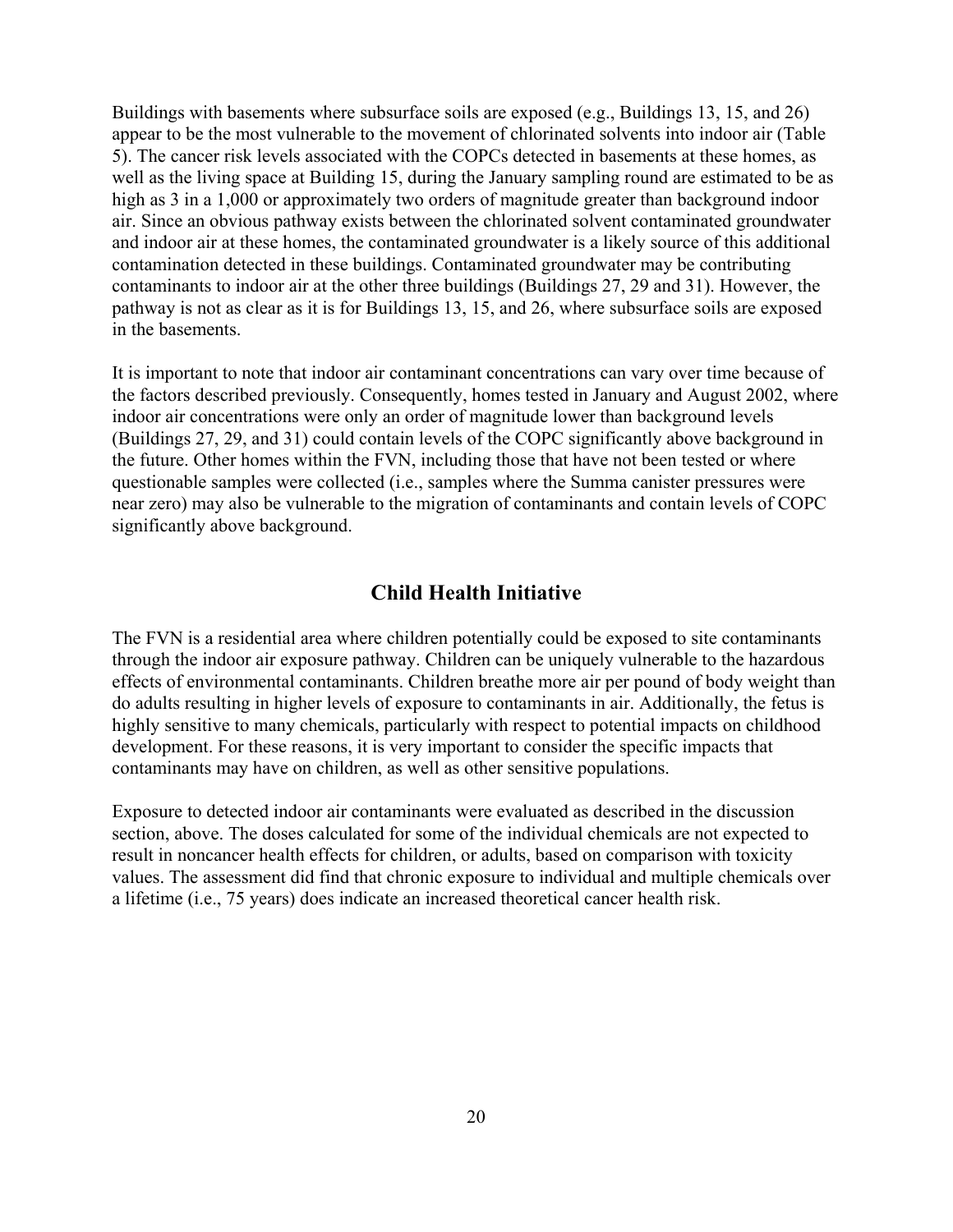## **Conclusions**

The levels of some chlorinated solvents in the indoor air of some of the homes in the FVN are above those normally found in an indoor air environment. Some of these solvents were also found in groundwater and soil gas. Consequently, some of the estimated health risk associated with the chemicals found in indoor air is likely related to chlorinated solvents migrating from contaminated groundwater.

- 1. Levels of chlorinated solvents found in indoor air in the FVN pose *no immediate or short-term health concern.* Levels are not high enough to cause adverse health effects over weeks or months of exposure.
- 2. Long-term exposure to the levels of chemicals detected in indoor air during the January and August 2002 sampling rounds indicates a cancer risk greater than what is normally expected at Buildings 13, 15, and 26. While the health risks associated with chlorinated solvents detected in indoor air in Buildings 13, 15, and 26 in January and August 2002 are not considered to be high and are unlikely to cause any adverse health effects, these buildings contain exposed soils that provide a direct pathway between the chlorinated solvent-contaminated groundwater and indoor air. This fact, combined with renewed concern from EPA over the potential for TCE to cause cancer, indicates that public health actions are necessary to eliminate exposure from this pathway.
	- In addition, there is some uncertainty associated with the representativeness of the limited indoor air samples collected in January and August 2002. Higher levels of TCE and other solvents may be migrating from the groundwater to indoor air at these buildings.
- 3. It is not known whether the levels of chlorinated solvents detected at buildings sampled in January and August 2002 are representative of all the buildings located over the shallow groundwater contaminant plume. Several factors can affect sampling results including seasonal change, soil characteristics, and differences in building structure. In addition, the chemical composition of the groundwater contaminant plume is likely to change over time as contaminants migrate and degrade. Consequently, additional chlorinated solvent monitoring (i.e., groundwater, soil gas, indoor air, and/or outdoor air) is needed to accurately assess long-term exposures related to the groundwater to indoor air pathway.
- 4. Groundwater monitoring well results obtained in August/September 2002 indicates that the contaminated groundwater migrating from the Cadet facility extends beyond the area where the well survey was conducted in the FVN in mid-2001.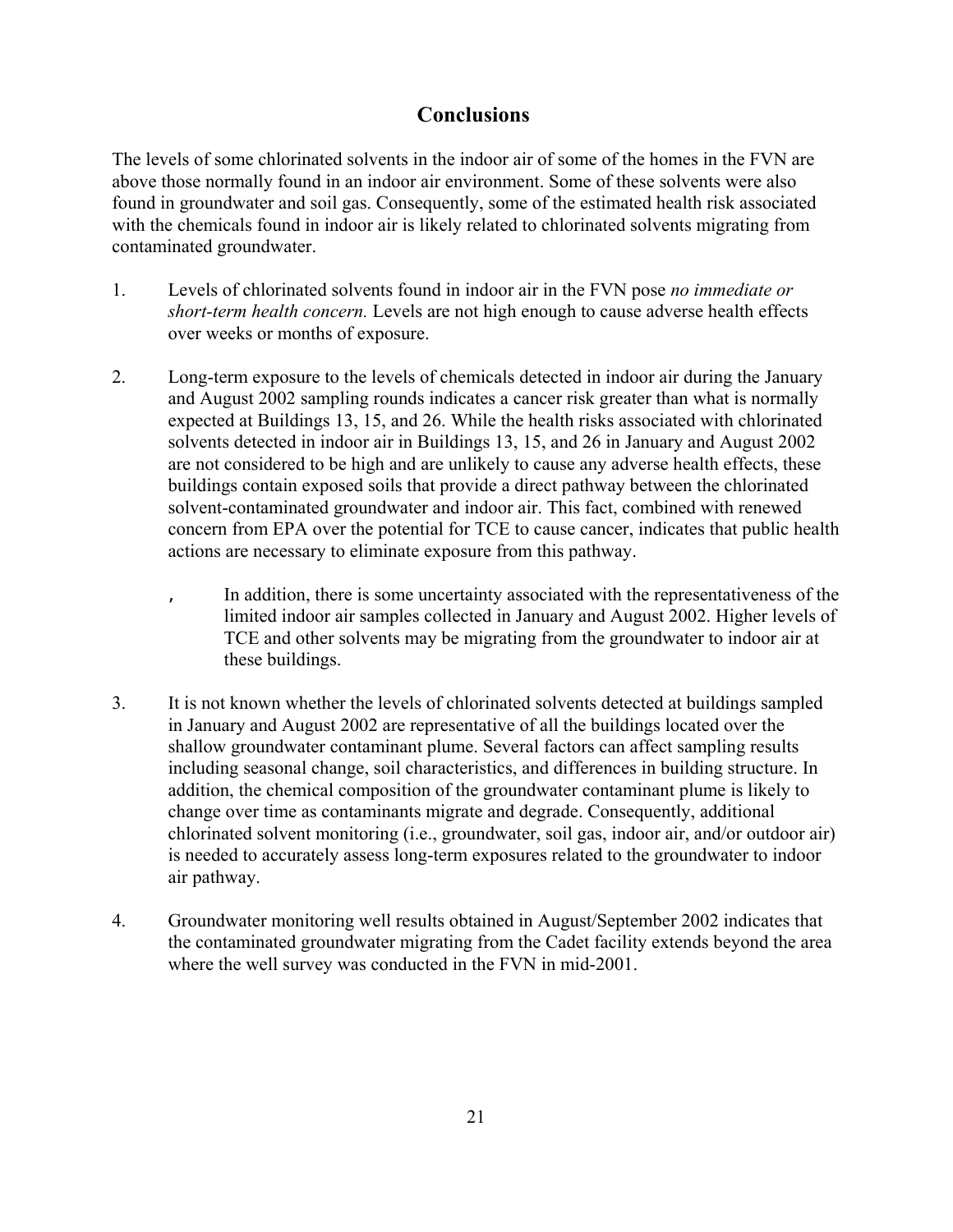## **Recommendations/Action Plan**

1. Exposures to chlorinated solvents migrating from groundwater to indoor air at Buildings 13, 15, and 26 should be eliminated.

#### *Actions Proposed*

Measures to eliminate these exposures could include covering exposed soils and installing subsurface depressurization systems. It should be noted, however, that covering exposed soils alone will be unlikely to eliminate exposures. Follow-up indoor air sampling of basements and living spaces would be required to verify the effectiveness of any remedial measures.

2. Further evaluation of the groundwater to indoor air pathway at the Cadet site is necessary to ensure that building occupants are not being exposed to harmful levels of chemicals migrating from the contaminated groundwater underlying the FVN. More environmental sampling data and information about buildings overlying the plume are also needed to adequately characterize long-term exposures (i.e., greater than one year) to contaminants in indoor air.

#### *Actions Proposed*

Work plan(s) should be developed to better characterize the groundwater to indoor air pathway. The work plan(s) should include more groundwater, soil gas, and indoor and outdoor air monitoring and should be provided to DOH for review. Appropriate sampling equipment and procedures should be used to ensure that representative samples are collected.

Work plan(s) should be developed for inspecting buildings overlying the groundwater contaminant plume to identify building features that make the building vulnerable to the migration of chlorinated solvents from groundwater to indoor air. The plan(s) should be provided to DOH for review.

3. Building owners and occupants overlying the shallow groundwater plume should be notified that changes in the structure and use of their homes/businesses and property could result in increased exposure to contaminants migrating from groundwater to indoor air. Movement of contaminants from groundwater to indoor air could increase following activities like soil excavations, installation of basement sumps, blocking of crawl space vents and installation of fans or air conditioners.

#### *Actions Proposed*

DOH is available to assist in education and outreach efforts to communicate with FVN residents on ways to minimize exposure to contaminants moving from groundwater to indoor air.

4. Agencies responsible for land use planning and permitting should be notified about the potential for chlorinated solvents to migrate from contaminated groundwater to indoor air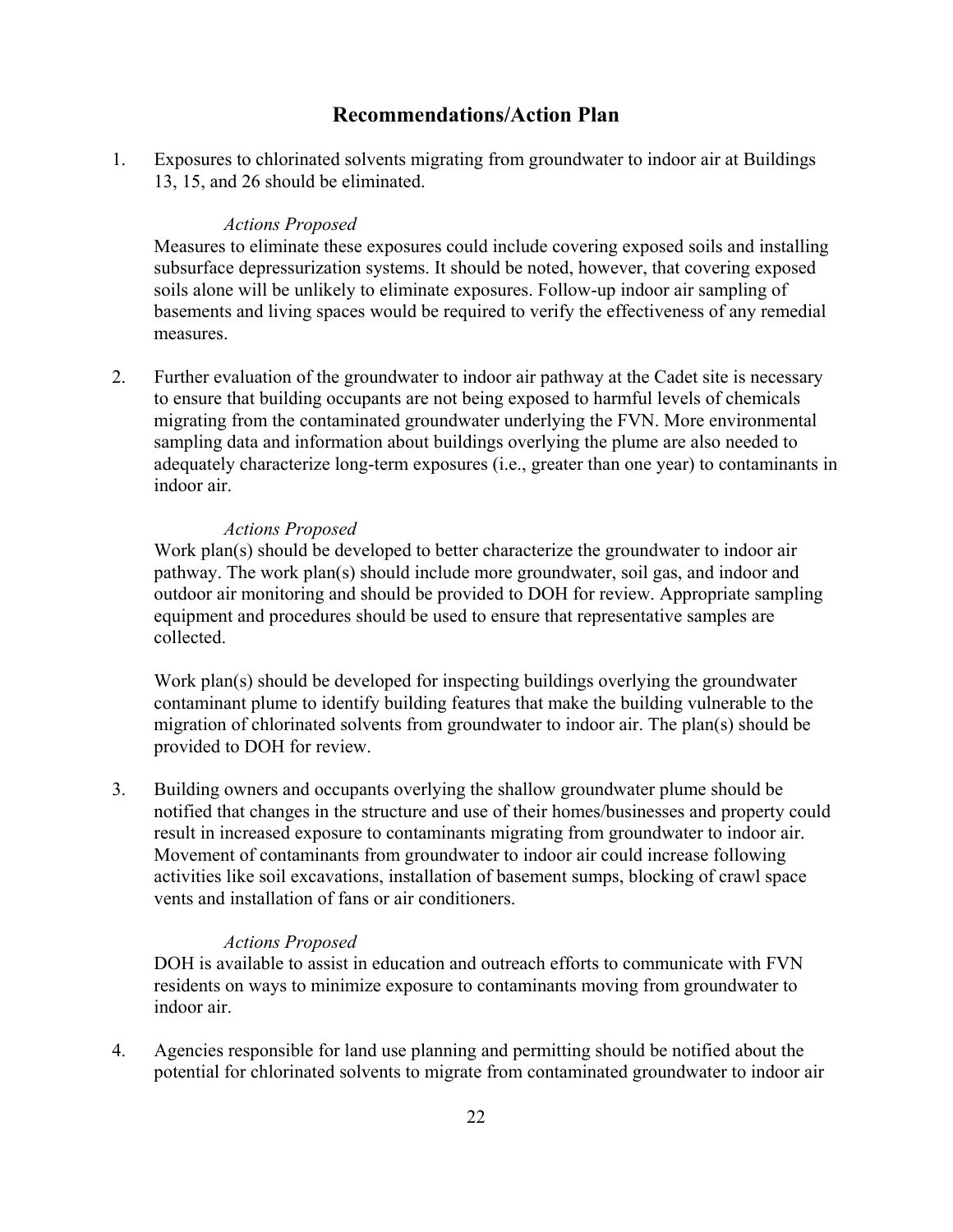at the Cadet facility and in the FVN. This will help ensure that any proposed plans for new structures in the vicinity of the Cadet site will consider this pathway during building design and construction.

#### *Actions Proposed*

Written notification should be provided to all appropriate construction and land use planning and permitting agencies notifying them about the subsurface contamination associated with the Cadet site.

5. Companies and government entities who have workers that may encounter contaminated soil gas and groundwater near the Cadet facility and in the FVN should be notified about subsurface conditions so they can take appropriate steps to protect worker health and safety. Such steps may prevent work stoppages that can occur when unknown contaminants are encountered.

#### *Actions Proposed*

Written notification should be provided to all appropriate companies and government entities about the subsurface contamination associated with the Cadet site.

6. The well survey conducted by Cadet in mid-2001 should be expanded to include the areas recently investigated and determined to be underlain by chlorinated solvent contaminated groundwater.

#### *Action Proposed*

In addition to contacting people directly and reviewing wells logs during the expanded well survey, water utilities should also be contacted to determine whether water lines exist in the survey area. The results of the expanded well survey should be provided to DOH for review.

7. Only limited groundwater sampling has been conducted along the northern and eastern boundaries of the groundwater contaminant plume. Future groundwater sampling results should be reviewed to ensure that the northern and eastern boundaries are well defined. This is particularly important for determining whether additional homes or buildings are at risk from groundwater contaminants migrating to indoor air.

#### *Action*s *Proposed*

Ground water sampling plans and reports should be provided to DOH for review.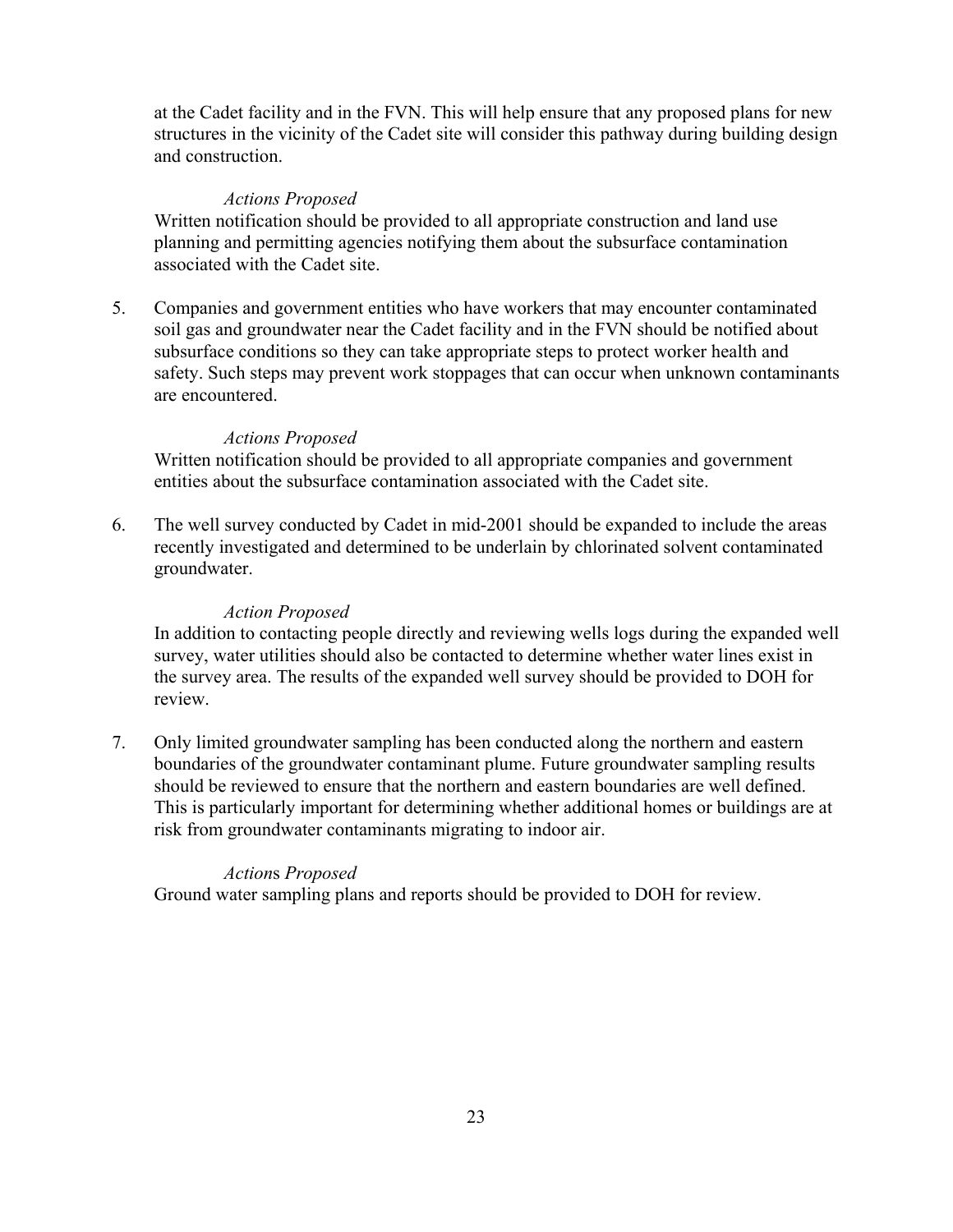## **References**

- 1. AMEC Earth & Environmental, Inc. Remedial investigation work plan Cadet Manufacturing Company. Portland, Oregon: AMEC Earth & Environmental, Inc., 2002 April.
- 2. AMEC Earth & Environmental, Inc., Semi-annual groundwater monitoring report 2002. Portland, Oregon: AMEC Earth & Environmental, Inc; 2002 December.
- 3. AMEC Earth & Environmental, Inc., , Remedial investigation report, Cadet Manufacturing Company. Portland, Oregon: AMEC Earth & Environmental, Inc.; 2003 February.
- 4. Washington State Department of Health. Cadet Manufacturing, Vancouver, Clark County, Washington, draft health consultation. Olympia, Washington: Washington State Department of Health; 2001 December.
- 5. AMEC Earth & Environmental, Inc. Fruit Valley neighborhood indoor air evaluation work plan. Portland, Oregon: AMEC Earth & Environmental, Inc; 2002 January.
- 6. AMEC Earth & Environmental, Inc. Fruit Valley neighborhood indoor air sampling report. Portland, Oregon: AMEC Earth & Environmental, Inc; 2002 April.
- 7. Agency for Toxic Substances and Disease Registry. Toxicological profile for 1,1-dichloroethene. Atlanta, Georgia: US Department of Health and Human Services; 1994 May.
- 8. AMEC Earth & Environmental, Inc. Fruit Valley Neighborhood follow-up indoor air sampling report. Portland, Oregon: AMEC Earth & Environmental, Inc; 2002 December.
- 9. AMEC Earth & Environmental, Inc. FVN follow-up indoor air evaluation work plan: response to Ecology and DOH comments. Portland, Oregon: AMEC Earth & Environmental, Inc; 2002 September 13.
- 10. Washington Department of Health. Draft technical document review, Fruit Valley Neighborhood indoor air evaluation work plan. Olympia, Washington: Washington State Department of Health; 2002 January.
- 11. Environmental Quality Management. User's guide for the Johnson & Ettinger (1991) model for subsurface vapor intrusion into buildings (revised). Durham, North Carolina; 2000 December.
- 12. U.S. Environmental Protection Agency. Integrated risk information system (IRIS), glossary of IRIS terms [online] 1999 October. Available at URL: http://www.epa.gov/iris/gloss8.htm#r.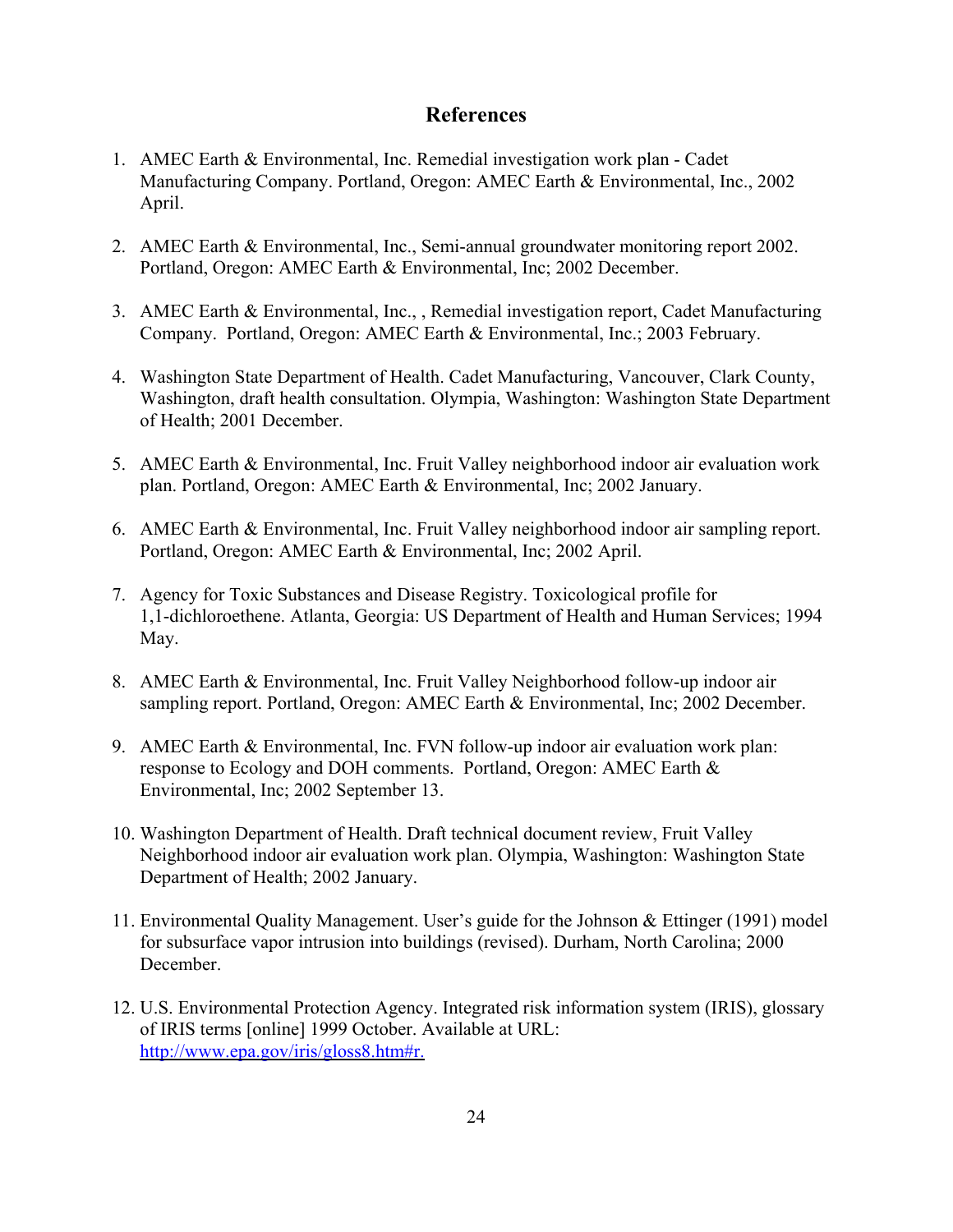- 13. U.S. Environmental Protection Agency. Integrated risk information system (IRIS) [online] 2002 November. Available at URL: http://www.epa.gov/iris/index.html
- 14. U.S. Environmental Protection Agency. Health effects assessment summary tables (HEAST). Washington, DC: US Environmental Protection Agency; 1997.
- 15. U.S. Environmental Protection Agency. Region III risk-based concentration (RBC) table. U.S. Environmental Protection Agency: Philadelphia, Pennsylvania; 2002 November.
- 16. U.S. Environmental Protection Agency, Superfund Technical Support Center. Risk assessment issue paper for: Carcinogenicity information for tetrachloroethylene. Washington, DC: U.S. Environmental Protection Agency; 2001 Oct 25.
- 17. U.S. Environmental Protection Agency. Trichloroethylene health risk assessment: Synthesis and characterization. Washington, DC: U.S. Environmental Protection Agency; 2001 Aug.
- 18. U.S. Environmental Protection Agency. Volume 1, Risk assessment guidance for Superfund, human health evaluation manual (part A). Washington, DC: U.S. Environmental Protection Agency; 1989 December.
- 19. Agency for Toxic Substances and Disease Registry. Toxicological profile for trichloroethylene. Atlanta, Georgia: US Department of Health and Human Services; September 1997.
- 20. Agency for Toxic Substances and Disease Registry. Draft interaction profile for 1,1,1 trichloroethane, 1,1-dichloroethane, trichloroethylene, and tetrachloroethylene. Atlanta, Georgia: US Department of Health and Human Services; 2002 September.
- 21. Agency for Toxic Substances and Disease Registry. Draft guidance manual for the assessment of joint toxic action of chemical mixtures. Atlanta, Georgia: US Department of Health and Human Services; 2001 February.
- 22. Wallace LA. Comparison of risks from outdoor and indoor exposures to toxic chemicals. Environmental Health Perspectives 1991;95:7-13.
- 23. Hoddinott, KB and Lee AP. The use of environmental risk assessment methodologies for an indoor air quality investigation. Chemosphere 2000; 41:77-84.
- 24. Shah JJ and Singh HB. Distribution of volatile organic chemicals in outdoor and indoor air. Environmental Science and Technology 1988; 22:1381-1388.
- 25. Hartwell TD, Wallace L, et al. Comparison of volatile organic levels between sites and seasons for the total exposure assessment methodology (TEAM) Study. Atmospheric Environment 1987; 21:2413-2424.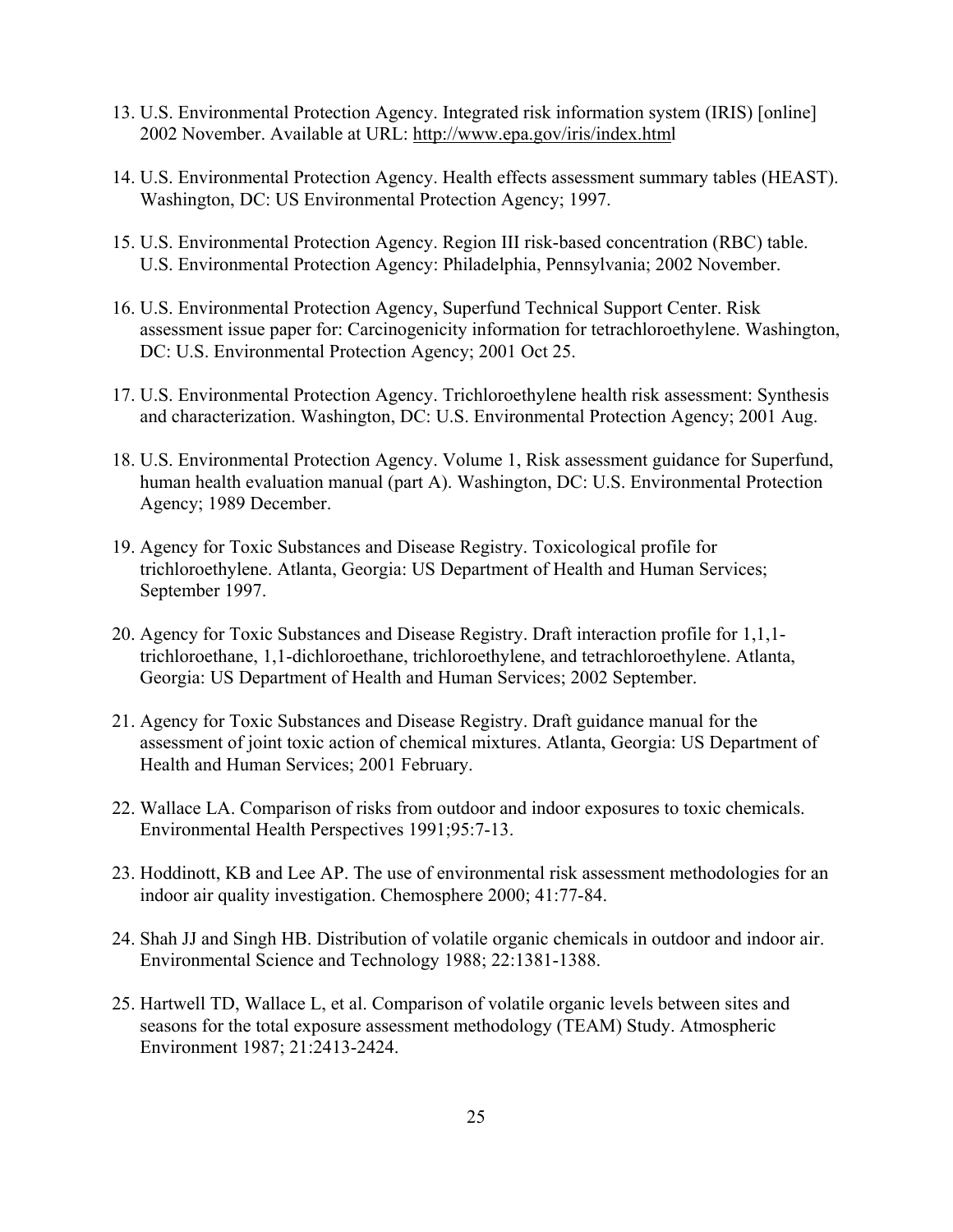**Place Holder** - Figure 1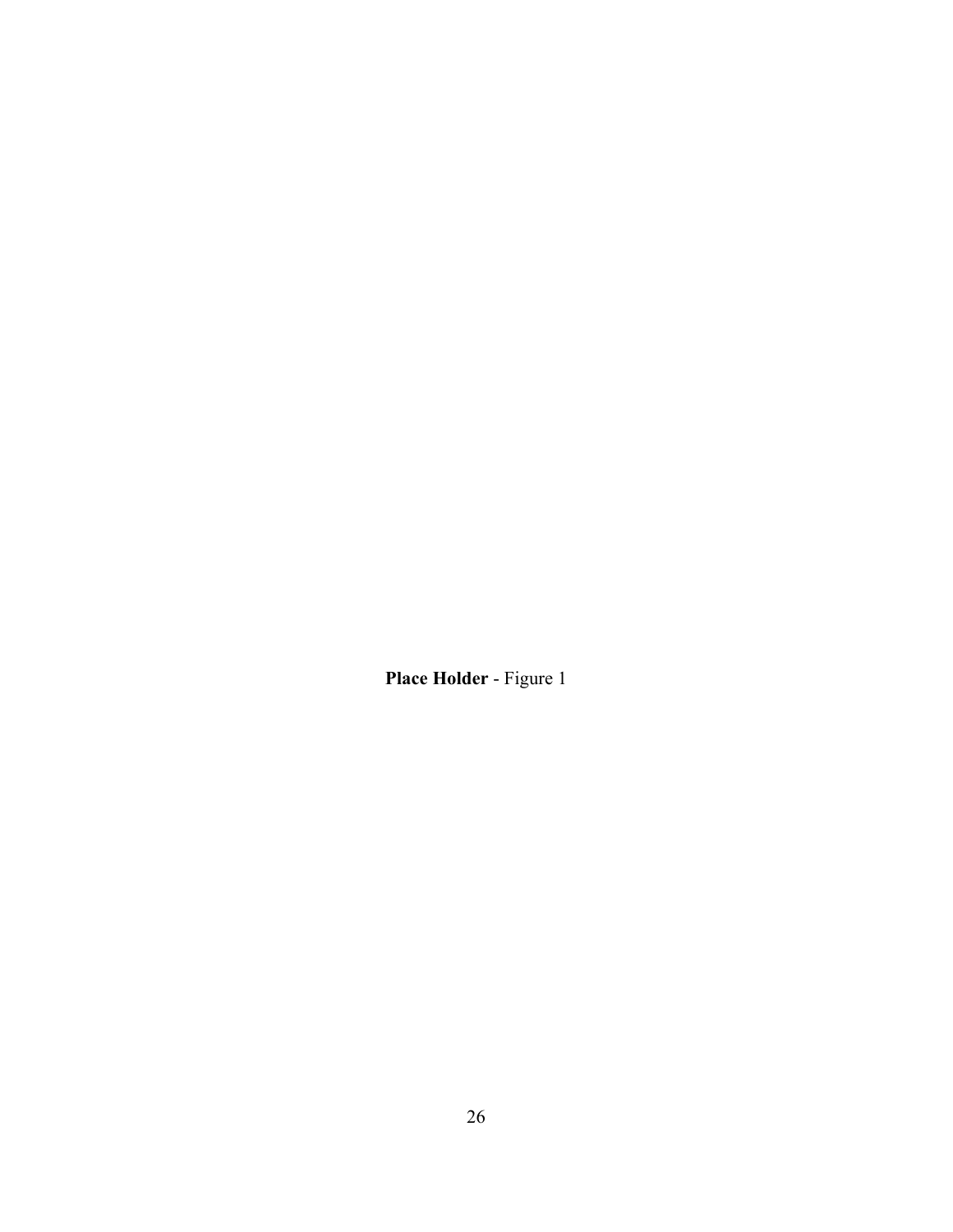**Place Holder** - Figure 2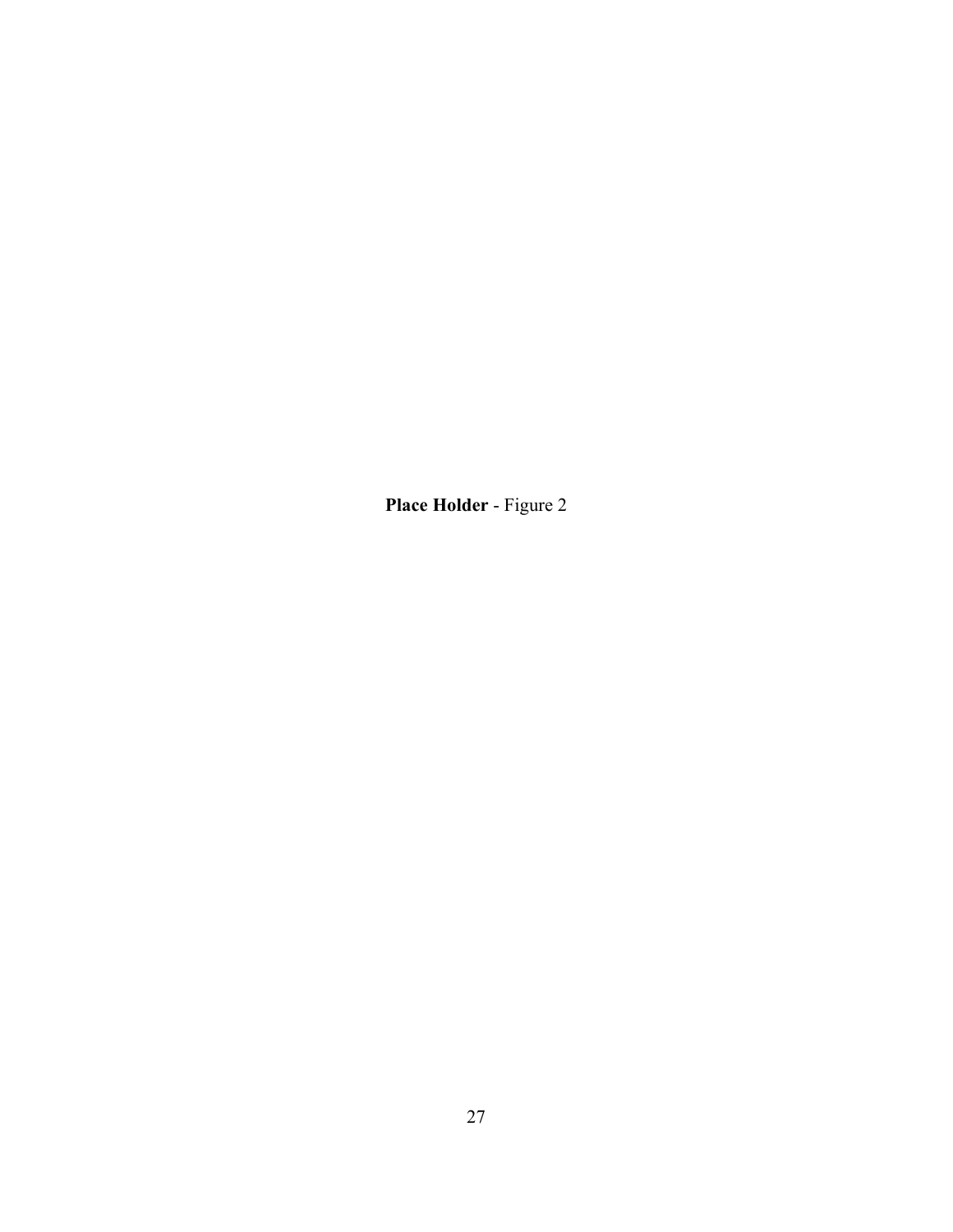## **Appendix A**

#### Indoor Air Sampling Results

The analytical results for the January and August 2002 indoor air sampling rounds in the FVN are summarized in Tables A-1 and A-2. A number of the chemicals were detected between the reporting limit, or practical quantitation limit (PQL)(i.e., the lowest level at which a chemical can be accurately quantified), and the method detection limit (i.e., the lowest level of a chemical that can be measured and reported with 99 percent (%) confidence that the value is greater than zero). These results are qualified as estimated values and presented in the tables with a "J" qualifier. All of the tetrachloroethene (PCE) values for the August sampling were also qualified because of its presence in two of the laboratory method blanks (B). However, the method blank results (0.0047 to 0.0055 ug/m<sup>3</sup>) were significantly lower than the sample results (0.087 to 7.8J  $\mu$ g/m<sup>3</sup>) indicating that the samples results were not significantly affected. Consequently the PCE results were not adjusted for this minor method blank contamination. The "B" qualifiers, however, were retained in the tables.

A number of the analyzed chemicals were not detected in the indoor air samples. However, because these chemicals are potentially associated with releases from the Cadet facility, one-half of the laboratory reporting limit, or PQL, was assigned to these results rather than a value of zero. This approach is conservative, but commonly used for evaluating chemicals that may be present but not detected below the POL.<sup>18</sup>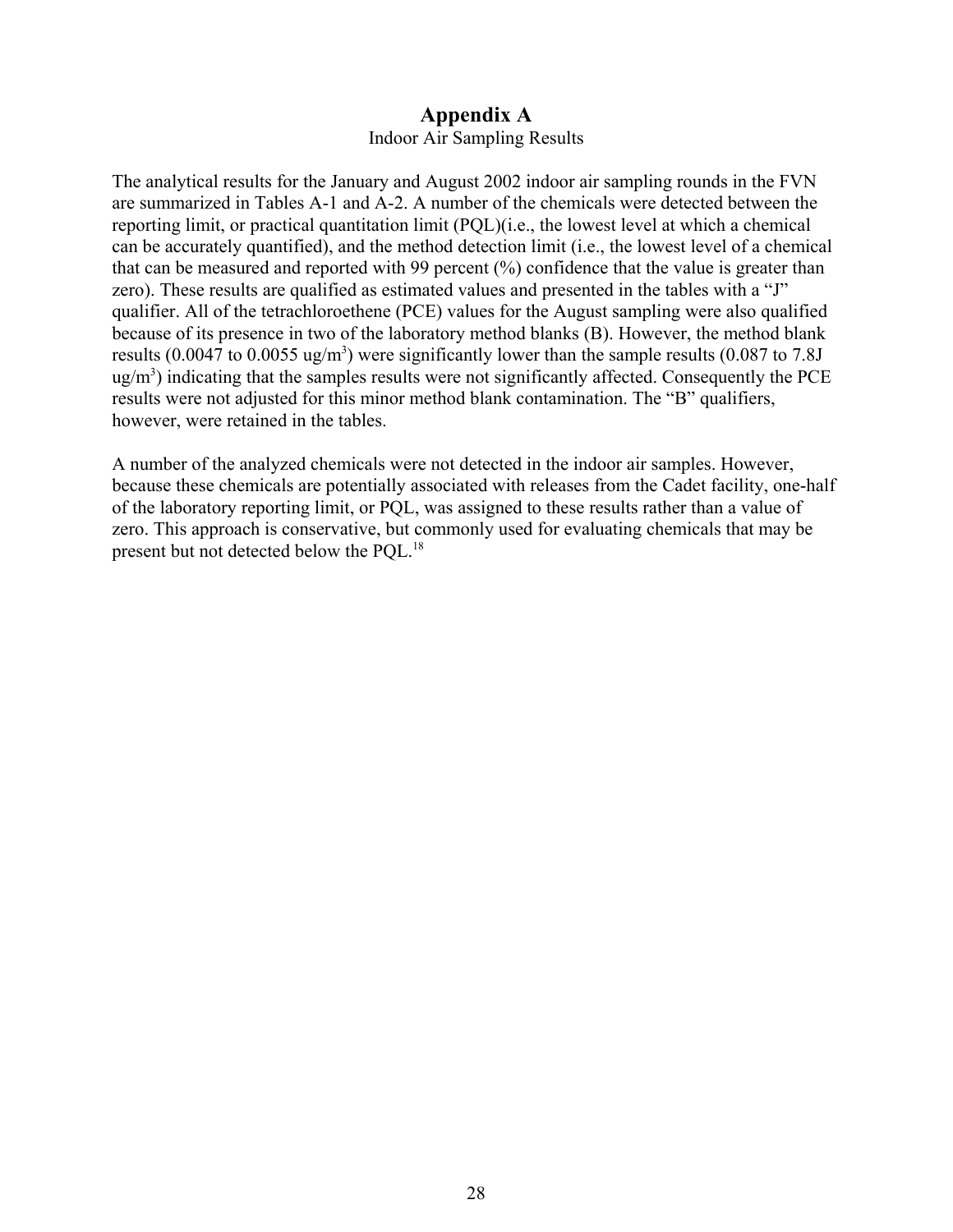**Place Holder Table A-1**: January 2002 indoor air sample results for residences near the Cadet Manufacturing Facility in Vancouver, Washington Page 1 of 3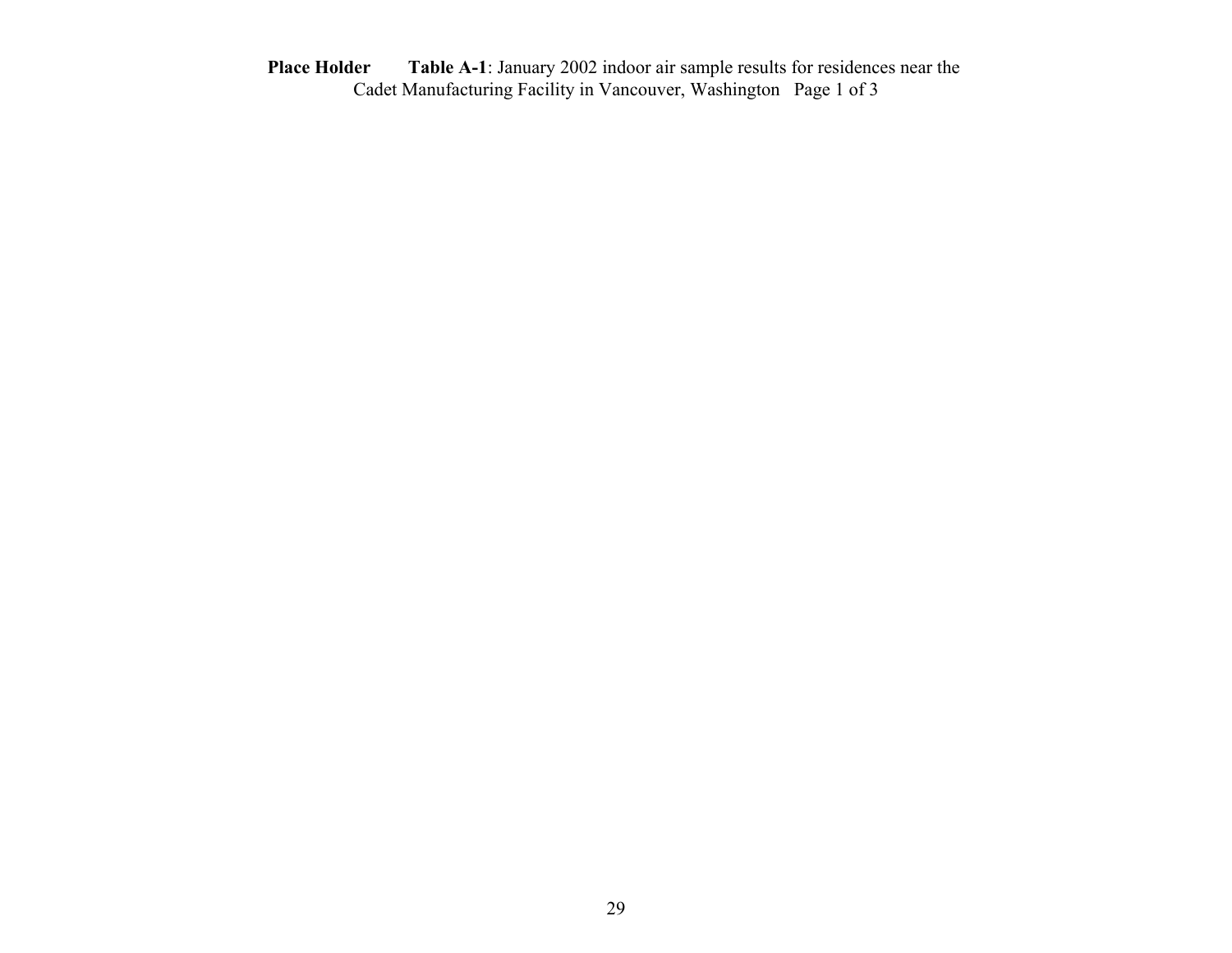**Place Holder Table A-1**: January 2002 indoor air sample results for residences near the Cadet Manufacturing Facility in Vancouver, Washington Page 2 of 3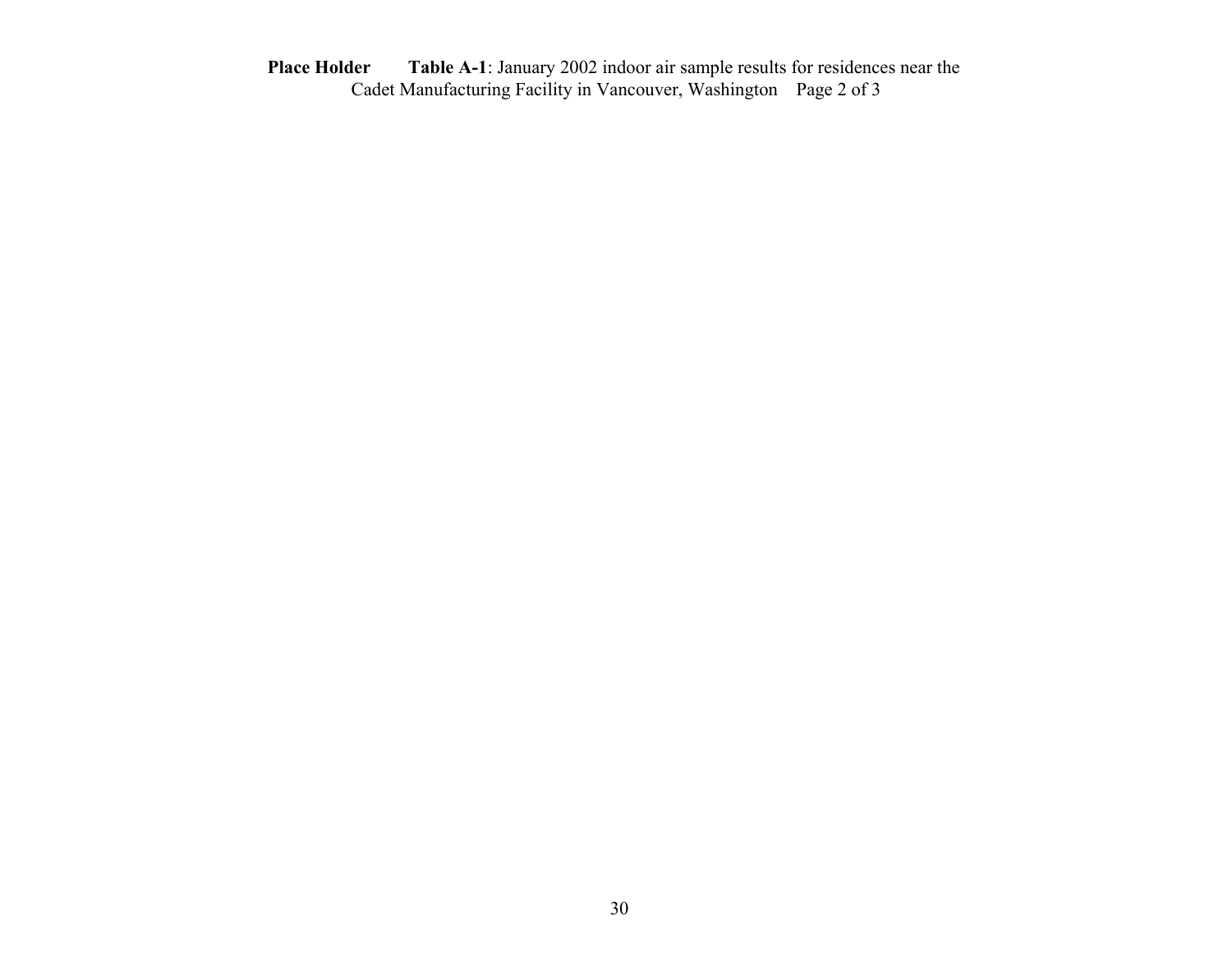**Place Holder Table A-1**: January 2002 indoor air sample results for residences near the Cadet Manufacturing Facility in Vancouver, Washington Page 3 of 3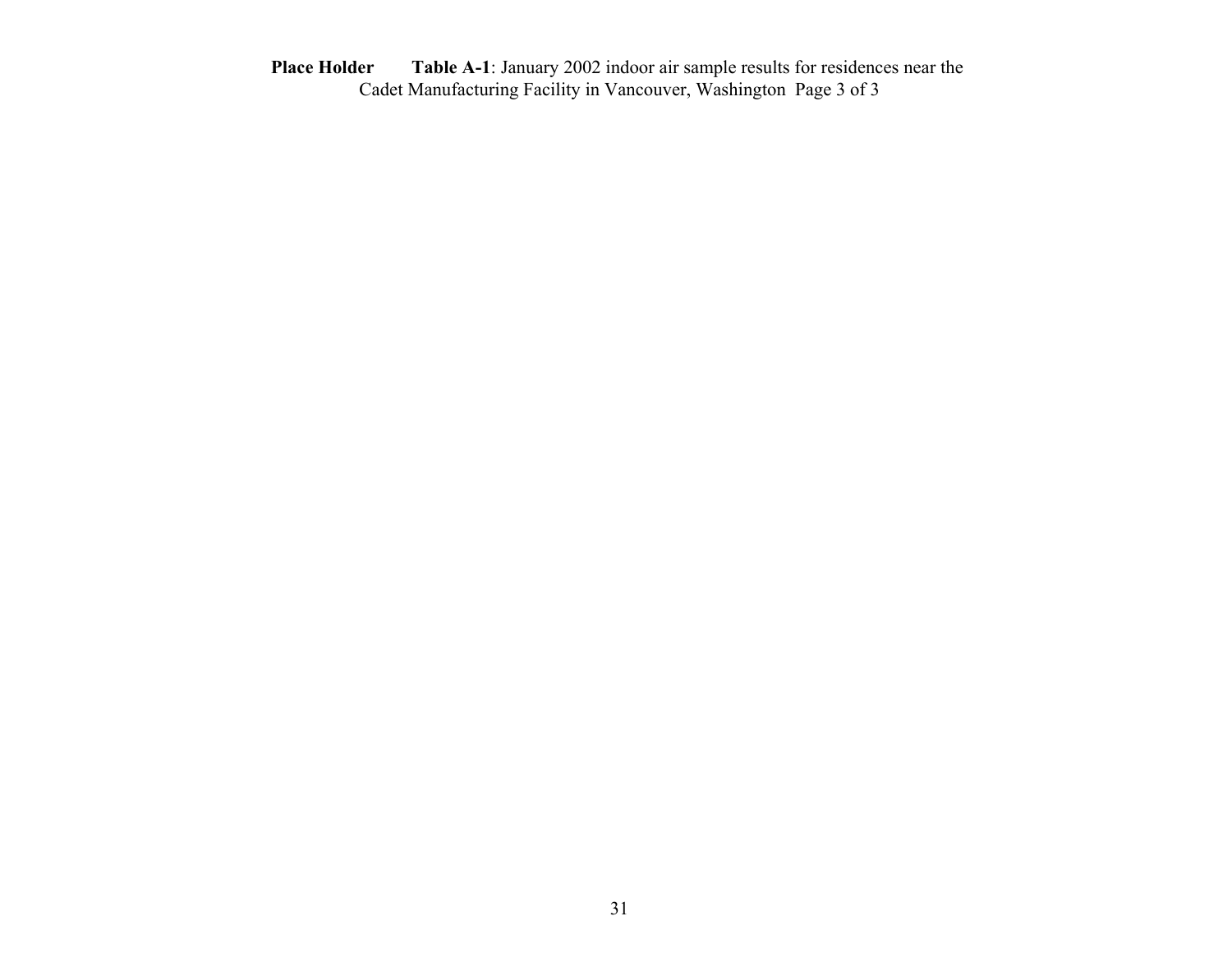**Place Holder Table A-2**: August 2002 indoor air sample results for residences near the Cadet Manufacturing Facility in Vancouver, Washington Page 1 of 1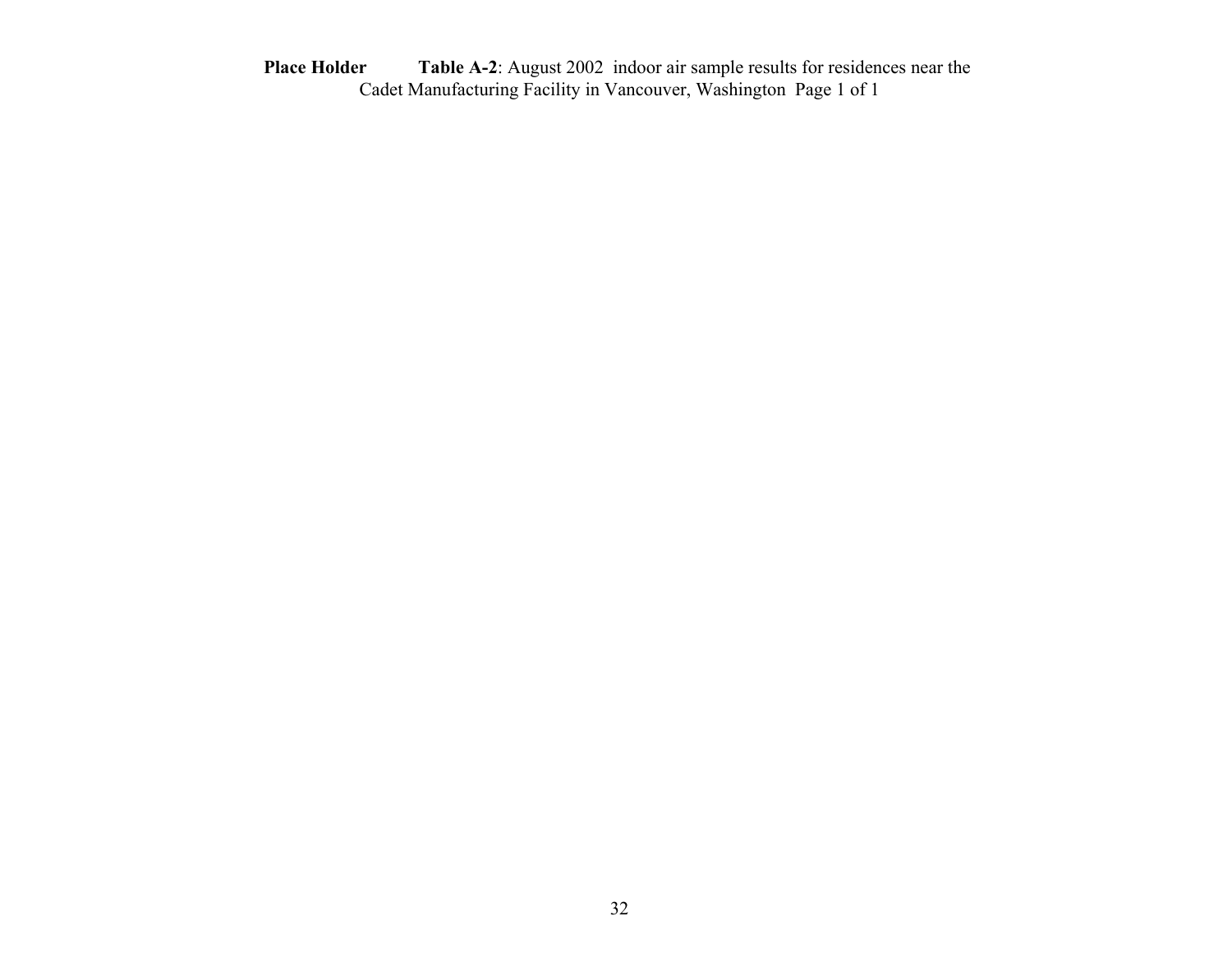## **Appendix B**

#### Health Risk Formulas and Exposure Assumptions

The formulas and parameters given below were used to conservatively estimate cancer and noncancer health risks. For those contaminants with no inhalation reference concentration (RfC) or inhalation unit risk (IUR) value, EPA oral reference doses (RfD) and oral cancer slope factors (CSFs) were used as surrogates. It is important to note that EPA RfC and IUR values assume continuous exposure. For consistency, continuous exposure was assumed when using a surrogate RfD or CSF.

#### *Hazard Quotient using RfCs*

#### $HQ = C_a/(RfC*1000)$

- HQ hazard quotient
- $C_a$  indoor air concentration (ug/m<sup>3</sup>)
- Rfc chemical specific inhalation reference concentration  $(mg/m<sup>3</sup>)$

#### *Hazard Quotient using RfDs*

#### $HO = ((C_4/1000)*IR*EF*ED/(BW*AT))/RfD$

- HQ hazard quotient
- $C_a$  indoor air concentration (ug/m<sup>3</sup>)
- IR inhalation rate (child  $8.3 \text{ m}^3/\text{day}$ )
- EF exposure frequency (365 days/year)
- ED exposure duration (5 years)
- BW body weight (15 kg)
- AT averaging time (1825 days)
- RfD chemical specific oral reference dose

#### *Cancer Risk using Unit Risk Factors*

Cancer Risk =  $C_a$ \*IUR

- $C_a$  indoor air concentration (ug/m<sup>3</sup>)
- IUR inhalation unit risk (per  $\lg/m^3$ )

#### *Cancer Risk using Slope Factors*

#### Cancer Risk =  $((C_4/1000)*IR*EF*ED/(BW*AT))*CSF$

- $C_a$  indoor air concentration (ug/m<sup>3</sup>)
- IR inhalation rate (adult  $20 \text{ m}^3/\text{day}$ )
- EF exposure frequency (365 days/year)
- ED exposure duration (75 years)
- BW body weight (70 kg)
- AT averaging time (27,375days)
- CSF chemical specific cancer slope factor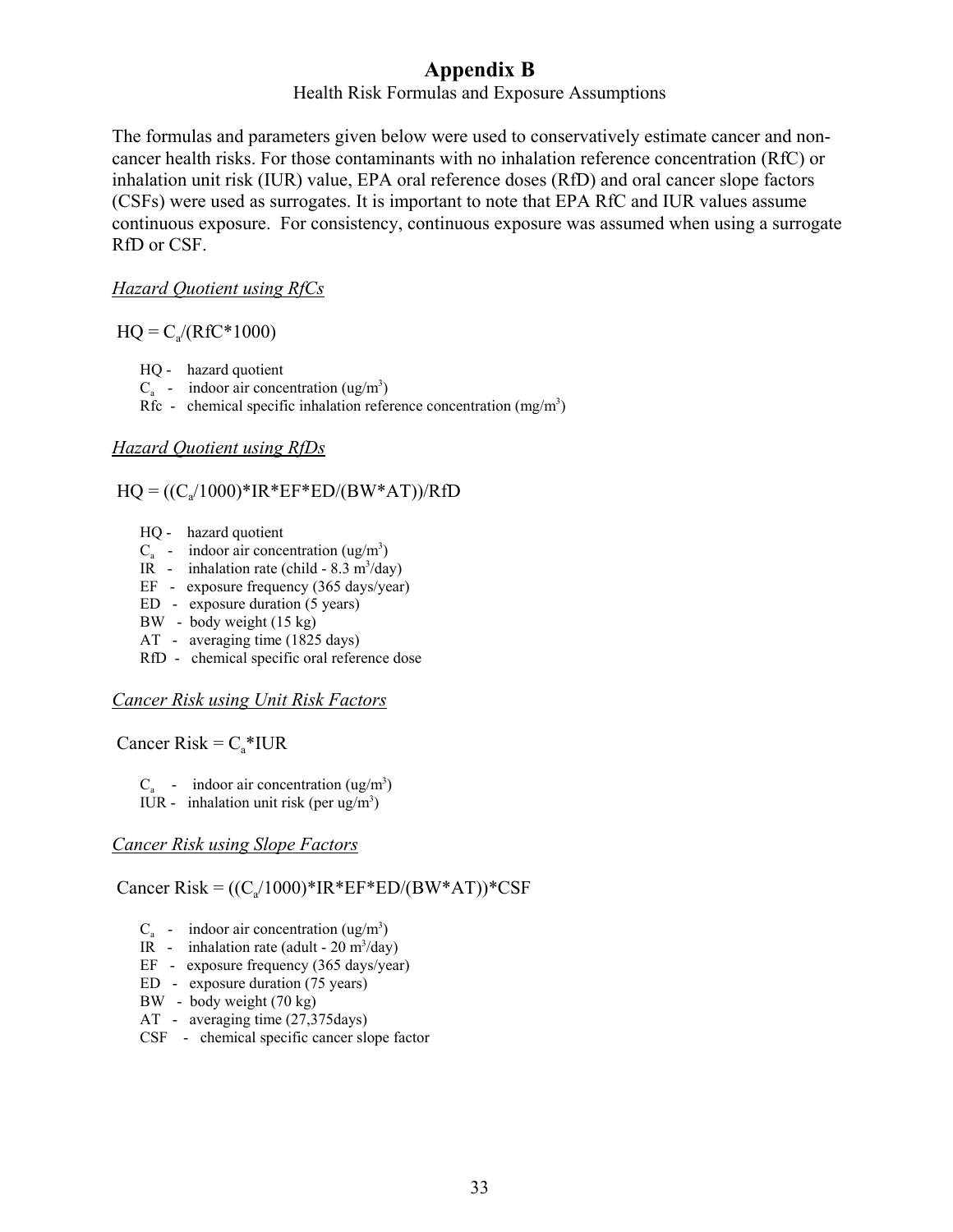**Appendix C**  Cancer and Non-Cancer Health Evaluation Results

34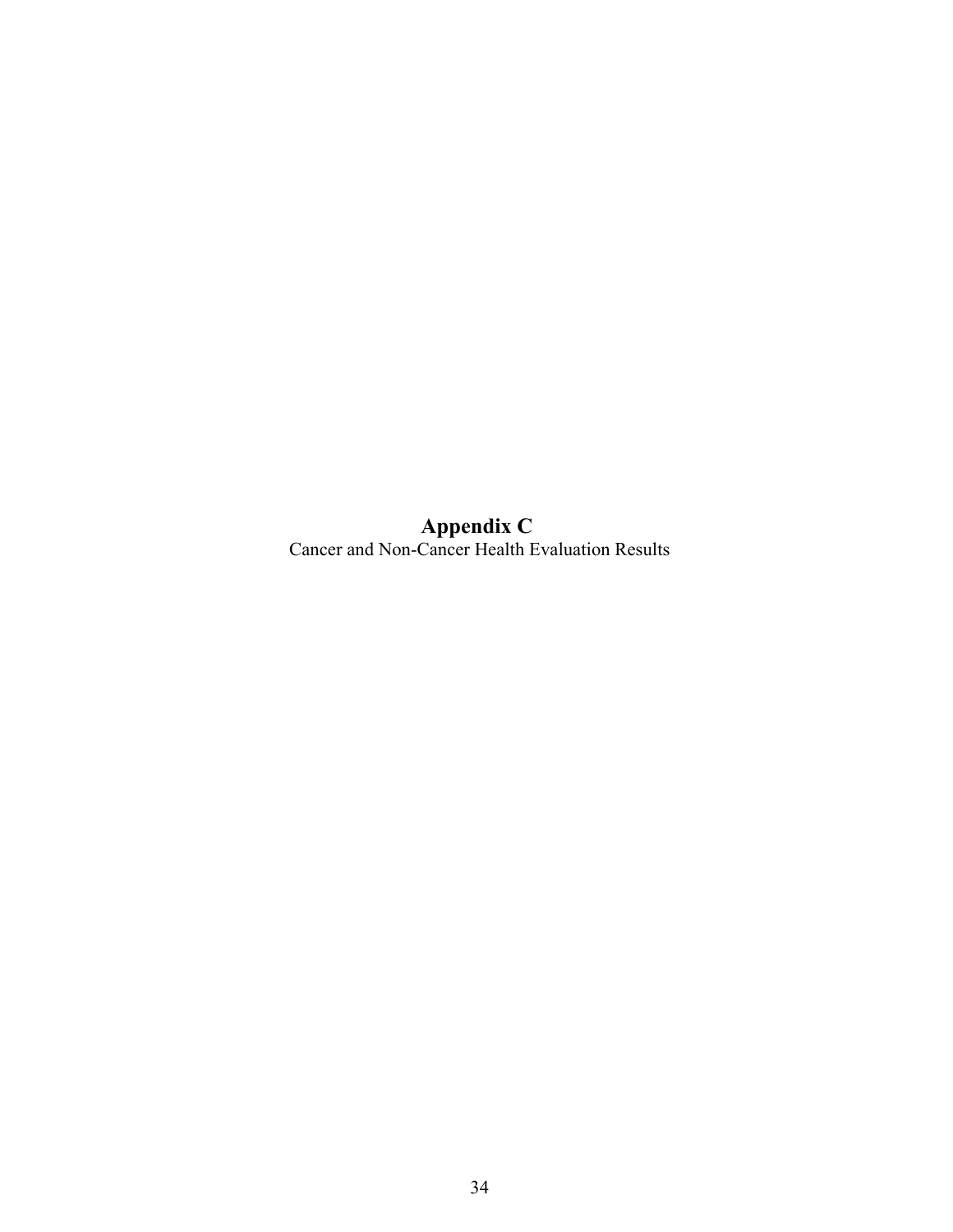|                                                |        | <b>Building 13</b>                           |        |                     |        | <b>Building 15</b> |        |                         |        | <b>Building 26</b> |                     |           |  |
|------------------------------------------------|--------|----------------------------------------------|--------|---------------------|--------|--------------------|--------|-------------------------|--------|--------------------|---------------------|-----------|--|
|                                                |        | <b>Basement</b>                              |        | <b>Living Space</b> |        | <b>Basement</b>    |        | <b>Living Space</b>     |        | <b>Basement</b>    | <b>Living Space</b> |           |  |
| <b>COPC</b>                                    | Conc.* | HQ                                           | Conc.  | HQ                  | Conc.  | HQ                 | Conc.  | HQ                      | Conc.  | HQ                 | Conc.               | HQ        |  |
| <b>January 2002</b>                            |        |                                              |        |                     |        |                    |        |                         |        |                    |                     |           |  |
| 1.1-dichloroethene                             | 0.36   | 1.8e-03                                      | 0.070  | 3.5e-04             | 0.55   | $2.8e-03$          | 0.48   | $2.4e-03$               | 0.31   | 1.6e-03            | 0.062               | $3.1e-04$ |  |
| cis 1,2-dichloroethene                         | 0.032J | 1.8e-03                                      | 0.0092 | 5.1e-04             | 0.064J | 3.5e-03            | 0.059J | 3.3e-03                 | 0.014  | 7.7e-04            | 0.016J              | 8.9e-04   |  |
| tetrachloroethene                              | 7.8    | 4.3e-01                                      | 1.9    | 1.1e-01             | 9.0    | 5.0e-01            | 6.9    | 3.8e-01                 | 4.1    | 2.3e-01            | 0.70J               | 3.9e-02   |  |
| 1,1,1-trichloroethane                          | 5.7    | 1.1e-02                                      | 1.1J   | $2.2e-03$           | 6.4    | 1.3e-02            | 4.7    | $9.3e-03$               | 3.0    | 5.9e-03            | 2.8                 | 5.5e-03   |  |
| trichloroethene                                | 25     | 6.3e-01                                      | 4.6    | 1.2e-01             | 31     | $7.8e-01$          | 25     | $6.3e-01$               | 11     | 2.8e-01            | 1.8                 | 4.5e-02   |  |
| vinyl chloride                                 | 0.018J | 1.8e-04                                      | 0.040J | 4.0e-04             | 0.011J | 1.1e-04            | 0.012J | 1.2e-04                 | 0.011J | $1.1e-04$          | 0.014J              | 1.4e-04   |  |
| <b>Hazard Index</b>                            |        | $1.1e+00$                                    |        | 2.2e-01             |        | $1.3e + 00$        |        | $1.0 + 00$              |        | 5.1e-01            |                     | 9.1e-02   |  |
| <b>August 2002</b>                             |        |                                              |        |                     |        |                    |        |                         |        |                    |                     |           |  |
| chloroethane                                   | 14     | $1.4e-03$                                    | 0.2J   | 2.0e-05             | 0.34J  | 3.4e-05            | 0.085J | 8.5e-06                 | 0.72J  | 7.2e-05            | 0.14J               | 1.4e-05   |  |
| 1,1-dichloroethane                             | 14     | 2.8e-02                                      | 0.75   | 1.5e-03             | 0.6    | $1.2e-03$          | 0.8    | 1.6e-03                 | 0.8    | $1.6e-03$          | 0.7                 | 1.4e-03   |  |
| 1,2-dichloroethane                             | 14     |                                              | 0.048J |                     | 0.027J |                    | 0.049J |                         | 0.023J |                    | 0.036J              |           |  |
| 1,1-dichloroethene                             | 0.7    | 3.5e-03                                      | 0.037  | 1.9e-04             | 0.042J | $2.1e-04$          | 0.038J | 1.9e-04                 | 0.10   | 5.0e-04            | 0.031J              | 1.6e-04   |  |
| cis 1,2-dichloroethene                         | 14     | 7.7e-01                                      | 0.75   | 4.2e-02             | 0.6    | 3.3e-02            | 0.8    | 4.4e-02                 | 0.8    | 4.4e-02            | 0.7                 | 3.9e-02   |  |
| trans 1,2-dichlorethene                        | 14     | 3.9e-01                                      | 0.75   | 2.1e-02             | 0.6    | 1.7e-02            | 0.8    | 2.2e-02                 | 0.8    | $2.2e-02$          | 0.7                 | 1.9e-02   |  |
| tetrachloroethene                              | 3.3JB  | 1.8e-01                                      | 0.22JB | $1.2e-02$           | 2.8B   | 1.5e-01            | 2.1B   | $1.2e-01$               | 2.5B   | $1.4e-01$          | $0.64$ JB           | 3.5e-02   |  |
| 1,1,1-trichloroethane                          | 1.6J   | $3.2e-03$                                    | 0.20J  | 4.0e-04             | 1.1J   | $2.2e-03$          | 0.83J  | 1.6e-03                 | 2.1    | $4.2e-03$          | 0.95J               | $1.9e-03$ |  |
| trichloroethene                                | 7.5J   | $1.9e-01$                                    | 0.39J  | 9.8e-03             | 6.8    | $1.7e-01$          | 5.0    | $1.3e-01$               | 5.6    | $1.4e-01$          | 1.3                 | 3.3e-02   |  |
| vinyl chloride                                 | 2.8    | 2.8e-02                                      | 0.15   | 1.5e-03             | 0.12   | $1.2e-03$          | 0.16   | 1.6e-03                 | 0.16   | 1.6e-03            | 0.13                | $1.3e-03$ |  |
| <b>Hazard Index</b>                            |        | 8.2e-01                                      |        | 4.6e-02             |        | 3.5e-01            |        | 2.7e-01                 |        | 3.1e-01            |                     | $9.2e-02$ |  |
| * Concentration Units = $\mu$ g/m <sup>3</sup> |        | <i>Italicized Values</i> = $\frac{1}{2}$ PQL |        |                     |        | J=Estimated Value  |        | $B =$ Detected in Blank |        |                    |                     |           |  |

**Table C1** - Non-cancer health evaluation results for indoor air in Buildings 13, 15, 26, 27, 29, and 31 near the Cadet Manufacturing Facility, Vancouver, Washington

HQ = Hazard quotient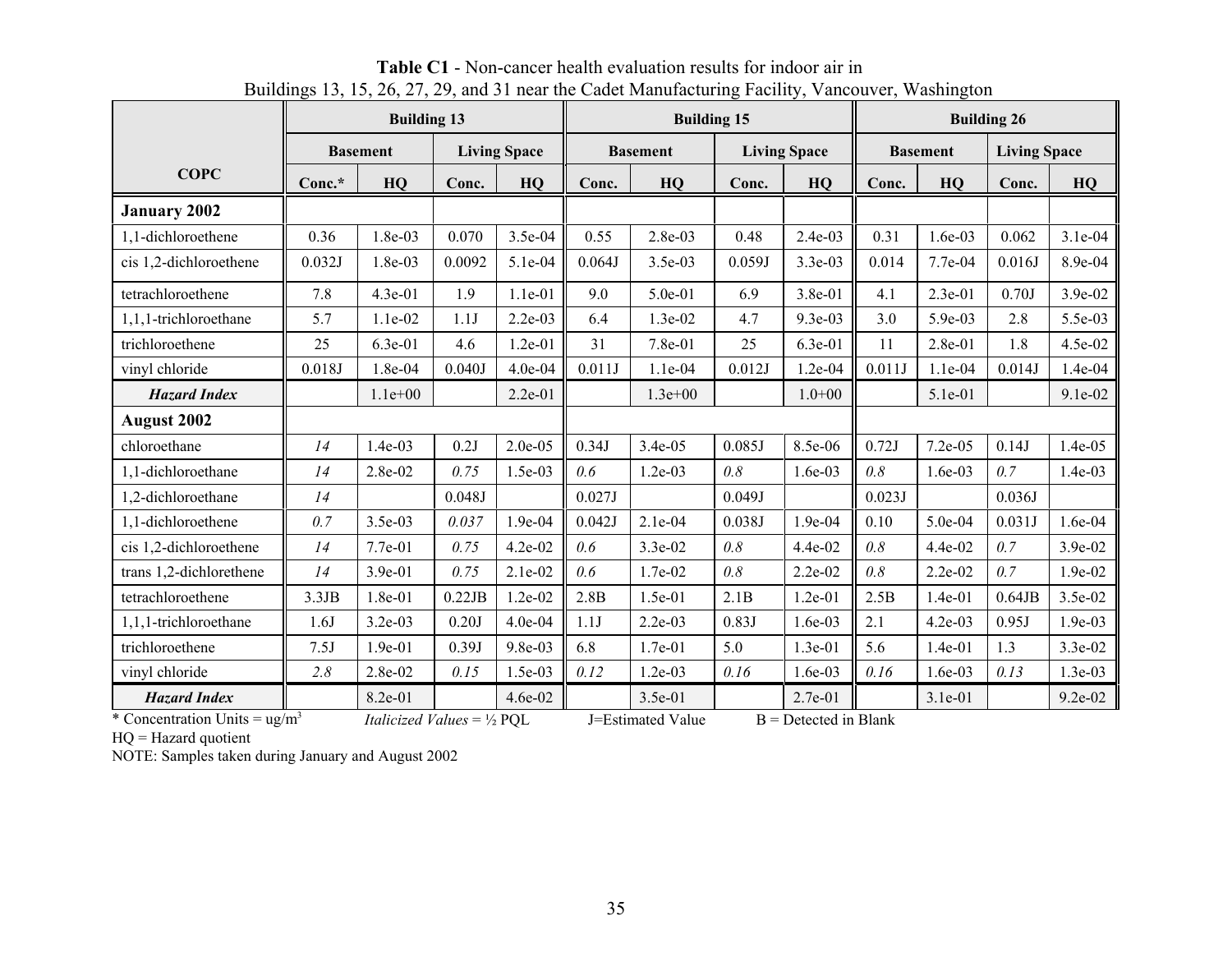|                         |             | <b>Building 27</b> |          |                     |           | <b>Building 29</b>  | <b>Building 31</b> |                     |  |
|-------------------------|-------------|--------------------|----------|---------------------|-----------|---------------------|--------------------|---------------------|--|
|                         |             | <b>Basement</b>    |          | <b>Living Space</b> |           | <b>Living Space</b> |                    | <b>Living Space</b> |  |
| <b>COPC</b>             | Conc.*      | HQ                 | Conc.    | HQ                  | Conc.     | HQ                  | Conc.              | HQ                  |  |
| <b>January 2002</b>     |             |                    |          |                     |           |                     |                    |                     |  |
| 1,1-dichloroethene      | 0.25        | $1.3e-03$          | 0.22     | $1.1e-03$           | 0.093     | 4.7e-04             | 0.29               | $1.5e-03$           |  |
| cis 1,2-dichloroethene  | 0.6         | $3.3e-02$          | 1.1      | $6.1e-02$           | 0.6       | $3.3e-02$           | 0.6                | 3.3e-02             |  |
| tetrachloroethene       | 2.7         | 1.5e-01            | 2.0J     | $1.1e-01$           | 1.2       | 6.6e-02             | 2.2                | $1.2e-01$           |  |
| 1,1,1-trichloroethane   | 2.3         | 4.5e-03            | 1.9J     | 3.8e-03             | 1.7       | 3.4e-03             | 3.8                | $7.5e-03$           |  |
| trichloroethene         | 6.0         | 1.5e-01            | 4.4      | $1.1e-01$           | 1.7       | $4.3e-02$           | 3.6                | 9.0e-02             |  |
| vinyl chloride          | 0.12        | 1.2e-03            | 0.21     | 2.1e-03             | 0.12      | $1.2e-03$           | 0.027J             | 2.7e-04             |  |
| <b>Hazard Index</b>     |             | $3.4e-01$          |          | $2.9e-01$           |           | 1.5e-01             |                    | 2.5e-01             |  |
| <b>August 2002</b>      |             |                    |          |                     |           |                     |                    |                     |  |
| chloroethane            | 0.19J       | 1.9e-05            | 0.21J    | $2.1e-0.5$          | 0.18J     | 1.8e-05             | 0.13J              | 7.2e-06             |  |
| 1,1-dichloroethane      | 0.8         | $1.6e-03$          | 0.8      | $1.6e-03$           | 0.6       | $1.2e-03$           | 0.7                | $1.4e-03$           |  |
| 1,2-dichloroethane      | 0.029J      |                    | 0.036J   |                     | 0.044J    |                     | 0.056J             |                     |  |
| 1,1-dichloroethene      | 0.023J      | $1.2e-04$          | 0.041J   | 2.1e-04             | 0.055J    | 2.8e-04             | 0.072J             | 3.6e-04             |  |
| cis 1,2-dichloroethene  | 0.8         | 4.4e-02            | 0.8      | $4.4e-02$           | 0.6       | $3.3e-02$           | 0.7                | 3.9e-02             |  |
| trans 1,2-dichlorethene | 0.8         | $2.2e-02$          | 0.8      | $2.2e-02$           | 0.6       | $1.7e-02$           | 0.7                | 1.9e-02             |  |
| tetrachloroethene       | $1.0$ J $B$ | 5.5e-02            | $0.8$ JB | $4.4e-02$           | $0.74$ JB | $4.1e-02$           | 1.1                | $6.1e-02$           |  |
| 1,1,1-trichloroethane   | 0.66J       | $1.3e-03$          | 0.52J    | $1.0e-03$           | 0.49J     | $9.7e-04$           | 0.76J              | $1.5e-03$           |  |
| trichloroethene         | 2.1         | 5.3e-02            | 1.2J     | $3.0e-02$           | 0.72J     | $1.8e-02$           | 1.6                | $4.0e-02$           |  |
| vinyl chloride          | 0.16        | $1.6e-03$          | 0.015J   | 1.5e-04             | 0.015J    | 1.5e-04             | 0.026J             | 2.6e-04             |  |
| <b>Hazard Index</b>     |             | 1.3e-01            |          | $9.9e-02$           |           | 7.8e-02             |                    | $1.2e-01$           |  |

**Table C1 (cont')**- Non-cancer health evaluation results for indoor air in Buildings 13, 15, 26, 27, 29, and 31 near the Cadet Manufacturing Facility, Vancouver, Washington

\* Concentration Units = ug/m<sup>3</sup> *Italicized Values* = ½ PQL J=Estimated Value B = Detected in Blank

HQ = Hazard quotient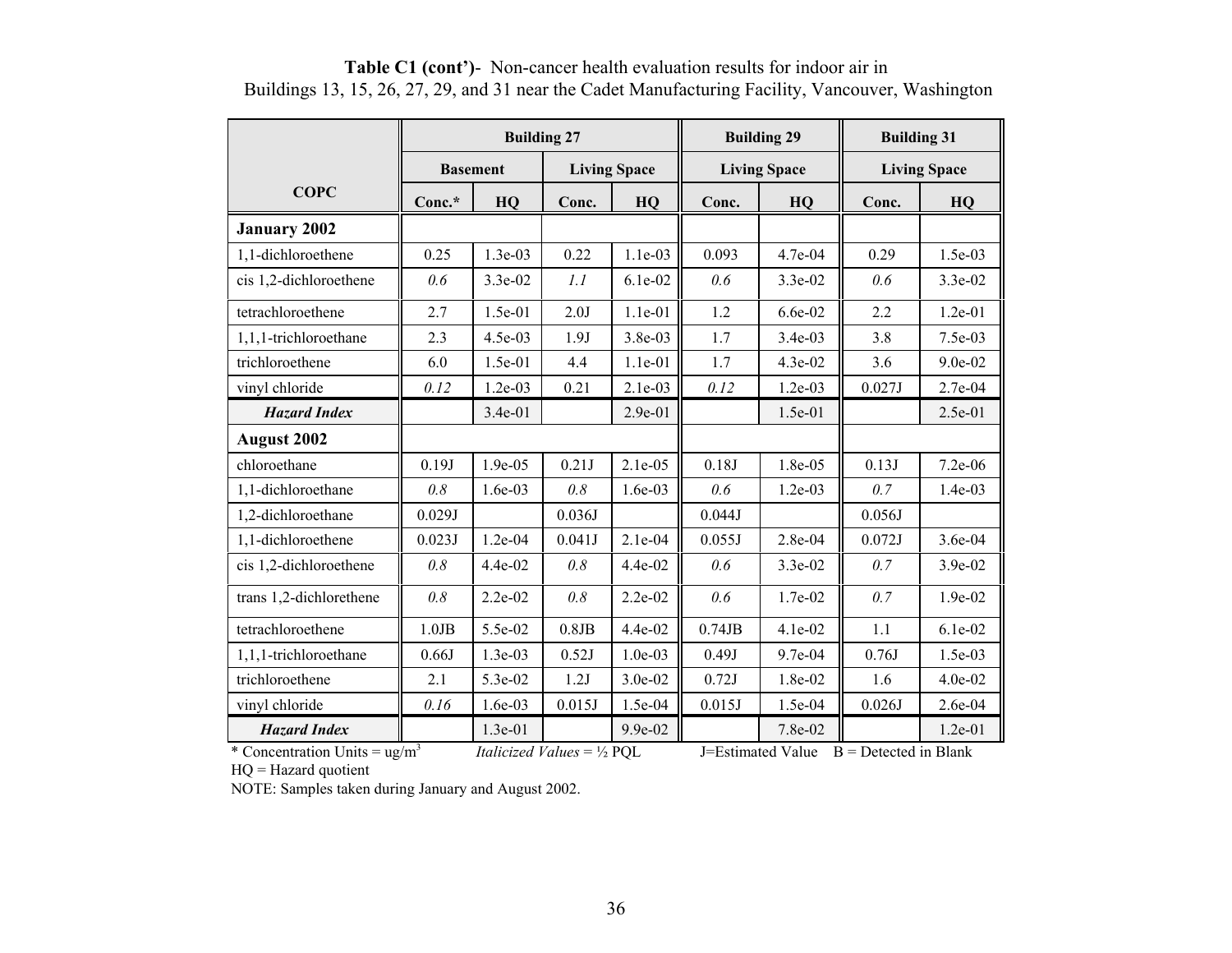|                                 |        |                 | <b>Building 13</b>                           |                     | <b>Building 15</b> |                   |        |                         | <b>Building 26</b> |                 |                     |             |
|---------------------------------|--------|-----------------|----------------------------------------------|---------------------|--------------------|-------------------|--------|-------------------------|--------------------|-----------------|---------------------|-------------|
|                                 |        | <b>Basement</b> |                                              | <b>Living Space</b> |                    | <b>Basement</b>   |        | <b>Living Space</b>     |                    | <b>Basement</b> | <b>Living Space</b> |             |
| <b>COPC</b>                     | Conc.* | <b>Risk</b>     | Conc.                                        | <b>Risk</b>         | Conc.              | <b>Risk</b>       | Conc.  | <b>Risk</b>             | Conc.              | <b>Risk</b>     | Conc.               | <b>Risk</b> |
| <b>January 2002</b>             |        |                 |                                              |                     |                    |                   |        |                         |                    |                 |                     |             |
| 1.1-dichloroethene              | 0.36   |                 | 0.070                                        |                     | 0.55               |                   | 0.48   |                         | 0.31               |                 | 0.062               |             |
| cis 1,2-dichloroethene          | 0.032J |                 | 0.0092J                                      |                     | 0.064J             |                   | 0.059J |                         | 0.014              |                 | 0.016J              |             |
| tetrachloroethene               | 7.8    | 4.5e-06         | 1.9                                          | 1.1e-06             | 9.0                | 5.1e-06           | 6.9    | 3.9e-06                 | 4.1                | 2.3e-06         | 0.70J               | 4.0e-07     |
| 1,1,1-trichloroethane           | 5.7    |                 | 1.1J                                         |                     | 6.4                |                   | 4.7    |                         | 3.0                |                 | 2.8                 |             |
| trichloroethene                 | 25     | 2.9e-03         | 4.6                                          | 5.3e-04             | 31                 | 3.5e-03           | 25     | 2.9e-03                 | 11                 | $1.3e-03$       | 1.8                 | $2.1e-04$   |
| vinyl chloride                  | 0.018J | $1.6e-07$       | 0.040J                                       | 3.5e-07             | 0.011J             | $9.7e-08$         | 0.012J | $1.1e-07$               | 0.011J             | 9.7e-08         | 0.014J              | 1.2e-07     |
| <b>Total Cancer Risk</b>        |        | $2.9e-03$       |                                              | 5.3e-04             |                    | 3.5e-03           |        | $2.9e-03$               |                    | 1.3e-03         |                     | 2.1e-04     |
| <b>August 2002</b>              |        |                 |                                              |                     |                    |                   |        |                         |                    |                 |                     |             |
| chloroethane                    | 14     |                 | 0.2J                                         |                     | 0.34J              |                   | 0.085J |                         | 0.72J              |                 | 0.14J               |             |
| 1,1-dichloroethane              | 14     |                 | 0.75                                         |                     | 0.6                |                   | 0.8    |                         | 0.8                |                 | 0.7                 |             |
| 1,2-dichloroethane              | 14     | 3.6e-04         | 0.048J                                       | $1.2e-06$           | 0.027J             | $7.0e-07$         | 0.049J | 1.3e-06                 | 0.023J             | 6.0e-07         | 0.036J              | 9.4e-07     |
| 1,1-dichloroethene              | 0.7    |                 | 0.037                                        |                     | 0.042J             |                   | 0.038J |                         | 0.10               |                 | 0.031J              |             |
| cis 1,2-dichloroethene          | 14     |                 | 0.75                                         |                     | 0.6                |                   | 0.8    |                         | 0.8                |                 | 0.7                 |             |
| trans 1,2-dichlorethene         | 14     |                 | 0.75                                         |                     | 0.6                |                   | 0.8    |                         | 0.8                |                 | 0.7                 |             |
| tetrachloroethene               | 3.3JB  | 1.9e-06         | 0.22JB                                       | $1.3e-07$           | 2.8B               | $1.6e-06$         | 2.1B   | $1.2e-06$               | 2.5B               | 1.4e-06         | $0.64$ JB           | 3.7e-07     |
| 1,1,1-trichloroethane           | 1.6J   |                 | 0.20J                                        |                     | 1.1J               |                   | 0.83J  |                         | 2.1                |                 | 0.95J               |             |
| trichloroethene                 | 7.5J   | 8.6e-04         | 0.39J                                        | 4.5e-05             | 6.8                | 7.8e-04           | 5.0    | 5.7e-04                 | 5.6                | 6.4e-04         | 1.3                 | 1.5e-04     |
| vinyl chloride                  | 2.8    | 2.5e-05         | 0.15                                         | 1.3e-06             | 0.12               | 1.1e-06           | 0.16   | 1.4e-06                 | 0.16               | 1.4e-06         | 0.13                | $1.1e-06$   |
| <b>Total Cancer Risk</b>        |        | $1.2e-03$       |                                              | $4.7e-0.5$          |                    | 7.8e-04           |        | 5.7e-04                 |                    | 6.4e-04         |                     | 1.5e-04     |
| * Concentration Units = $ug/m3$ |        |                 | <i>Italicized Values</i> = $\frac{1}{2}$ PQL |                     |                    | J=Estimated Value |        | $B =$ Detected in Blank |                    |                 |                     |             |

**Table C2** - Cancer health evaluation results for indoor air in Buildings 13, 15, 26, 27, 29, and 31 near the Cadet Manufacturing Facility, Vancouver, Washington

NOTE: Samples taken during January and August 2002

37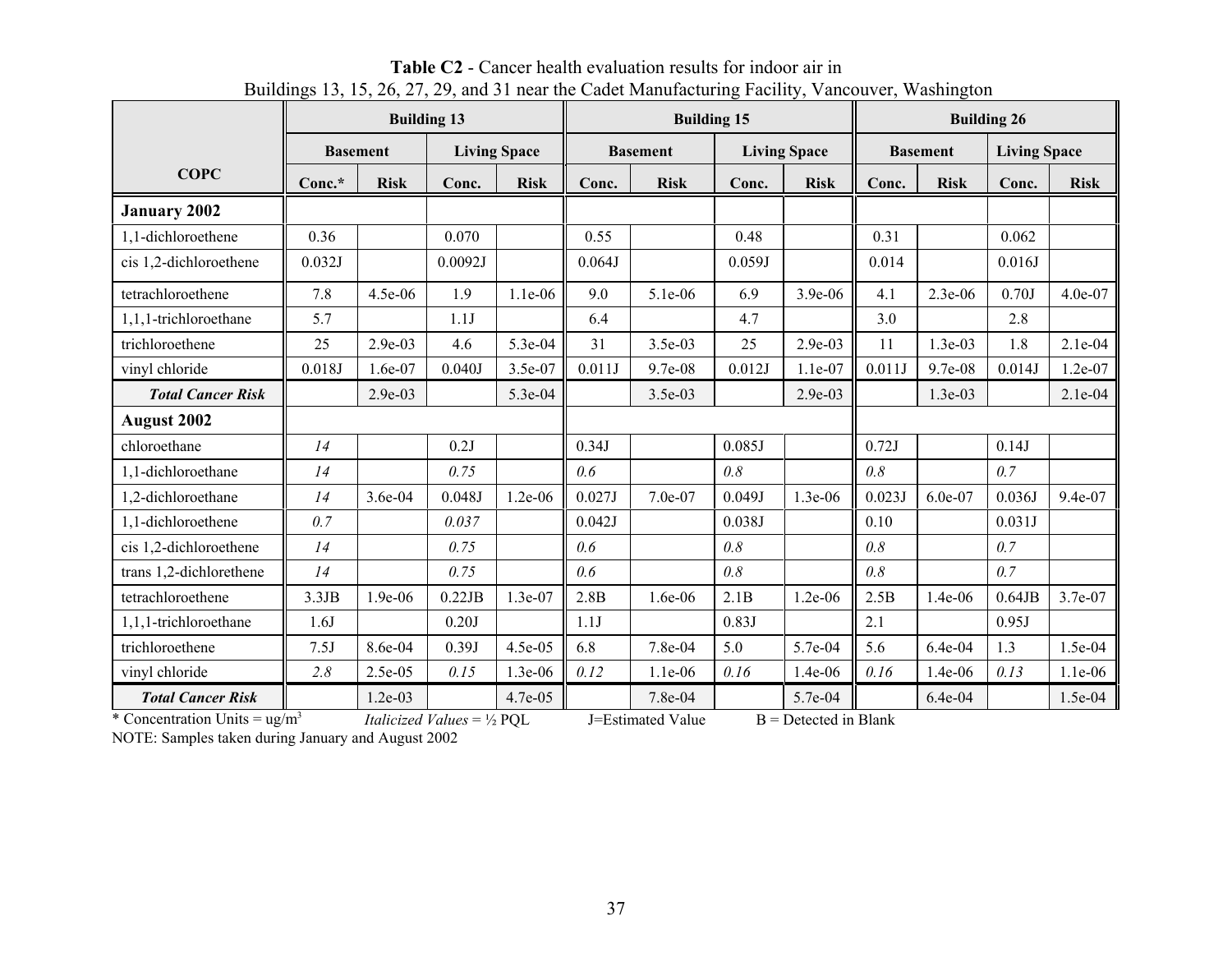|                          |             | <b>Building 27</b> |          |                     |           | <b>Building 29</b>  | <b>Building 31</b>  |             |  |
|--------------------------|-------------|--------------------|----------|---------------------|-----------|---------------------|---------------------|-------------|--|
|                          |             | <b>Basement</b>    |          | <b>Living Space</b> |           | <b>Living Space</b> | <b>Living Space</b> |             |  |
| <b>COPC</b>              | $Conc.*$    | <b>Risk</b>        | Conc.    | <b>Risk</b>         | Conc.     | <b>Risk</b>         | Conc.               | <b>Risk</b> |  |
| <b>January 2002</b>      |             |                    |          |                     |           |                     |                     |             |  |
| 1,1-dichloroethene       | 0.25        |                    | 0.22     |                     | 0.093     |                     | 0.29                |             |  |
| cis 1,2-dichloroethene   | 0.6         |                    | 1.1      |                     | 0.6       |                     | 0.6                 |             |  |
| tetrachloroethene        | 2.7         | 1.5e-06            | 2.0J     | 1.1e-06             | 1.2       | 6.9e-07             | 2.2                 | 1.3e-06     |  |
| 1,1,1-trichloroethane    | 2.3         |                    | 1.9J     |                     | 1.7       |                     | 3.8                 |             |  |
| trichloroethene          | 6.0         | 6.9e-04            | 4.4      | 5.0e-04             | 1.7       | 1.9e-04             | 3.6                 | 4.1e-04     |  |
| vinyl chloride           | 0.12        | $1.1e-06$          | 0.21     | 1.8e-06             | 0.12      | $1.1e-06$           | 0.027J              | 2.4e-07     |  |
| <b>Total Cancer Risk</b> |             | 6.9e-04            |          | 5.0e-04             |           | 2.0e-04             |                     | 4.1e-04     |  |
| August 2002              |             |                    |          |                     |           |                     |                     |             |  |
| chloroethane             | 0.19J       |                    | 0.21J    |                     | 0.18J     |                     | 0.13J               |             |  |
| 1,1-dichloroethane       | 0.8         |                    | 0.8      |                     | 0.6       |                     | 0.7                 |             |  |
| 1,2-dichloroethane       | 0.029J      | 7.5e-07            | 0.036J   | 9.4e-07             | 0.044J    | 1.1e-06             | 0.056J              | $1.5e-06$   |  |
| 1,1-dichloroethene       | 0.023J      |                    | 0.041J   |                     | 0.055J    |                     | 0.072J              |             |  |
| cis 1,2-dichloroethene   | 0.8         |                    | 0.8      |                     | 0.6       |                     | 0.7                 |             |  |
| trans 1,2-dichlorethene  | 0.8         |                    | 0.8      |                     | 0.6       |                     | 0.7                 |             |  |
| tetrachloroethene        | $1.0$ J $B$ | 5.7e-07            | $0.8$ JB | 4.6e-07             | $0.74$ JB | $4.2e-07$           | 1.1                 | 6.3e-07     |  |
| 1,1,1-trichloroethane    | 0.66J       |                    | 0.52J    |                     | 0.49J     |                     | 0.76J               |             |  |
| trichloroethene          | 2.1         | 2.4e-04            | 1.2J     | $1.4e-04$           | 0.72J     | 8.2e-05             | 1.6                 | 1.8e-04     |  |
| vinyl chloride           | 0.16        | 1.4e-06            | 0.015J   | 1.3e-07             | 0.015J    | 1.3e-07             | 0.026J              | 2.3e-07     |  |
| <b>Total Cancer Risk</b> |             | 2.4e-04            |          | 1.4e-04             |           | 8.4e-05             |                     | 1.8e-04     |  |

**Table C2 (cont')** - Cancer health evaluation results for indoor air in Buildings 13, 15, 26, 27, 29, and 31 near the Cadet Manufacturing Facility, Vancouver, Washington

\* Concentration Units =  $\frac{ug}{m^3}$  *Italicized Values* =  $\frac{1}{2}$  PQL J=Estimated Value B = Detected in Blank NOTE: Samples taken during January and August 2002.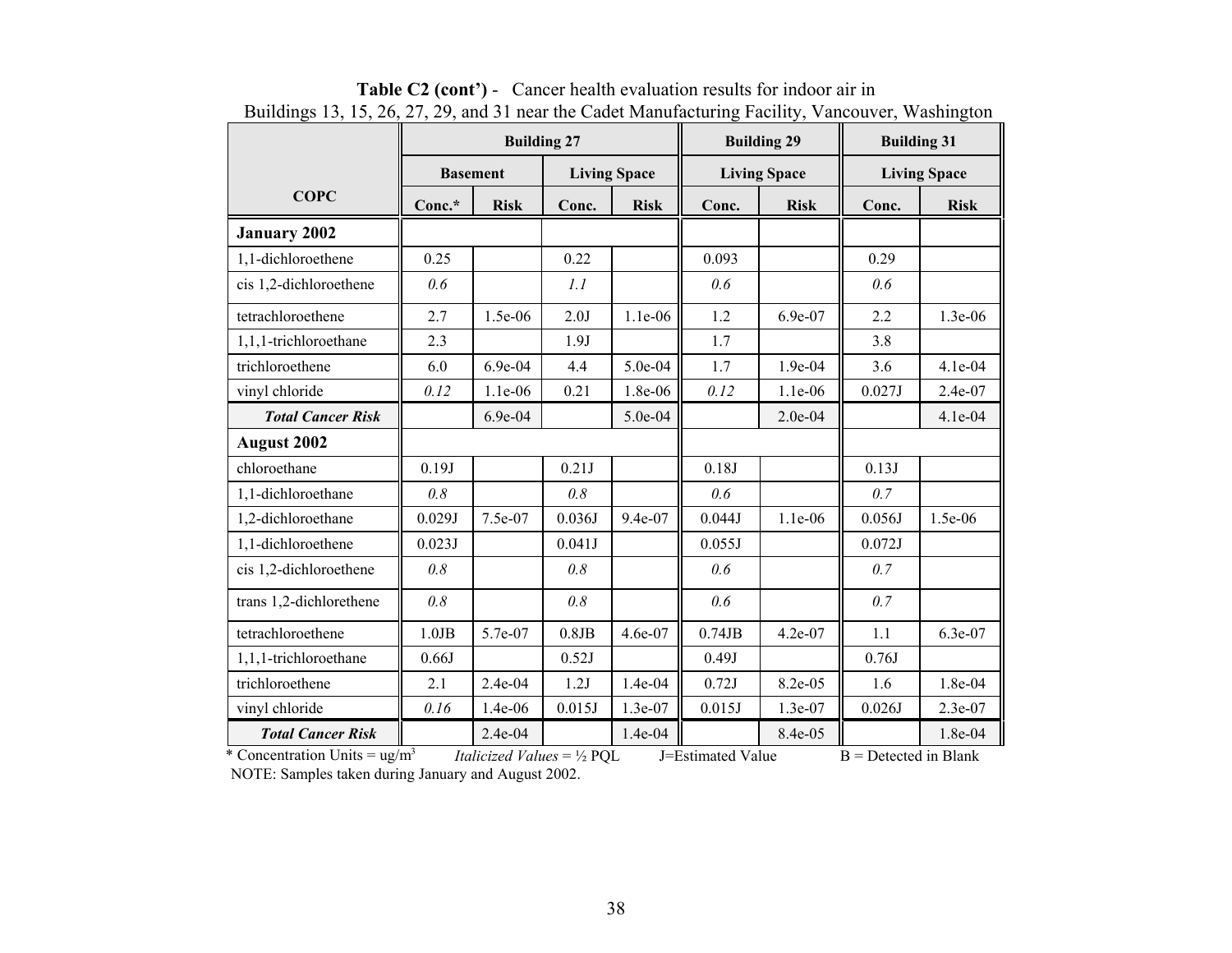|                          | <b>Building 13</b>                     |           |                 |           | <b>Building 15</b> |                     | <b>Building 26</b> |                 |       |                     |           |           |
|--------------------------|----------------------------------------|-----------|-----------------|-----------|--------------------|---------------------|--------------------|-----------------|-------|---------------------|-----------|-----------|
|                          | <b>Living Space</b><br><b>Basement</b> |           | <b>Basement</b> |           |                    | <b>Living Space</b> |                    | <b>Basement</b> |       | <b>Living Space</b> |           |           |
| <b>COPC</b>              | $Conc.*$                               | HQ        | Conc.           | HQ        | Conc.              | HQ                  | Conc.              | HQ              | Conc. | HQ                  | Conc.     | HQ        |
| <b>January 2002</b>      |                                        |           |                 |           |                    |                     |                    |                 |       |                     |           |           |
| 1,1-dichloroethene       | 0.36                                   | 1.8e-03   | 0.070           | 3.5e-04   | 0.55               | $2.8e-03$           | 0.48               | $2.4e-03$       | 0.31  | $1.6e-03$           | 0.062     | $3.1e-04$ |
| tetrachloroethene        | 7.8                                    | $4.3e-01$ | 1.9             | 1.1e-01   | 9.0                | $5.0e-01$           | 6.9                | 3.8e-01         | 4.1   | $2.3e-01$           | 0.70J     | 3.9e-02   |
| $1,1,1$ -trichloroethane | 5.7                                    | $1.1e-02$ | 1.1J            | $2.2e-03$ | 6.4                | $1.3e-02$           | 4.7                | $9.3e-03$       | 3.0   | $5.9e-03$           | 2.8       | 5.5e-03   |
| trichloroethene          | 25                                     | $6.3e-01$ | 4.6             | 1.2e-01   | 31                 | $7.8e-01$           | 25                 | $6.3e-01$       | 11    | $2.8e-01$           | 1.8       | 4.5e-02   |
| <b>Hazard Index</b>      |                                        | $1.1e+00$ |                 | $2.2e-01$ |                    | $1.3e+00$           |                    | $1.0e + 00$     |       | $5.1e-01$           |           | $9.0e-02$ |
| <b>August 2002</b>       |                                        |           |                 |           |                    |                     |                    |                 |       |                     |           |           |
| 1,1-dichloroethene       | 0.7                                    | $3.5e-03$ | 0.037           | 1.9e-04   | 0.042J             | $2.1e-04$           | 0.038J             | $1.9e-04$       | 0.10  | $5.0e-04$           | 0.031J    | $1.6e-04$ |
| tetrachloroethene        | 3.3JB                                  | $1.8e-01$ | 0.22JB          | $1.2e-02$ | 2.8B               | $1.5e-01$           | 2.1B               | $1.2e-01$       | 2.5B  | $1.4e-01$           | $0.64$ JB | $3.5e-02$ |
| $1,1,1$ -trichloroethane | 1.6J                                   | $3.2e-03$ | 0.20J           | 4.0e-04   | 1.1J               | $2.2e-03$           | 0.83J              | 1.6e-03         | 2.1   | $4.2e-03$           | 0.95J     | 1.9e-03   |
| trichloroethene          | 7.5J                                   | $1.9e-01$ | 0.39J           | $9.8e-03$ | 6.8                | $1.7e-01$           | 5.0                | $1.3e-01$       | 5.6   | $1.4e-01$           | 1.3       | $3.3e-02$ |
| <b>Hazard Index</b>      |                                        | $3.8e-01$ |                 | $2.3e-02$ |                    | $3.3e-01$           |                    | $2.4e-01$       |       | $2.8e-01$           |           | $7.0e-02$ |

**Table C3** - Non-cancer health evaluation results for indoor air COPCs that have corresponding background indoor air literature values

\* Concentration Units = ug/m3 Note: *Italicized Values* = ½ PQL J=Estimated Value B = Detected in Blank

HQ = Hazard quotient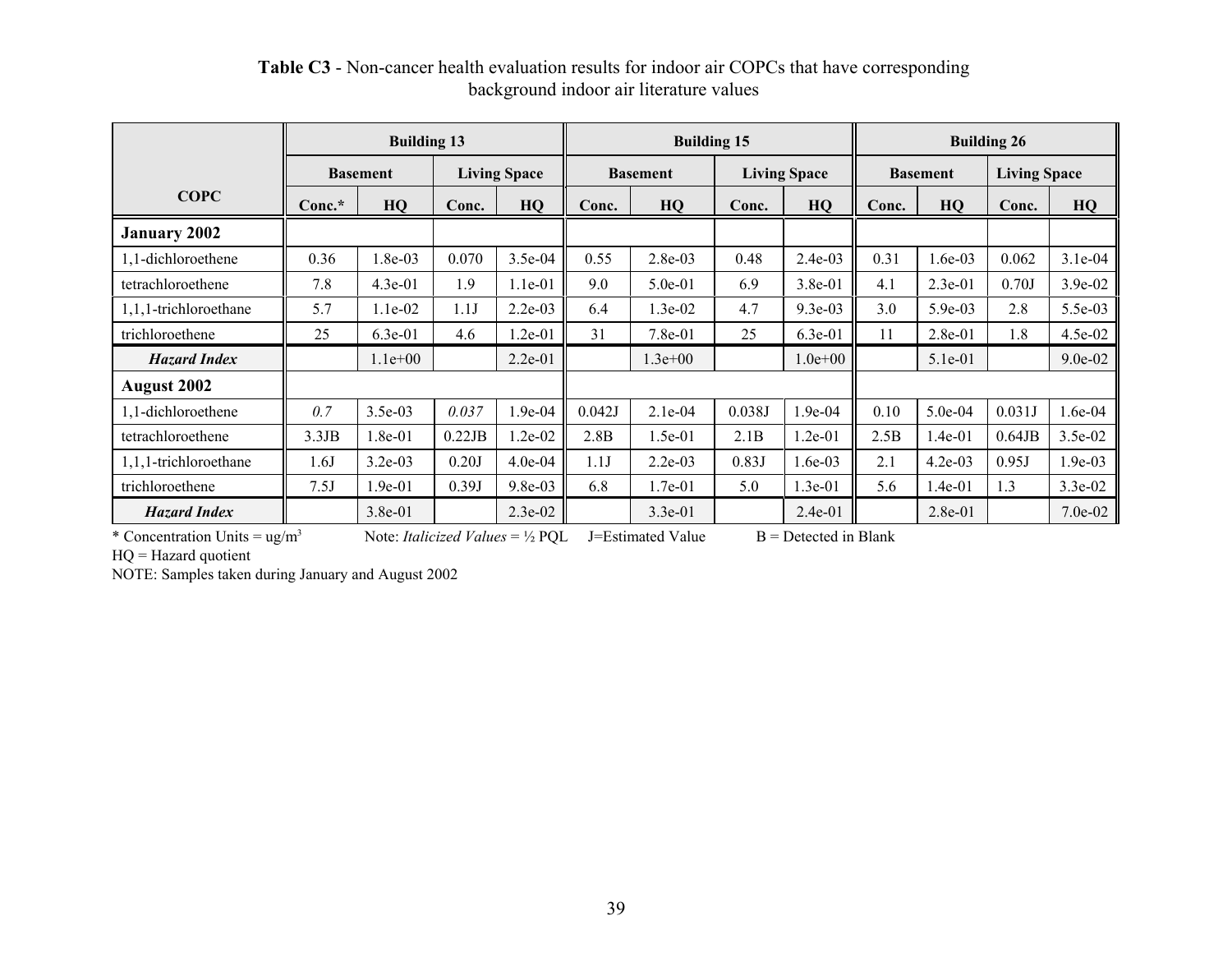|                                         |             | <b>Building 27</b> |          |                                                    |              | <b>Building 29</b>  | <b>Building 31</b>      |           |  |
|-----------------------------------------|-------------|--------------------|----------|----------------------------------------------------|--------------|---------------------|-------------------------|-----------|--|
|                                         |             | <b>Basement</b>    |          | <b>Living Space</b>                                |              | <b>Living Space</b> | <b>Living Space</b>     |           |  |
| <b>COPC</b>                             | $Conc.*$    | HQ                 | Conc.    | HQ                                                 | Conc.        | HQ                  | Conc.                   | HQ        |  |
| <b>January 2002</b>                     |             |                    |          |                                                    |              |                     |                         |           |  |
| 1,1-dichloroethene                      | 0.25        | $1.3e-03$          | 0.22     | $1.1e-03$                                          | 0.093        | $4.7e-04$           | 0.29                    | 1.5e-03   |  |
| tetrachloroethene                       | 2.7         | $1.5e-01$          | 2.0J     | $1.1e-01$                                          | 1.2          | $6.6e-02$           | 2.2                     | $1.2e-01$ |  |
| 1,1,1-trichloroethane                   | 2.3         | $4.5e-03$          | 1.9J     | 3.8e-03                                            | 1.7          | $3.4e-03$           | 3.8                     | $7.5e-03$ |  |
| trichloroethene                         | 6.0         | 1.5e-01            | 4.4      | 1.1e-01                                            | 1.7          | 4.3e-02             | 3.6                     | 9.0e-02   |  |
| <b>Hazard Index</b>                     |             | $3.1e-01$          |          | $2.3e-01$                                          |              | $1.1e-01$           |                         | 2.2e-01   |  |
| <b>August 2002</b>                      |             |                    |          |                                                    |              |                     |                         |           |  |
| 1,1-dichloroethene                      | 0.023J      | $1.2e-04$          | 0.041J   | $2.1e-04$                                          | 0.055J       | $2.8e-04$           | 0.072J                  | $3.6e-04$ |  |
| tetrachloroethene                       | $1.0$ J $B$ | $5.5e-02$          | $0.8$ JB | $4.4e-02$                                          | $0.74$ J $B$ | $4.1e-02$           | 1.1                     | $6.1e-02$ |  |
| 1,1,1-trichloroethane                   | 0.66J       | $1.3e-03$          | 0.52J    | $1.0e-03$                                          | 0.49J        | $9.7e-04$           | 0.76J                   | $1.5e-03$ |  |
| trichloroethene                         | 2.1         | 5.3e-02            | 1.2J     | $3.0e-02$                                          | 0.72J        | 1.8e-02             | 1.6                     | $4.0e-02$ |  |
| <b>Hazard Index</b>                     |             | 1.1e-01            |          | 7.5e-02                                            |              | $6.0e-02$           |                         | $1.0e-01$ |  |
| * Concentration Units = $\text{ug/m}^3$ |             |                    |          | Note: <i>Italicized Values</i> = $\frac{1}{2}$ PQL |              | J=Estimated Value   | $B =$ Detected in Blank |           |  |

**Table C3** (cont') - Non-cancer health evaluation results for indoor air COPCs that have corresponding background indoor air literature values

HQ = Hazard quotient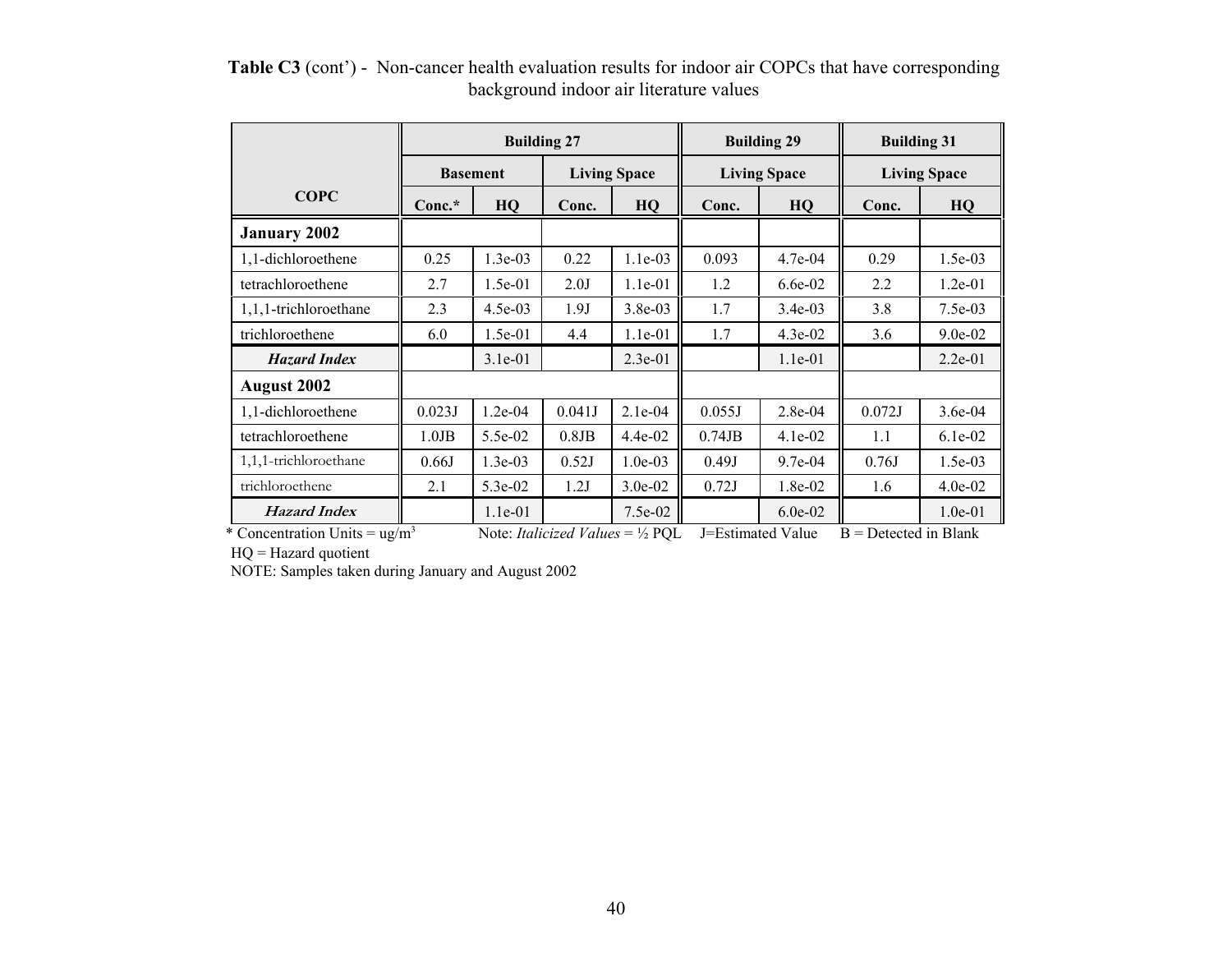|                          | <b>Building 13</b> |             |                     |             |                 | <b>Building 15</b> |                     | <b>Building 26</b> |                 |             |                     |             |
|--------------------------|--------------------|-------------|---------------------|-------------|-----------------|--------------------|---------------------|--------------------|-----------------|-------------|---------------------|-------------|
|                          | <b>Basement</b>    |             | <b>Living Space</b> |             | <b>Basement</b> |                    | <b>Living Space</b> |                    | <b>Basement</b> |             | <b>Living Space</b> |             |
| <b>COPC</b>              | $Conc.*$           | <b>Risk</b> | Conc.               | <b>Risk</b> | Conc.           | <b>Risk</b>        | Conc.               | <b>Risk</b>        | Conc.           | <b>Risk</b> | Conc.               | <b>Risk</b> |
| <b>January 2002</b>      |                    |             |                     |             |                 |                    |                     |                    |                 |             |                     |             |
| tetrachloroethene        | 7.8                | $4.5e-06$   | 1.9                 | $1.1e-06$   | 9.0             | $5.1e-06$          | 6.9                 | $3.9e - 06$        | 4.1             | $2.3e-06$   | 0.70J               | 4.0e-07     |
| trichloroethene          | 25                 | $2.9e-03$   | 4.6                 | 5.3e-04     | 31              | $3.5e-03$          | 25                  | $2.9e-03$          | 11              | 1.3e-03     | 1.8                 | $2.1e-04$   |
| <b>Total Cancer Risk</b> |                    | $2.9e-03$   |                     | 5.3e-04     |                 | $3.5e-03$          |                     | $2.9e-03$          |                 | $1.3e-03$   |                     | $2.1e-04$   |
| <b>August 2002</b>       |                    |             |                     |             |                 |                    |                     |                    |                 |             |                     |             |
| 1,2-dichloroethane       | 14                 | 3.6e-04     | 0.048J              | $1.2e-06$   | 0.027J          | $7.0e-07$          | 0.049J              | $1.3e-06$          | 0.023J          | 6.0e-07     | 0.036J              | $9.4e-07$   |
| tetrachloroethene        | 3.3JB              | 1.9e-06     | 0.22JB              | 1.3e-07     | 2.8B            | $6e-06$            | 2.1B                | $1.2e-06$          | 2.5B            | 1.4e-06     | $0.64$ JB           | 3.7e-07     |
| trichloroethene          | 7.5J               | 8.6e-04     | 0.39J               | 4.5e-05     | 6.8             | $7.8e-04$          | 5.0                 | 5.7e-04            | 5.6             | $6.4e-04$   | 1.3                 | 1.5e-04     |
| <b>Total Cancer Risk</b> |                    | $1.2e-03$   |                     | $4.6e-05$   |                 | 7.8e-04            |                     | 5.7e-04            |                 | $6.4e-04$   |                     | 1.5e-04     |

## **Table C4** - Cancer health evaluation results for indoor air COPCs that have corresponding background indoor air literature values

\* Concentration Units = ug/m<sup>3</sup> *Italicized Values* = ½ PQL J=Estimated Value B = Detected in Blank